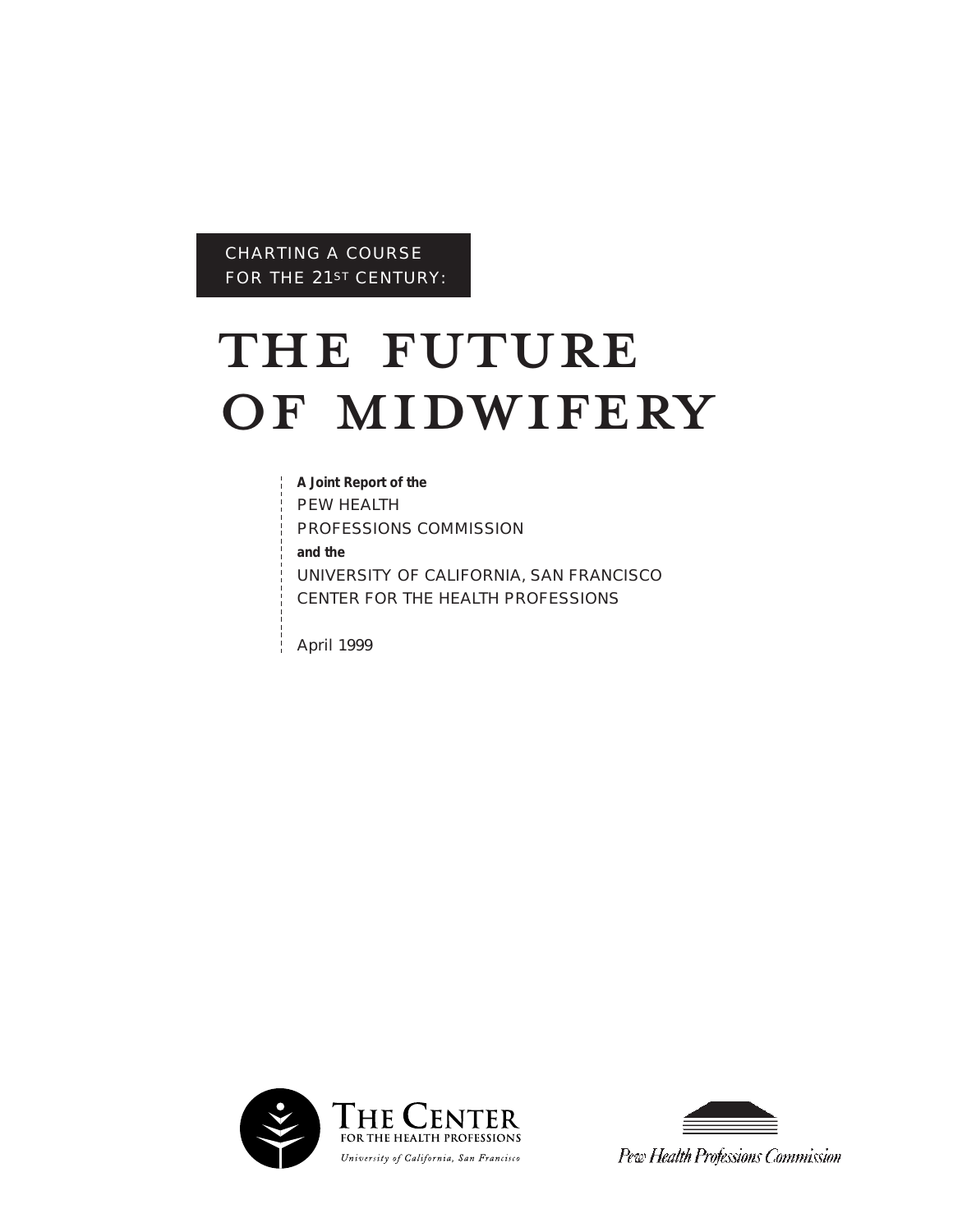# ACKNOWLEDGEMENTS

The quotation on page 4 is used by permission of Temple University Press from *Midwifery and Childbirth in America* by Judith Rooks. ©1997 by Temple University. All rights reserved.

The information in Appendix I is excerpted from *A Guide to Effective Care in Pregnancy and Childbirth,* 2nd edition, by Murray Enkin *et al*., 1995. Reprinted by permission of Oxford University Press.

# *Charting a Course for the 21st Century: The Future of Midwifery.*

© Copyright 1999 Pew Health Professions Commission and the Center for the Health Professions, University of California, San Francisco. All materials subject to this copyright may be photocopied for the non-commercial purpose of scientific or educational advancement.

Suggested citation style: Dower CM, Miller JE, O'Neil EH and the Taskforce on Midwifery. *Charting a Course for the 21st Century: The Future of Midwifery.* San Francisco, CA: Pew Health Professions Commission and the UCSF Center for the Health Professions. April 1999.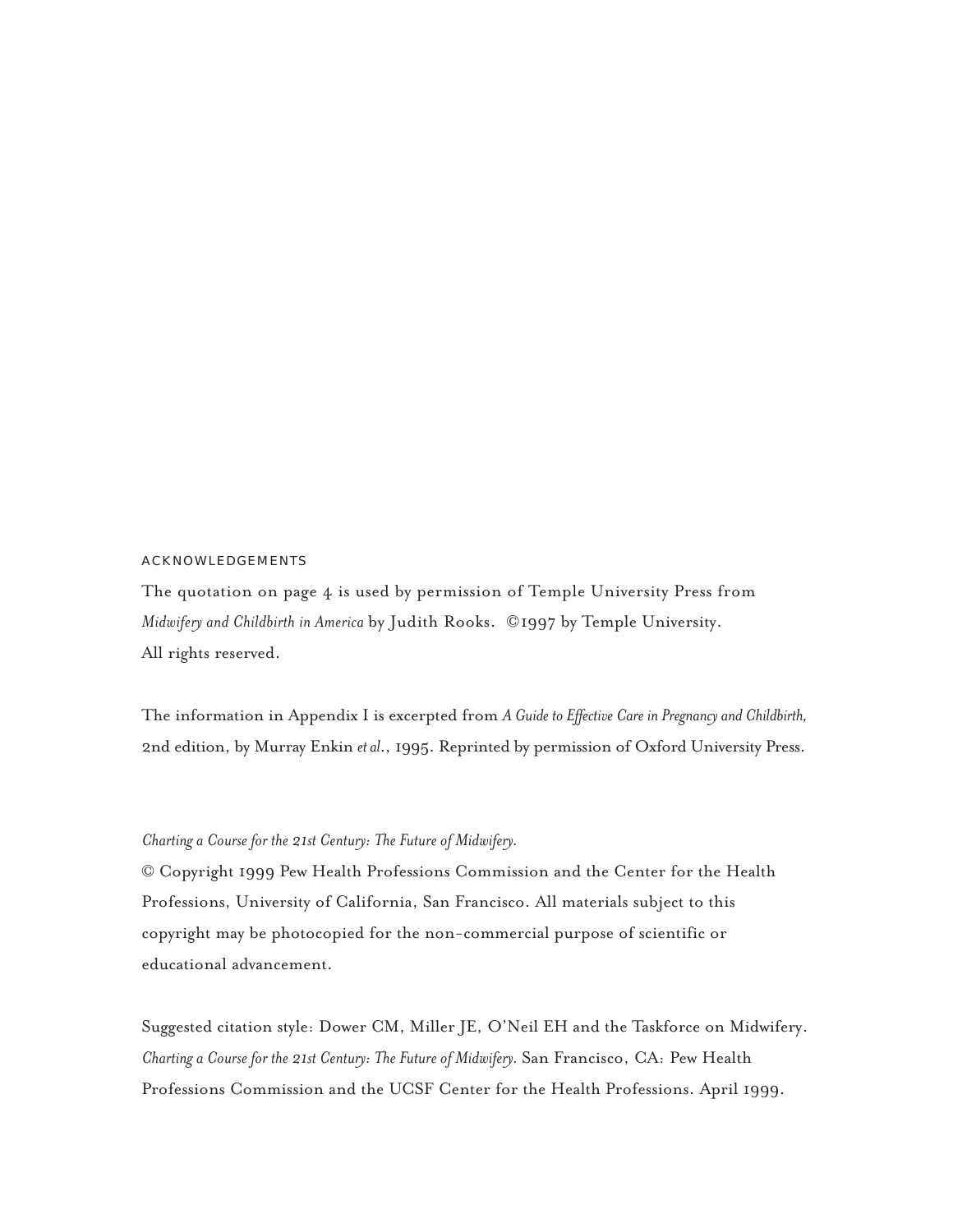# PEW HEALTH PROFESSIONS COMMISSION

#### CHAIR

The Honorable George J. Mitchell Special Counsel Verner, Liipfert, Bernhard, McPherson & Hand Washington, DC

#### COMMISSION MEMBERS

Stuart Altman, PhD Sol C. Chaikin Professor of National Health Policy The Florence Heller Graduate School of Social Policy Brandeis University

Ruth Ballweg, PA-C Director MEDEX Northwest Physician Assistant Program University of Washington

Troyen A. Brennan, JD, MD, MPH President Brigham and Women's Physician Hospital Organization

Carolyne K. Davis, RN, PhD

Mimi L. Fields, MD, MPH, FACPM Health Consultant and Wellness Physician HEAL Thyself, Inc. Former Deputy Secretary and State Health Officer, State of Washington

ROBERT GRAHAM, MD Executive Vice President American Academy of Family Physicians Kansas City, MO

Phil Nudelman, PhD Chairman and President Kaiser/Group Health Seattle, WA

Glenda D. Price, PhD President Marygrove College

Uwe E. Reinhardt, PhD Professor Woodrow Wilson School of Public and International Affairs Princeton University

Barbara J. Safriet, JD Associate Dean Yale University School of Law

Louis W. Sullivan, MD President Morehouse School of Medicine

David Swankin, JD President Citizen Advocacy Center Washington, DC

Neal Vanselow, MD\* Chancellor Emeritus Tulane University Medical Center

# EXECUTIVE DIRECTOR

Edward H. O'Neil, PhD Co-Director Center for the Health Professions University of California, San Francisco

\* Commissioner Vanselow did not support the decision for the Pew Health Professions Commission and the UCSF Center for the Health Professions to publish this report.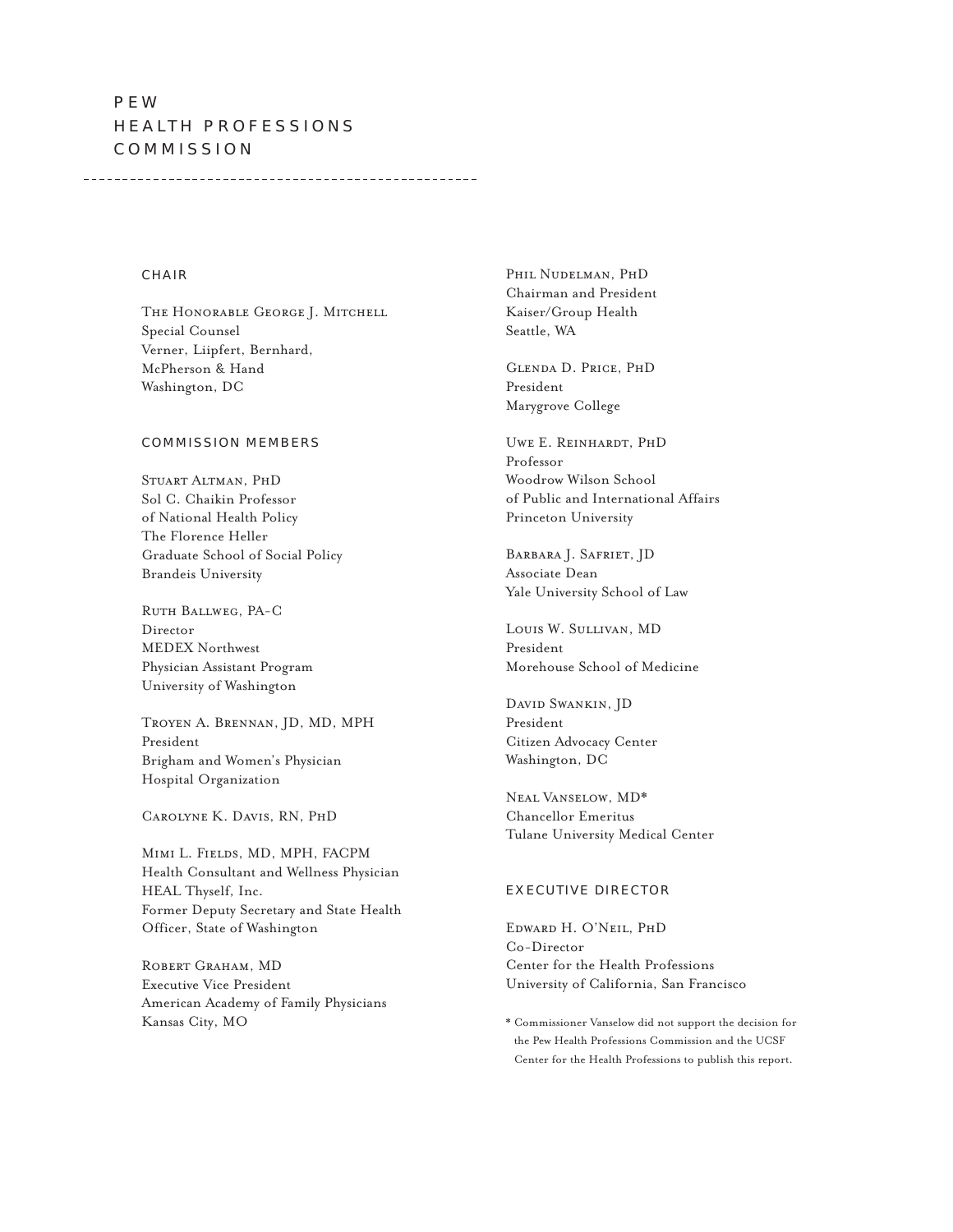# UCSF CENTER FOR THE HEALTH PROFESSIONS, TASKFORCE ON MIDWIFERY

# CHAIR

Lisa L. Paine, CNM, DrPH, FAAN, FACNM Chairman, Department of Maternal and Child Health Boston University School of Public Health

#### MEMBERS

Mitchell Besser, MD, FACOG Medical Director Athena Women's Health and The Birth Place San Diego

Cathy Collins-Fulea, CNM, MSN Section Head – Midwifery Henry Ford Health System

Lisa Garceau, CNM, MSN, PhD(c) Doctoral Candidate Johns Hopkins University School of Hygiene and Public Health

Jo Anne Myers-Ciecko, MPH Executive Director Seattle Midwifery School

Judith Rooks, CNM, MPH, MS, FACNM Associate Pacific Institute for Women's Health

Gwen Spears, CNM, MS, FACNM Director, Midwifery Program Charles Drew University

Deanne Williams, CNM, MS, FACNM Executive Director American College of Nurse-Midwives

# STAFF: UCSF CENTER FOR THE HEALTH PROFESSIONS

Edward H. O'Neil, PhD Co-Director

CATHERINE DOWER, JD Health Law and Policy Analyst Director, Taskforce on Midwifery

Janet Miller Program Assistant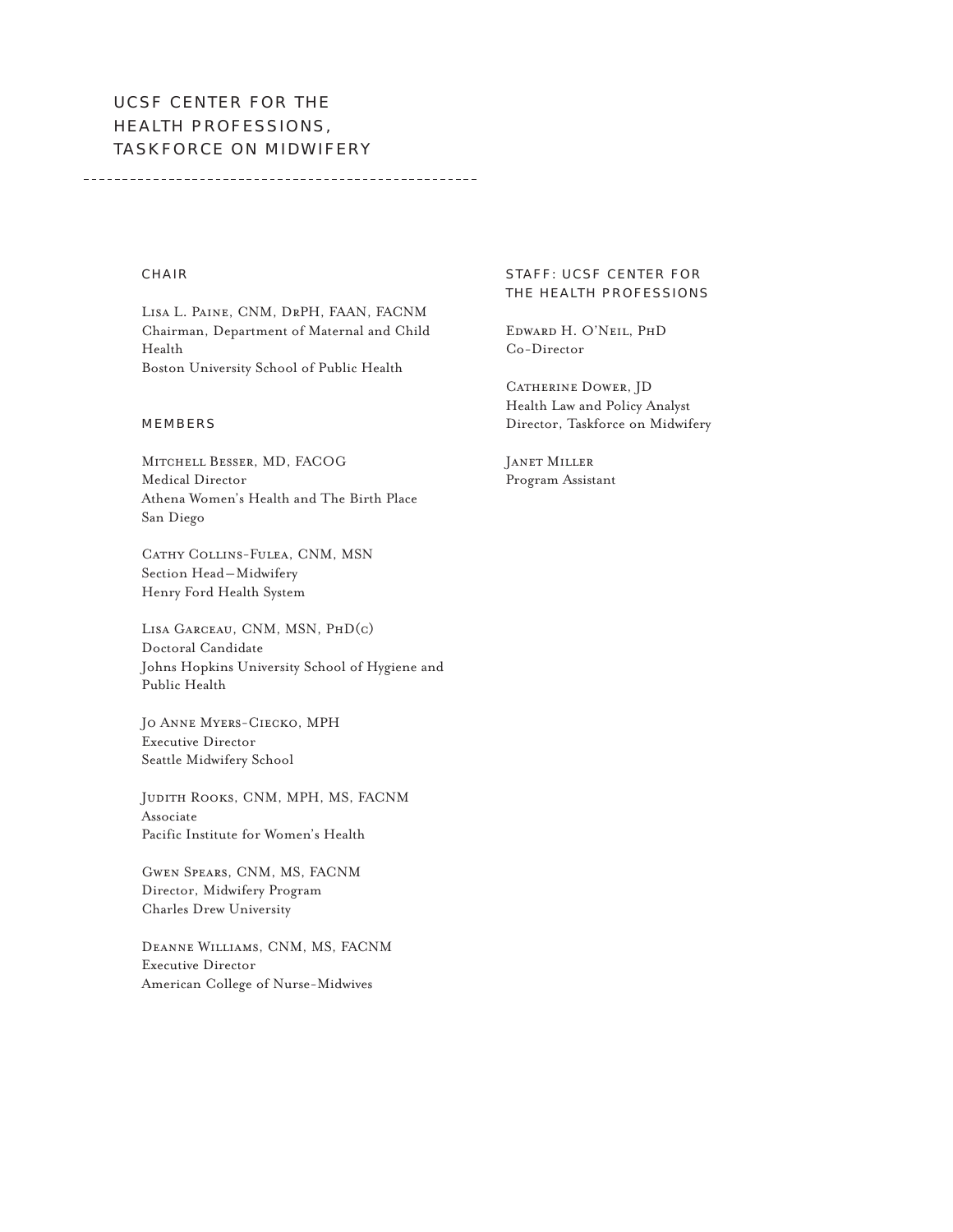TABLE OF CONTENTS

PREFACE / ACRONYMS USED IN THIS REPORT EXECUTIVE SUMMARY .......... **<sup>i</sup>**

PART I: MIDWIFERY IN THE UNITED STATES

Overview .......... **<sup>1</sup>**

Who Is a Midwife .......... **<sup>5</sup>**

Midwifery and Managed Care .......... **<sup>8</sup>**

The Taskforce on Midwifery .......... **<sup>10</sup>**

What's in the Report .......... **<sup>11</sup>**

PART II: FIVE ISSUE AREAS WITH RECOMMENDATIONS

- 1. Practice .......... **<sup>12</sup>**
- 2. Regulation, Credentialing and Reimbursement .......... **<sup>20</sup>**
- 3. Education .......... **<sup>24</sup>**
- 4. Research .......... **<sup>34</sup>**
- 5. Policy .......... **<sup>42</sup>**

CONCLUSION .......... **<sup>44</sup>**

## APPENDICES

I Evidence-based findings regarding selected maternity care practices .......... **<sup>45</sup>**

II Contact information for organizations described in the report .......... **<sup>47</sup>**

III ACNM accredited and pre-accredited programs .......... **<sup>48</sup>**

IV MEAC accredited and pre-accredited programs .......... **<sup>54</sup>**

REFERENCES .......... **<sup>55</sup>**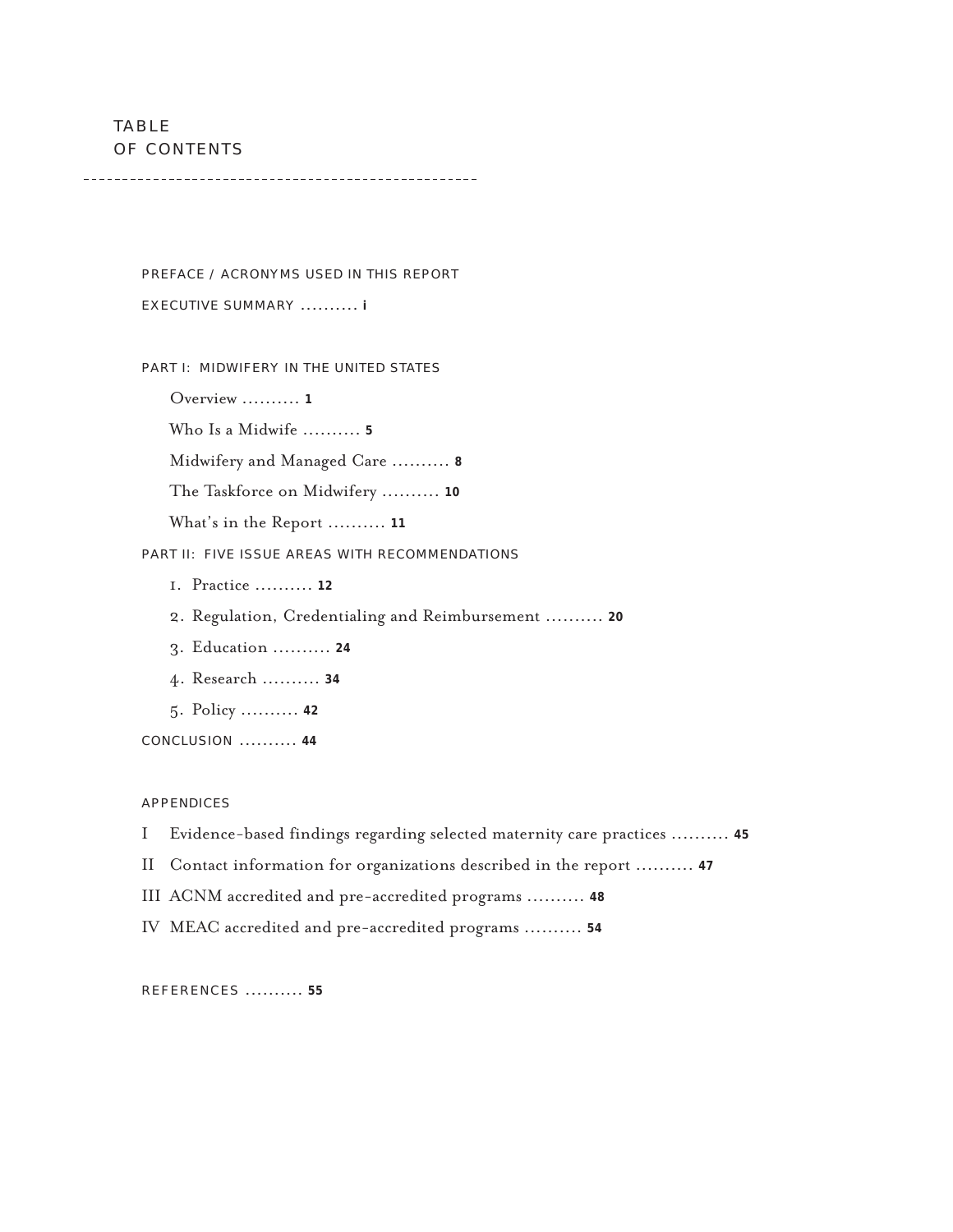In early 1998, the Center for the Health Professions at the University of California, San Francisco convened a taskforce of national experts to study the midwifery profession and the impact that recent changes in health care delivery have had on the profession. The work of the Taskforce was staffed by the Center and supported by a grant from The Pew Charitable Trusts. Upon finishing its work, the Taskforce submitted the following report and recommendations for review by the Pew Health Professions Commission. The Commission approved the document in late 1998. The Future of Midwifery is a joint publication of the Pew Health Professions Commission and the UCSF Center for the Health Professions.

# ACRONYMS USED IN THIS REPORT

| AAT         | auscultated acceleration test              | <b>HSCB</b> | Health Science Center at Brooklyn         |
|-------------|--------------------------------------------|-------------|-------------------------------------------|
| <b>ACC</b>  | ACNM Certification Council, Inc.           | <b>MANA</b> | Midwives Alliance of North America        |
| <b>ACNM</b> | American College of Nurse-Midwives         | <b>MCH</b>  | Maternal and child health                 |
| CM          | certified midwife                          | MEAC        | Midwifery Education Accreditation Council |
| CNEP        | Community-Based Nurse-Midwifery            | MPH         | Master of public health                   |
|             | <b>Education Program</b>                   | <b>MSN</b>  | Master of science in nursing              |
| <b>CNM</b>  | certified nurse-midwife                    | NARM        | North American Registry of Midwives       |
| <b>CPM</b>  | certified professional midwife             | ND.         | doctor of nursing                         |
| DEM         | direct entry midwife                       | <b>NST</b>  | non-stress test                           |
| <b>DOA</b>  | <b>ACNM</b> Division of Accreditation      | <b>RN</b>   | registered nurse                          |
| <b>FHR</b>  | fetal heart rate                           | <b>SMS</b>  | Seattle Midwifery School                  |
| <b>FNS</b>  | <b>Frontier Nursing Service</b>            | SUNY        |                                           |
| <b>GHC</b>  | Group Health Cooperative<br>of Puget Sound |             | State University of New York              |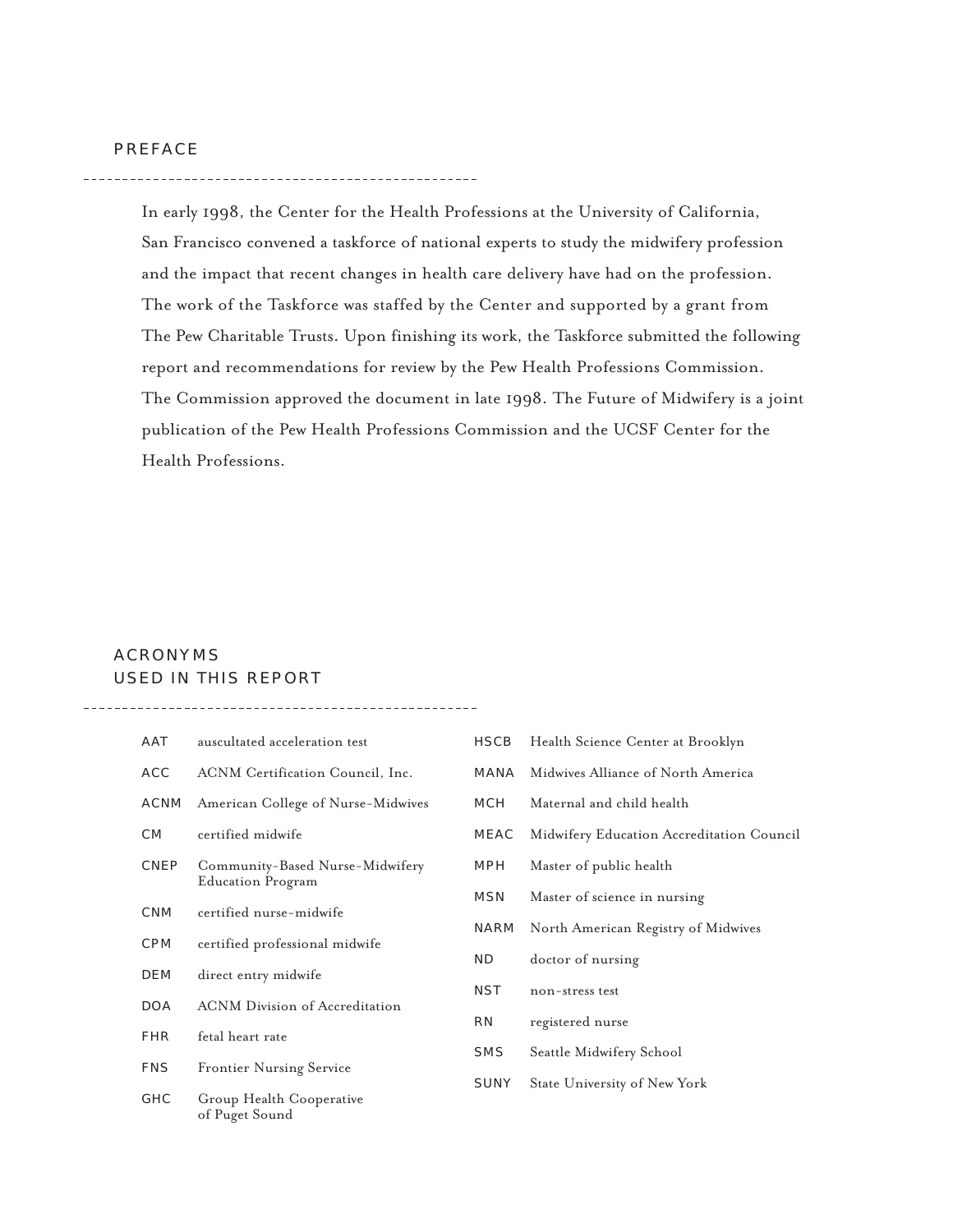# EXECUTIVE SUMMARY PRESERVED FOR A SUMMARY SUMMARY SUMMARY

Recent changes in health care delivery and reimbursement systems have affected everyone, from the consumer, to the payor, to the health care professional. In an effort to explore the effect market-driven reform of health care delivery and financing systems has had on midwives and how managed care may affect the profession in the future, the Center for the Health Professions convened a Taskforce on Midwifery in early 1998.

In meeting its charge, the Taskforce has reviewed the available literature and analyzed recent market changes. It is the finding and vision of the Taskforce that **the midwifery model of care is an essential element of comprehensive health care for women and their families that should be embraced by, and incorporated into, the health care system and made available to all women.**

To fully realize this vision, a number of actions need to be taken. The Taskforce offers fourteen recommendations for educators, policy makers and professionals to consider. The Taskforce on Midwifery proposes these recommendations in the spirit of improving health care and hopes that the report will benefit women and their families through increased access to midwives and the midwifery model of care. The report should serve to inform managed care organizations, health care professionals and others who employ, collaborate with, and reimburse midwives about the midwifery model of care and its benefits. In addition, the authors hope to inform the profession of midwifery about the opportunities and challenges it faces in today's health care delivery environment.

## FIVE ISSUE AREAS WITH RECOMMENDATIONS

#### PRACTICE

Health care practice, the ultimate delivery of services by the professional to the consumer, reflects the efforts of the professional, regulatory, education and research worlds to provide optimal care. However, practice settings and professional practices themselves are not neutral sites; they can either facilitate or impede the provision of high quality care. For example, interprofessional disputes, communication breakdowns, and inappropriate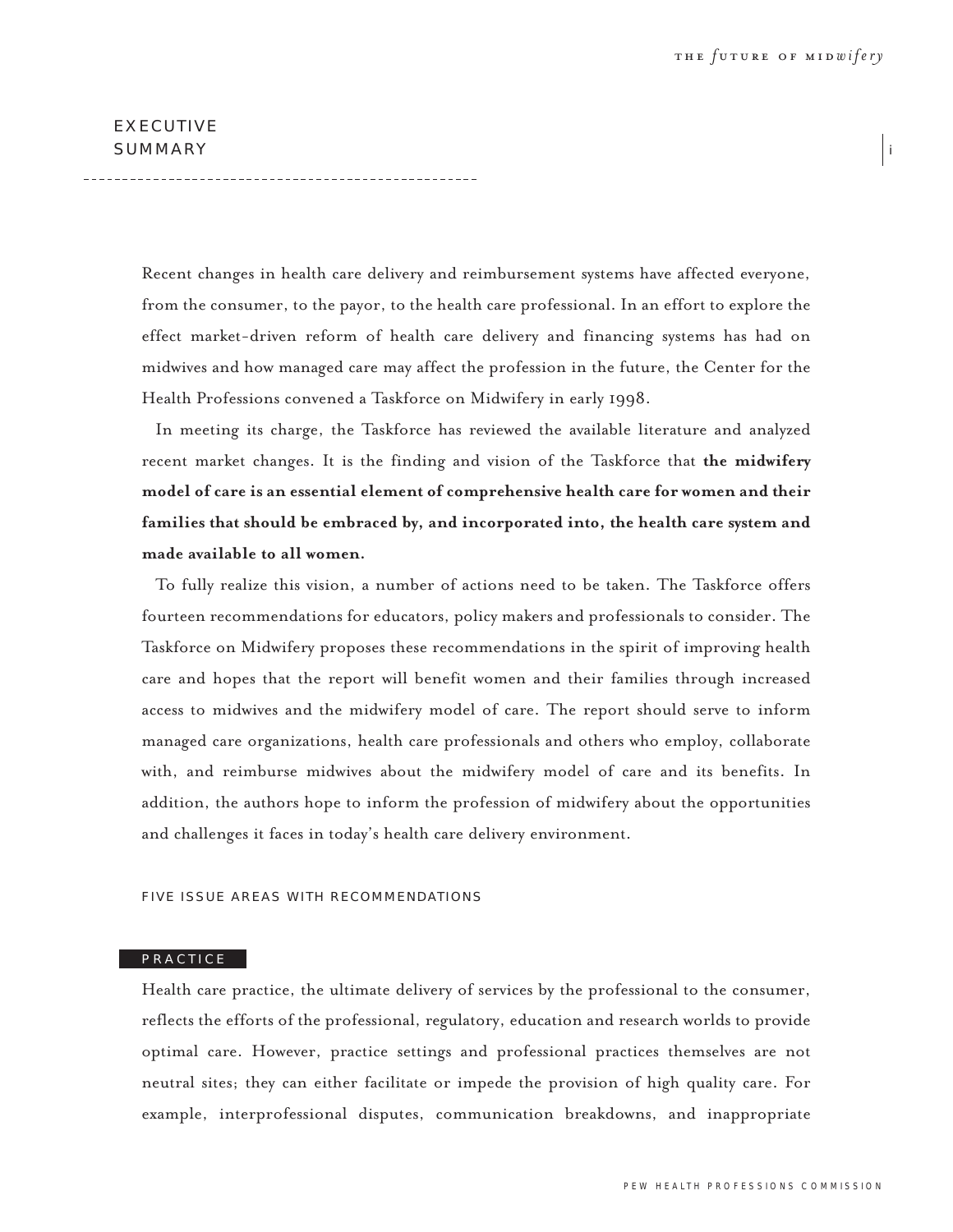ii

management can limit access to care, increase costs and lower quality. Four recommendations are offered to health care system administrators and practitioners–including midwives and other professionals–to help ensure that practice structures are designed to provide the best health care possible by making the midwifery model of care readily available to women.

- 1. Midwives should be recognized as independent and collaborative practitioners with the rights and responsibilities regarding scope of practice authority and accountability that all independent professionals share.
- 2. Every health care system should integrate midwifery services into the continuum of care for women by contracting with or employing midwives and informing women of their options.
- 3. When integrating midwifery services, health care organizations should use productivity standards based on the midwifery model of care and measure the overall financial benefits of such care.
- 4. Midwives and physicians should ensure that their systems of consultation, collaboration and referral provide integrated and uninterrupted care to women. This requires active engagement and participation by members of both professions.

#### REGULATION AND CREDENTIALING

The regulation and credentialing of midwives, as with all health care professionals, is complicated, challenging and often contradictory. Optimally, laws and regulations would permit full access to midwifery services while protecting the public. Once regulatory parameters are in place, private sector credentialing bodies must avoid unnecessarily limiting midwives within their statutory scope of practice. Building on the four recommendations proposed in the section on practice, the following recommendations offer specific strategies for the appropriate regulation and credentialing of midwives.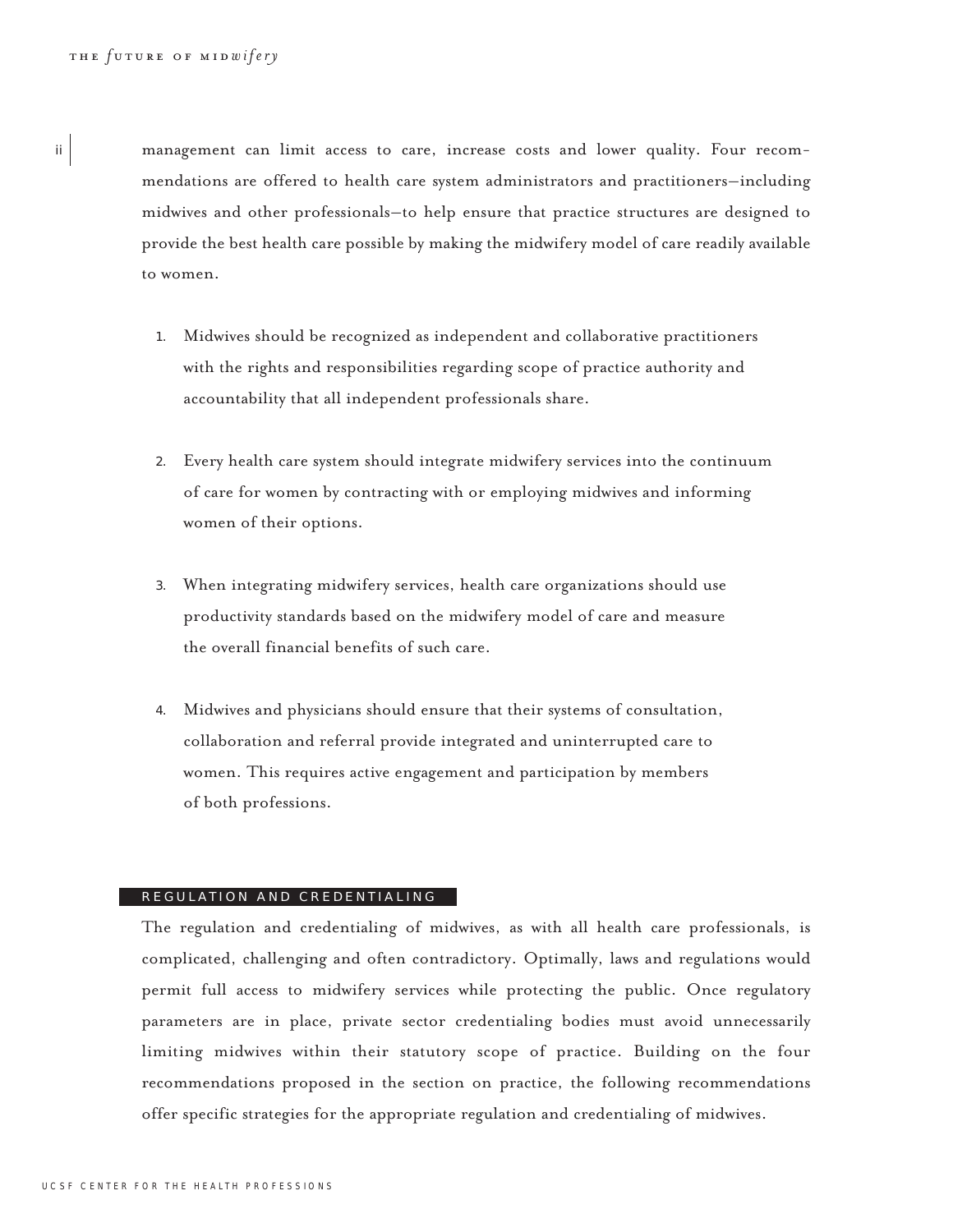- 5. State legislatures should enact laws that base entry-to-practice standards on successful completion of accredited education programs, or the equivalent, and national certification; do not require midwives to be directed or supervised by other health care professionals; and allow midwives to own or co-own health care practices.
- 6. Hospitals, health systems, and public programs, including Medicare and Medicaid, should ensure that enrollees have access to midwives and the midwifery model of care by eliminating barriers to access and inequitable reimbursement rates that discriminate against midwives.
- 7. Health care systems should develop hospital privileging and credentialing mechanisms for midwives that are consistent with the profession's standards, recognize midwifery as distinct from other health care professions, and recognize established processes that permit midwives to build upon their entry-level competencies within their statutory scope of practice.

#### EDUCATION

Midwifery education not only provides students with the academic and clinical expertise they need to provide care; it also serves as the pipeline of professionals to practice settings. The current evolution of health care will mean a shift in orientation for educators from a supply-driven perspective to one driven by demand. It will also mean a shift in the way health care professionals are educated. The following recommendations will challenge educators to continue to develop faculty, programs, curricula and recruitment policies to meet consumer demands in a changing health care arena.

8. Education programs should provide opportunities for interprofessional education and training experiences and allow for multiple points at which midwifery education can be entered. This requires proactive intra- and interprofessional collaboration between colleges, universities and education programs to develop affiliations and complementary curriculum pathways.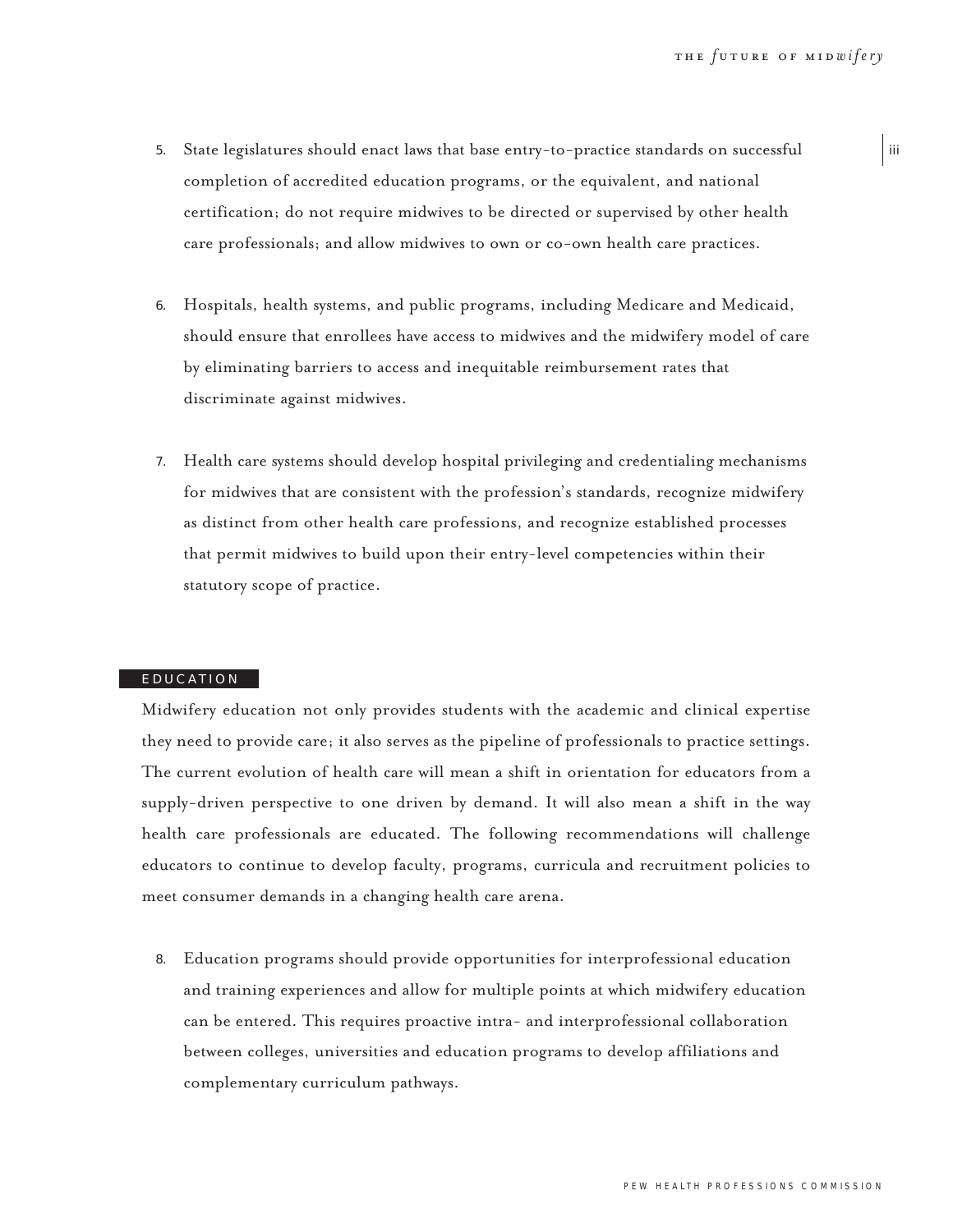- iv 9. Midwifery education programs should include training in practice management and the impact of health care policy and financing on midwifery practice, with special attention to managed care.
	- 10. The profession should recognize and acknowledge the benefits of teaching the midwifery model of care in a variety of education programs and affirm the value of competency-based education in all midwifery programs.
	- 11. The midwifery profession should identify, develop and implement mechanisms to recruit student populations that more closely reflect the U.S. population and include cultural competence concepts in basic and continuing education programs.

#### RESEARCH

The field of health professions research must continually grow and evolve in order to make its necessary contributions to health care. As with other professions, critical midwifery workforce and practice data remain to be gathered and analyzed. In some cases, relatively minor shifts in focus will result in useful information. Other recommendations will require a significant policy reorientation, creativity or infusion of financial or academic support to realize results.

- 12. Midwifery research should be strengthened and funded in the following areas:
	- **•** Demand for maternity care, demand for midwifery care, and numbers and distribution of midwives;
	- **•** Analyses of how midwives complement and broaden the woman's choice of provider, setting, and model of care;
	- **•** Cost benefit, cost-effectiveness, and cost utility analyses, including the relationship between knowledge of economic/cost analyses and provider practices;
	- **•** Midwifery practice and benchmarking data (among midwives) with a goal of developing appropriate productivity standards;
	- **•** Descriptions and outcome analyses of midwifery methods and processes;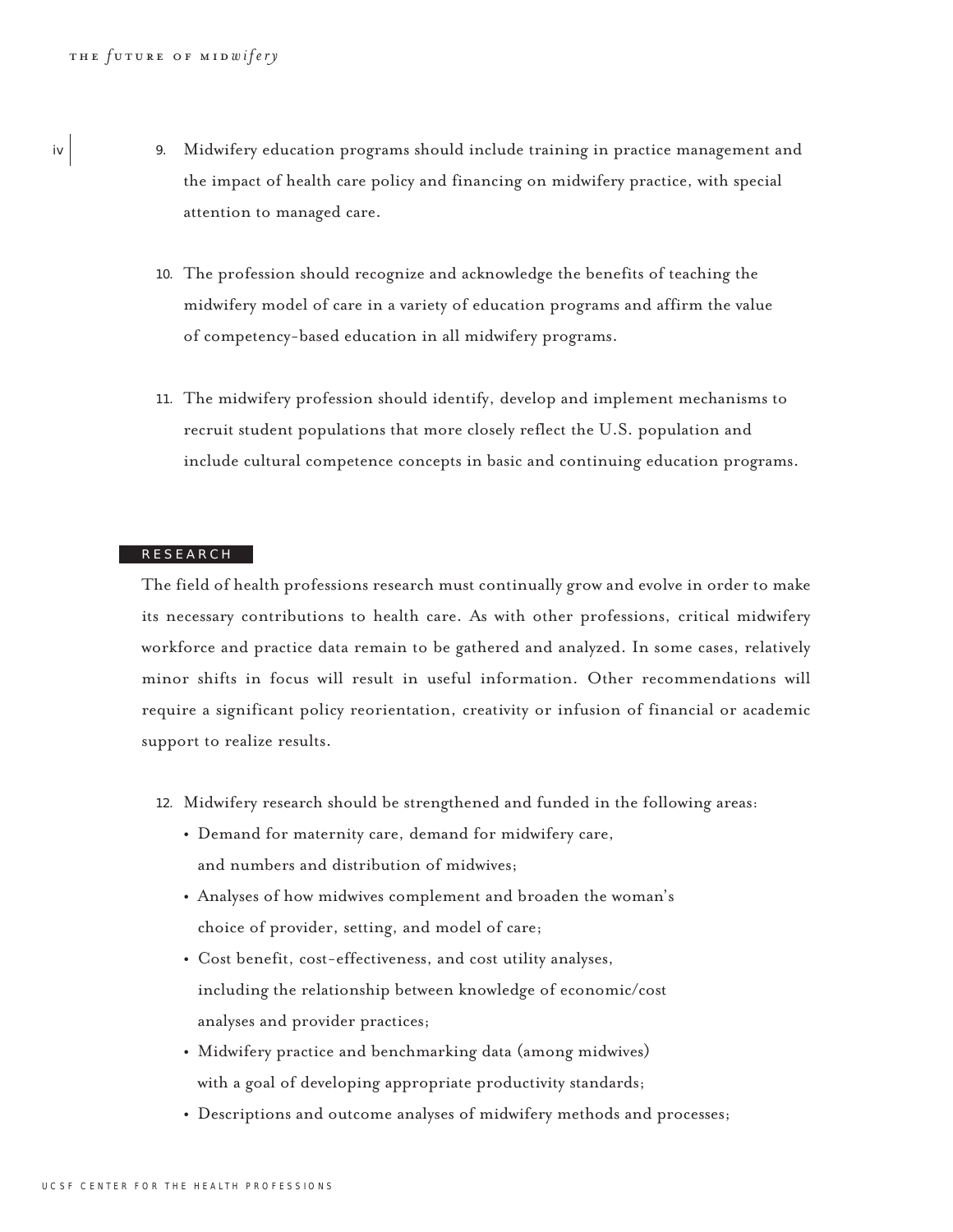v

- **•** Analysis of midwifery practice outcomes, from pre-conception through infancy, using an evidence-based perspective;
- **•** Normal pregnancy, normal labor and birth, healthy parent-infant relationships, and breastfeeding; and
- **•** Satisfaction with maternity and midwifery care.
- 13. Federal and state agencies should broaden systematic data collection, which has traditionally focused on medicine and physicians, to include midwifery and midwives.

## POLICY

Some of the most pressing issues regarding midwifery go beyond the current scope of state regulators, professional associations, educators and practice settings. These issues should be addressed in order to improve health care for women and their families. An already existing body, external to the profession, is best positioned to address and offer objective guidance on these concerns.

- 14. A research and policy body, such as the Institute of Medicine, should be requested to study and offer guidance on significant aspects of the midwifery profession including:
	- **•** Workforce supply and demand;
	- **•** Coordination of regulation by the states;
	- **•** Funding of research, education and training; and
	- **•** Coordination among the federal agencies whose policies affect the practice of midwifery.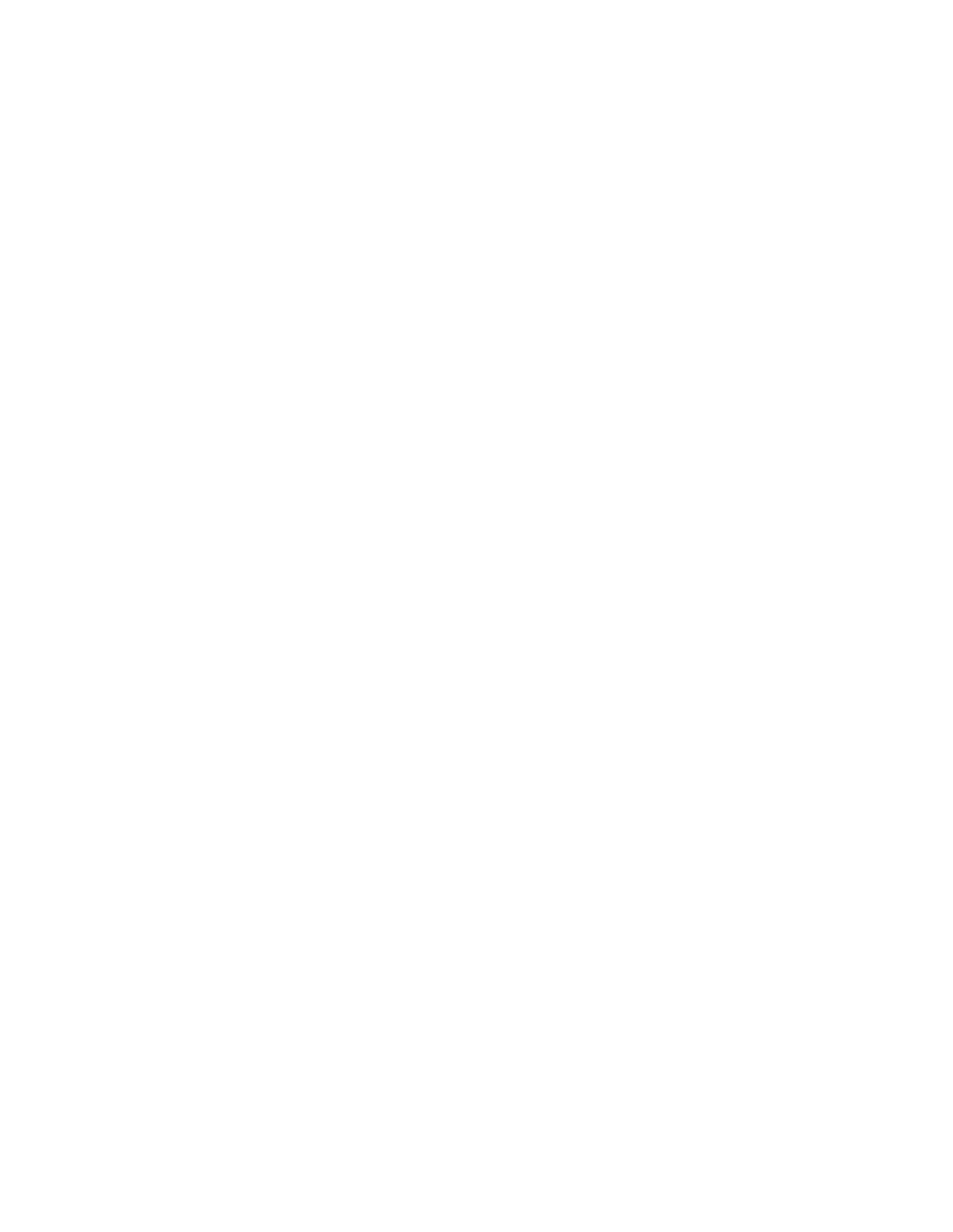$\vert$  1

# **MIDWIFERY CARE IN THE UNITED STATES PART** I

# OVERVIEW

Midwifery is the approach to childbirth and women's health care that is used extensively in many parts of the world, including Europe, Australia, New Zealand, and Japan. The United States and Canada stand apart as being the only two countries in this peer group where midwives do not play a central role in the care of all or most pregnant women (Rooks, 1997 pp. 393-446; Declercq, 1994). Midwives who are able to fully practice the midwifery model of care may offer choices for women that have not been fully explored or used by health plans or consumers. The subject of this report is whether better care management in today's health care environment can provide opportunities to expand women's access to midwives in the United States.

With almost 4 million children born in the U.S. every year (Ventura *et al*., 1998), childbirth is one of the most common reasons to use a health care professional and to access the health care system. The costs associated with this care are significant. A 1996 study of 40,000 insured women found that average charges were \$7090 for an uncomplicated vaginal birth and \$11,450 for a cesarean delivery. Of these totals, the average percentage of

charges attributed to physicians was 40-45%. The hospital component of care accounted for the remaining portions (Mushinski, 1998). Although alternative settings for childbirth include homes and birth centers, ninetynine percent of U.S. deliveries occur in hospitals (Ventura *et al*., 1998). Childbirth is the single most common cause for hospitalization, accounting for over 20% of all hospital discharges for women (US Bureau of the Census, 1998). As can be seen, however, hospitals are expensive settings for childbirth. (*See Figure 1*)



Source: National Association of Childbearing Centers, 1997.

FIGURE 1 *Birth Charges in the U.S., 1995*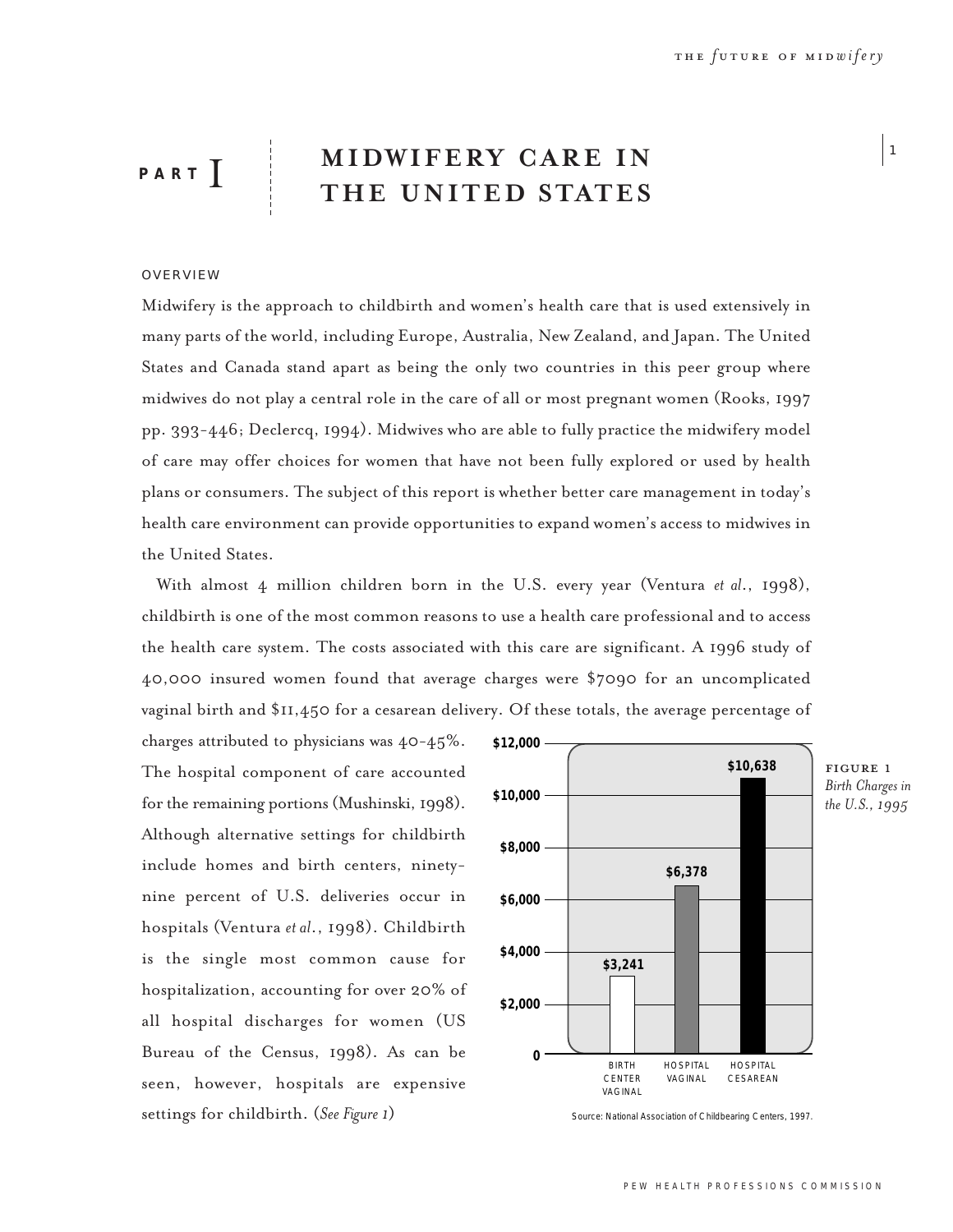

Source: NCHS Natality Data for 1989 and 1996 (NCHS, 1993c; Ventura et al, 1998)

Despite these costs, and although the U.S. spends more per capita on health care than any other country, 24 other countries had lower infant mortality rates in  $1994<sup>1</sup>$  (National Center for Health Statistics, 1998) and the maternal death rate in the U.S. has not improved in 15 years even though 50% of those deaths are estimated to be preventable (National Center for Health Statistics, 1998; Chronicle News Services, 1998).

Childbirth is a medical event in the United States, with 93% percent of all U.S. births attended by physicians (Ventura *et al*., 1998). Most of these attending physicians are surgical specialists in obstetrics although the large majority of births are vaginal deliveries without complicating diagnoses (Agency for Health Care Policy and Research, 1997). Consistent with this approach to childbirth, the use of obstetric procedures increased between 1989 and 1996 (*See Figure 2*). In addition, despite a slight decrease in cesarean section rates (from 22.8% in 1989 to 20.7% in 1996), it seems unlikely that the U.S. will meet the Healthy People 2000 objective for a cesarean section rate of 15% or lower (Ventura *et al*., 1998).

Based on the evidence, the current approach to pregnancy and childbirth in the United States is often not warranted. Appendix I includes excerpts from the results of an international effort to collect and synthesize information from randomized controlled trials of perinatal care and evidence regarding current labor and birth practices, including those that are frequently used inappropriately, or are harmful or ineffective (Enkin *et al*., 1995).

<sup>1</sup>. An alternative to the infant mortality rate in measuring pregnancy outcome is the feto-infant mortality rate, which reduces the effect of international differences in distinguishing between fetal and infant deaths. The U.S. ranks 25th on the infant mortality rate and 23rd on the feto-infant mortality rate (National Center for Health Statistics, 1998).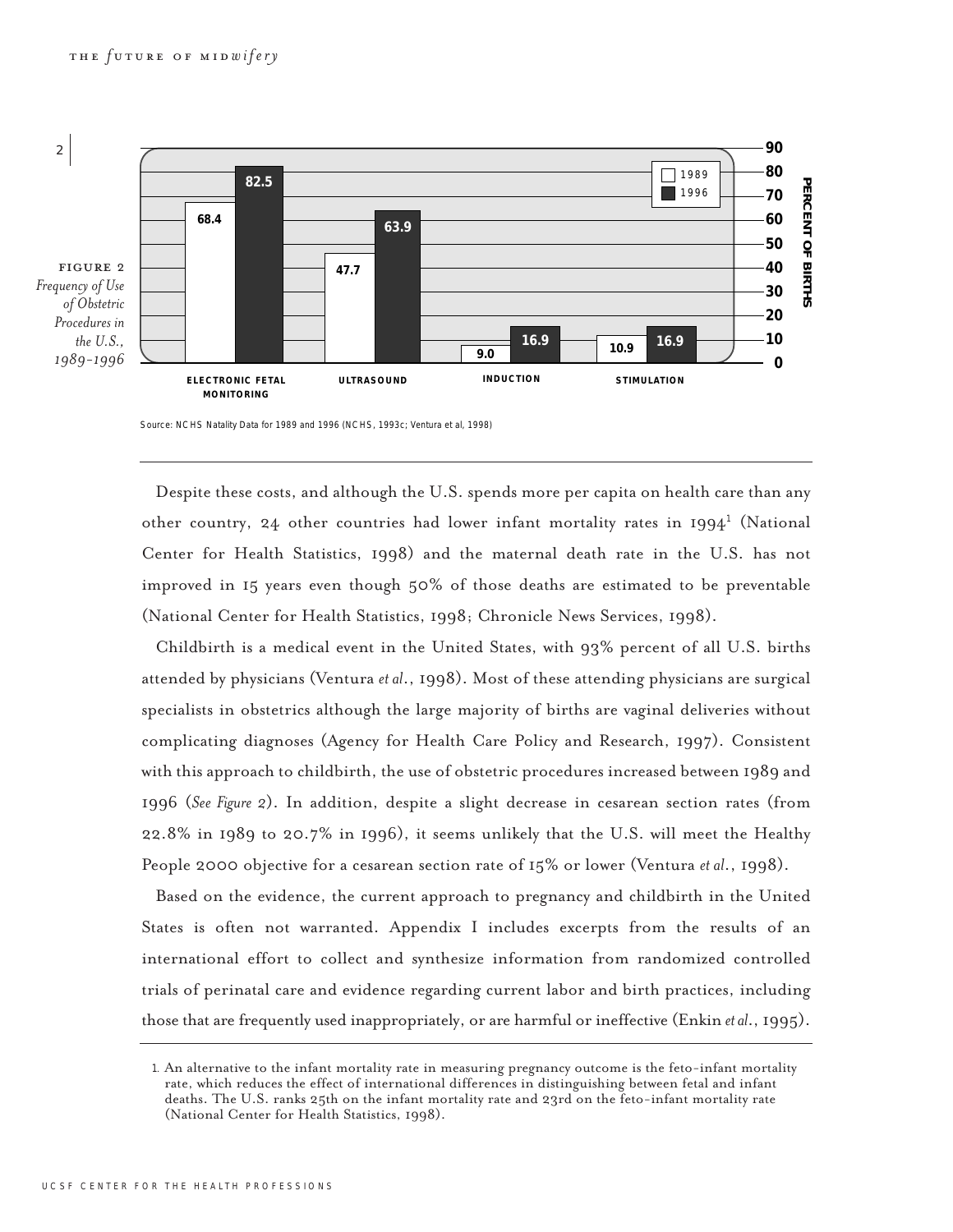

*Percent of U.S. births attended*

Source: NCHS Advance Reports of Final Natality Statistics for years 1980, 1989-1996 (NCHS, 1982; NCHS, 1991; NCHS 1993a; NCHS, 1993b; Ventura et al, 1994; Ventura et al, 1994; Ventura et al, 1995; Ventura et al, 1996; Ventura et al, 1997; Ventura et al, 1998). \* "Other Midwives" includes both direct-entry midwives and graduate nurse-midwives not yet certified by the ACNM.

Furthermore, some elements of care that are known to be beneficial to mothers and babies, such as guaranteeing women the consistent presence of a trained caregiver to provide support and encouragement throughout labor and birth, are not available in many hospitals in this country (Maternity Center Association, 1998).

Even prenatal care as it is currently delivered in the U.S. may not be optimal. Kogan and colleagues (1998) found that prenatal care use increased steadily from 1981 through 1995 in the U.S., but suggest that because the rates of low birth weight and preterm birth worsened during the same period, "simply offering more prenatal care services without careful evaluation of the clinical significance of the services provided may not lead to improved birth outcomes."

While the vast majority of U.S. births are attended by physicians and take place in hospitals, this is not the only model available to women in the United States. An approach using the midwifery model of care is less common in this country although gaining in popularity. Midwives attended a quarter of a million U.S. births in 1996 or 6.5% of the total (Ventura *et al.*, 1998), up from 3.6% in 1989 (Rooks, 1997 p. 149).<sup>2</sup> (*See Figure 3*)

In hospitals, the midwifery model is often complementary to the more common medical approach and both models are employed to provide care to women and their families. In some cases and settings, such as with home births and birth center births, the midwifery model is an alternative to the medically oriented approach.

<sup>2</sup>. Most of these births were attended by nurse-midwives. While the percent of direct-entry midwife attended births has remained stable, the percent of U.S. births attended by nurse-midwives has grown steadily over the past decade. Additional information about direct-entry midwives and nurse-midwives can be found in the following pages.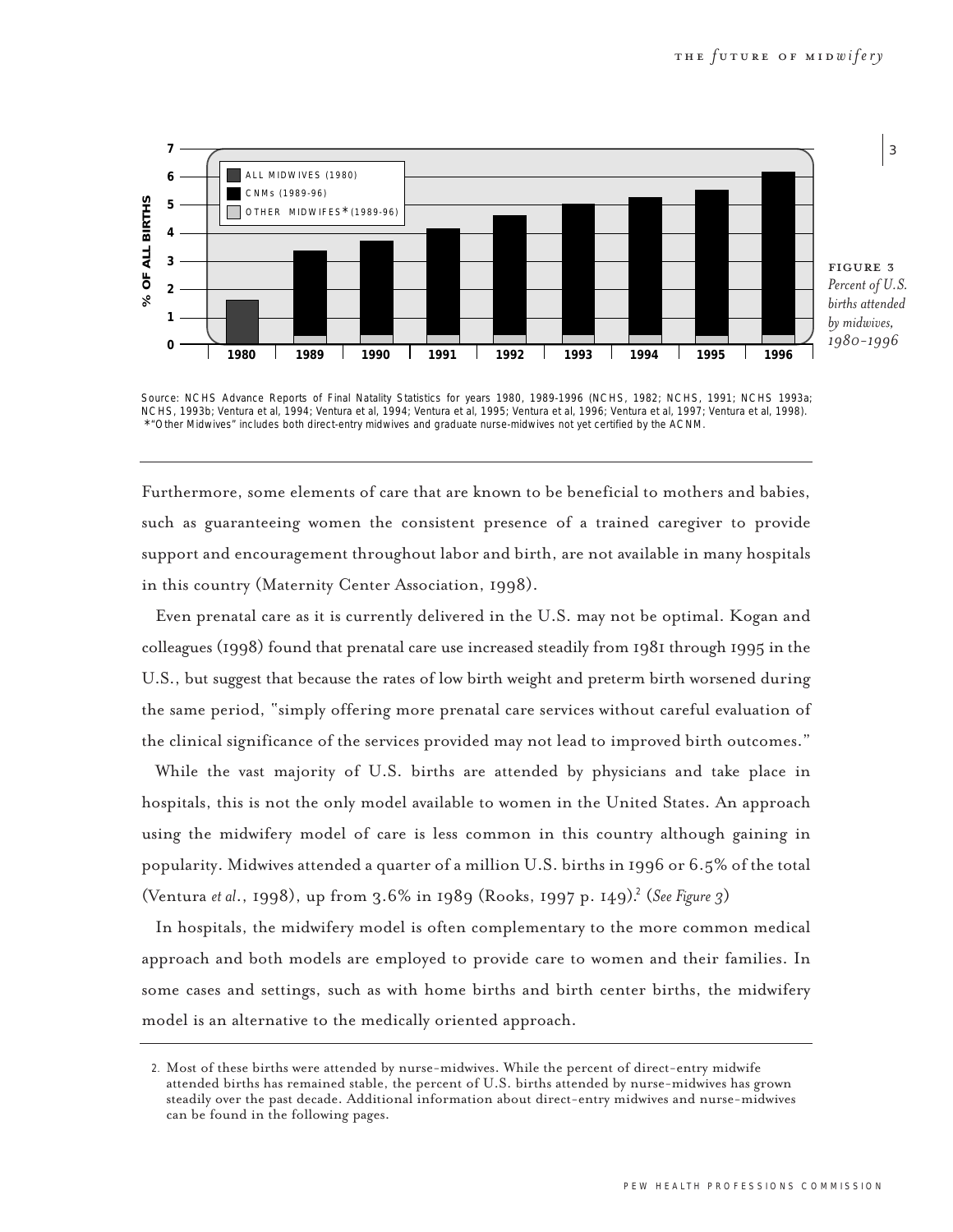<sup>4</sup> The midwifery model of care includes: monitoring the physical, psychological, and social wellbeing of the mother throughout the childbearing cycle; providing the mother with individualized education, counseling, and prenatal care; continuous, hands-on assistance during labor and delivery, and post-partum support; minimizing technological intervention; and identifying

**The Midwifery Model for Pregnancy and Maternity Care**

"Whereas medicine focuses on the pathologic potential of pregnancy and birth, midwifery focuses on its normalcy and potential for health. Pregnancy, childbirth and breastfeeding are normal bodily and family functions. That they are susceptible to pathology does not negate their essential normalcy and the importance of the nonmedical aspects of these critical processes and events in people's lives. Midwives know about the medical risks, identify complications early, and collaborate with physicians to assure medical care for serious problems. But attention to the medial aspects of these complex processes, while essential, is not sufficient. Midwives focus on each woman as a unique person, in the context of her family and her life. The midwife strives to support the woman in ways that empower her to achieve her own goals and hopes for her pregnancy, birth and baby, and for her role as mother. Midwives believe that women's bodies are well designed for birth and try to protect, support, and avoid interfering with the normal processes of labor, delivery, and the reuniting of the mother and newborn after their separation at birth."

*(Rooks, 1997 p. 2. Used by permission of Temple University Press from* Midwifery and Childbirth in America *by Judith Rooks. © 1997 by Temple University. All Rights Reserved.)*

and referring women who require obstetrical attention (Burch, 1998).

For several decades, researchers, policy analysts and consumer advocates consistently have found that the care provided by midwives differs from the medical model of care in ways that benefit women and their families in terms of quality, satisfaction and costs.<sup>3</sup> Data from the most recent research and preliminary findings from current studies on nursemidwives reaffirm earlier works and highlight evidence that midwifery care can result in improved outcomes and decreased utilization of resources that translate into cost savings (MacDorman and Singh, 1998; Jackson *et al*., 1998).

<sup>3</sup>. Steele, 1941; Laird, 1955; Frontier Nursing Service, 1958; Metropolitan Life Insurance Company, 1958; Levy et al., 1971; Browne and Isaacs, 1976; Reid and Morris, 1979; Cherry and Foster, 1982; Tom, 1982; Office of Technology Assessment, 1986; Krumlauf et al., 1988; Bell and Mills, 1989; Brown and Grimes, 1995; Margolis and Kotelchuck, 1996; Oakley et al., 1996.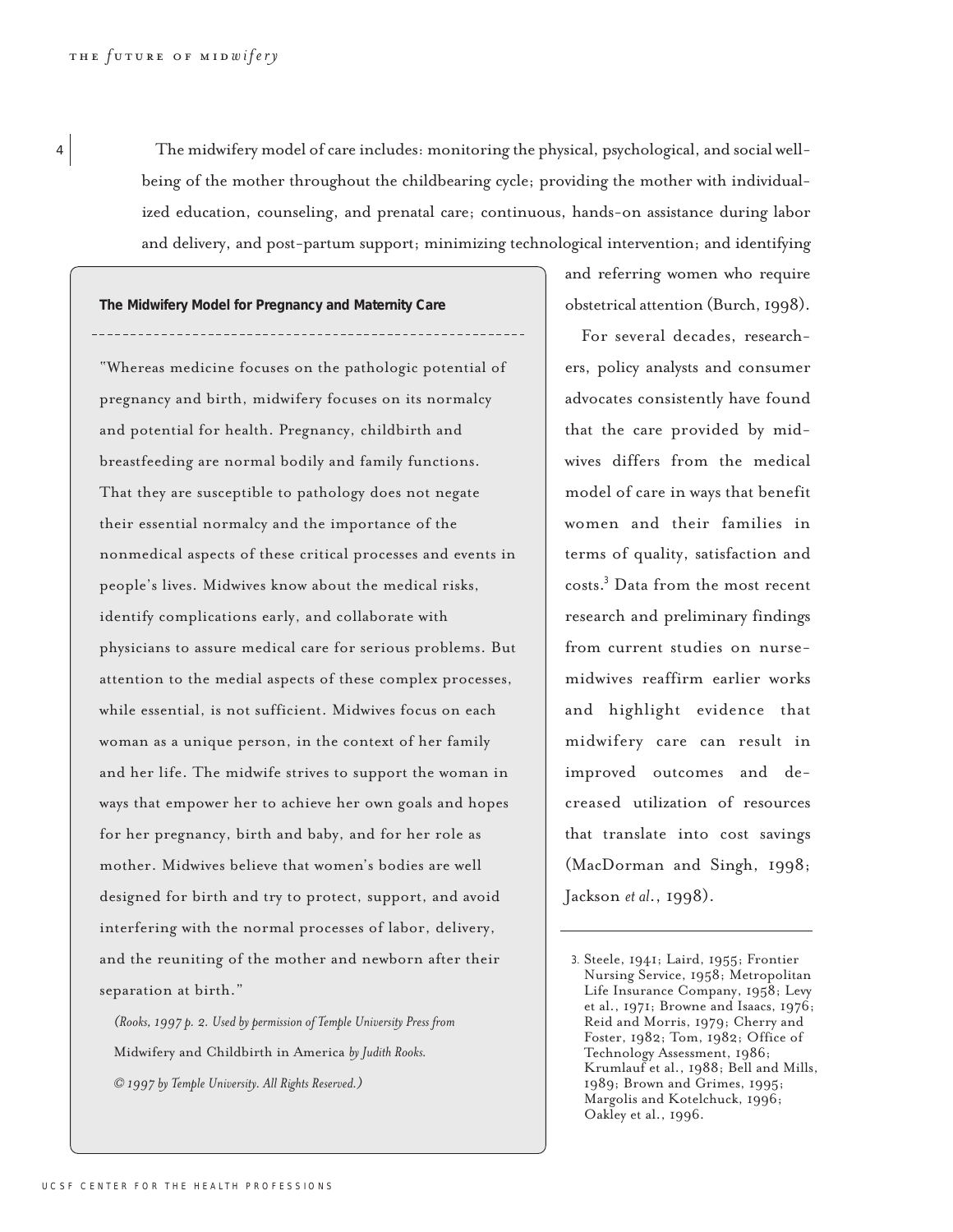

Source: NCHS advance report of final natality statistics for 1996 (Ventura et al, 1998).

The midwifery model of care views childbirth and well-woman care as normal processes that do not require medical intervention unless there are signs of pathology or deviations from normal. Whether early or late in the pregnancy, it is at the point where medical intervention is indicated that the midwife makes the appropriate transfer, referral or consultation. This effective collaboration between the midwife and the physician, where the expertise of both professions is valued, is key to ensuring optimal outcomes for women and their infants.

# WHO IS A "MIDWIFE"?

Two broad categories of midwives exist in the United States: nurse-midwives and directentry midwives. Nurse-midwives are educated in both nursing and midwifery, while directentry midwives focus their professional preparation on midwifery alone. The practice of midwifery in the United States is regulated by state law and largely influenced by national certification. In order to practice as a nurse-midwife, one must be a certified nursemidwife (CNM). Direct-entry midwives might be CPMs (certified professional midwives) or CMs (certified midwives), or might practice without national certification.<sup>4</sup>

Neither the two broad categories of nurse-midwifery and direct-entry midwifery, nor the certification acronyms, are interchangeable. Differences exist in midwifery education and certification mechanisms, as well as in scopes of practice authority and practice settings. Policymakers, regulators and consumers should be aware of these differences when making

<sup>4</sup>. Some states recognize direct-entry midwifery without the need for national certification. Some direct-entry midwives practice in states that do not recognize direct-entry midwifery.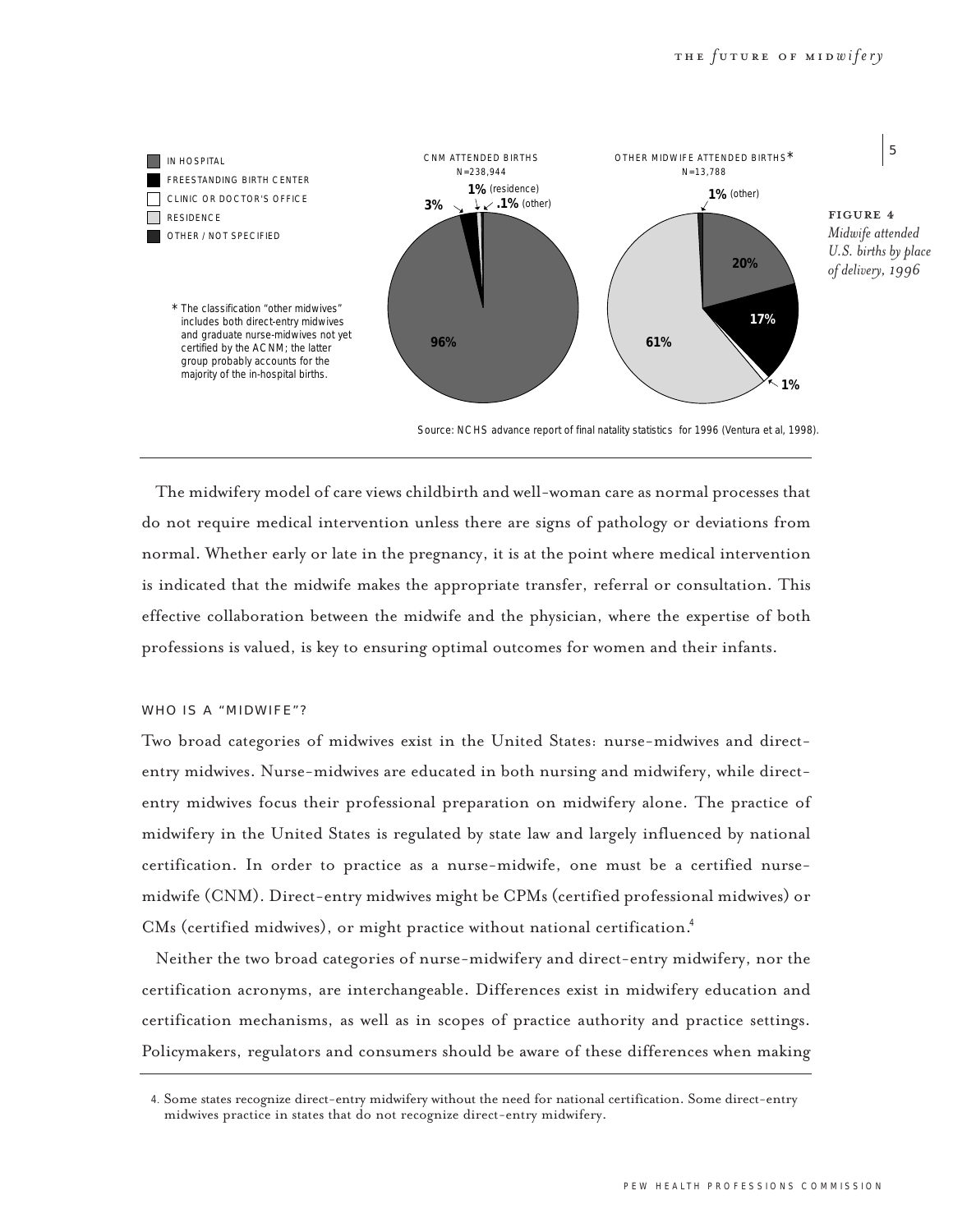**Education and Certification Standards for Midwives**

#### **Nurse-midwives (certified nurse-midwives)**

Standards for the education and certification of certified nurse-midwives are set by the American College of Nurse-Midwives (ACNM) and the ACNM Certification Council, Inc. CNMs are required to complete an ACNM Division of Accreditation accredited educational program that is university-based or affiliated and assures mastery of the core competencies for nurse-midwifery practice as described by the ACNM. Graduates of accredited programs are eligible to take a national certification examination. There are 46 educational programs for CNMs and over 7,000 individuals have earned this credential since it was first established 30 years ago. Certified nurse-midwives are licensed to practice in all fifty states and the District of Columbia. (See Appendix III for a list of ACNM accredited programs.)

*(continued)* 

decisions about recognizing and employing midwives. For example, most nurse-midwives are trained and practice in hospitals while most direct-entry midwives are trained and practice in homes. This difference can affect employment status, mechanisms for third party payment, style of practice and interprofessional relationships. (*See Figure 4*)

Despite their differences, most midwives have much in common, including a philosophical adherence to the midwifery model of care. For the purpose of this report, the term "midwifery" is generally used to describe the practice of CNMs, CPMs and CMs, i.e. midwives who have earned a nationally established credential. When necessary the report will clarify if the statement refers only to an individual group of midwives.<sup>5</sup> Additional information about CNMs, CMs, and CPMs can be found in the sidebar about the education and certification standards for midwives and from the organizations listed in Appendix II.

<sup>5</sup>. There is extensive research and descriptive data on the outcomes of care and scope of practice of CNMs in the U.S. (see for example references listed at footnote 3). Only a small amount of data has been collected to describe the practice of CPMs and CMs. One exception is the state of Washington, where licensed direct-entry midwives have been educated and recognized for over 20 years. Evidence exists that these midwives have contributed to the provision of safe maternity care (see the sidebars regarding Washington in the sections on practice and education).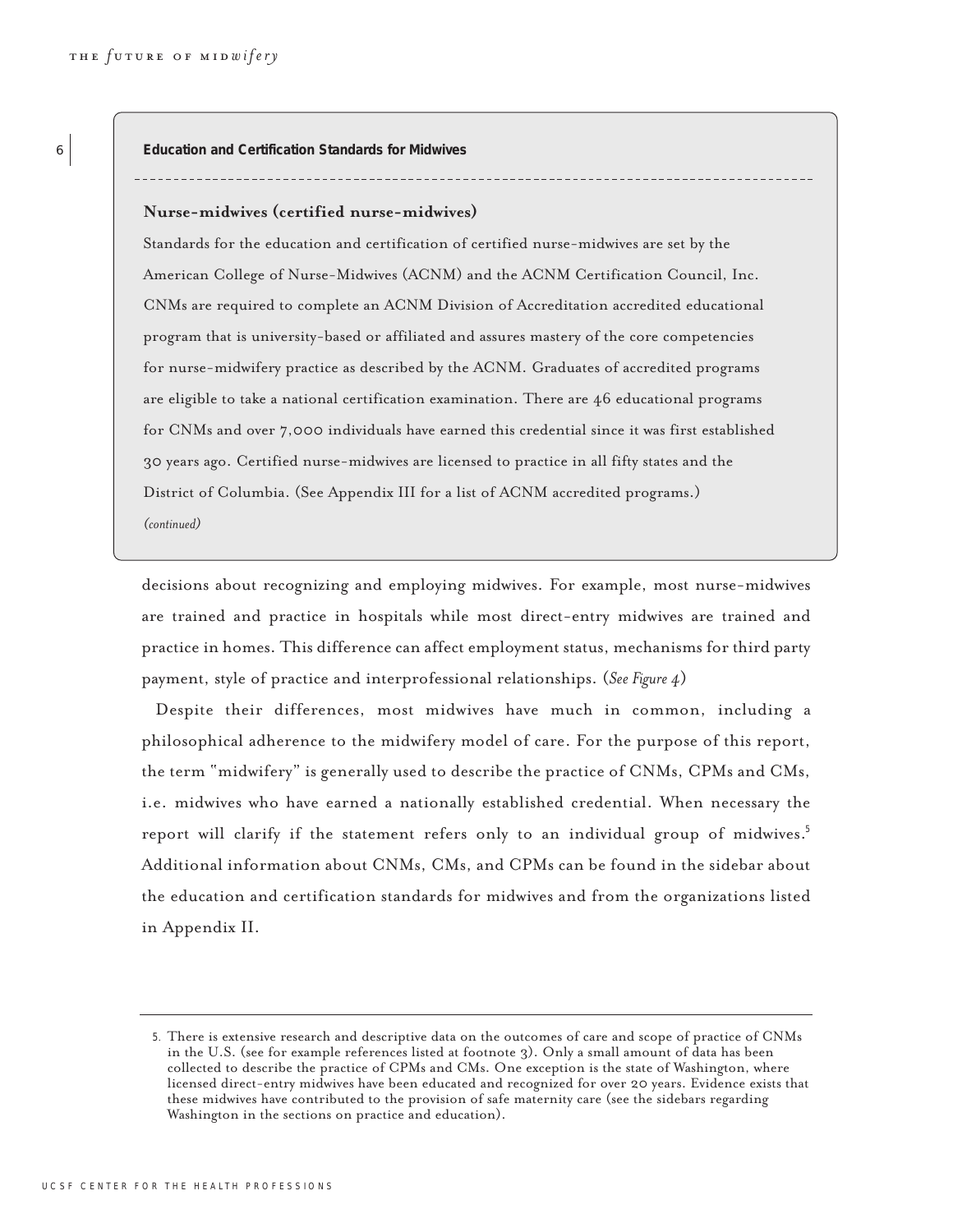#### *(continued from page 6)*

#### **Direct-entry midwives**

#### **(including certified professional midwives and certified midwives)**

National standards for direct-entry midwives were established more recently and, to date, are less widely recognized than those for certified nurse-midwives. The North American Registry of Midwives (NARM) created a mechanism for credentialing certified professional midwives in 1994 and over 400 midwiveshave become CPMs. Twelve of the sixteen states where direct-entry practice is regulated either require or recognize the NARM written examination. NARM certification for entry-level midwives requires that they be evaluated on the knowledge and skills that comprise the core competencies described by the Midwives Alliance of North American. NARM certification does not require completion of an accredited educational program. However, a sister organization, the Midwifery Education Accreditation Council, has established an accrediting mechanism and accredited or pre-accredited eight programs. These programs require either a high school diploma or a GED for entering midwifery students and some programs have additional requirements as well. (See Appendix IV for a list of MEAC accredited schools.)

In 1996 the American College of Nurse-Midwives adopted standards for the certification of direct-entry midwives to be known as certified midwives (CMs). The standards and certification mechanism are equivalent to those set for CNMs. As of 1998, one direct-entry program had been pre-accredited by the ACNM and ten CMs had been certified (See the education section for a sidebar describing this ACNM direct-entry program).

The 16 states that currently use regulation to recognize and permit direct-entry midwives to practice generally have laws that pre-date either of these national certification mechanisms, and the requirements for licensure differ from one state to another. About 700 direct-entry midwives are regulated in these 16 states.<sup>6</sup> Some of these state licensed or registered midwives are also CPMs or CMs. Approximately 10 states prohibit, by statute or judicial interpretation, direct-entry midwifery practice. About 25 states either allow midwifery practice without licensure or have statutes that require licensure but do not have a mechanism in place to issue the license.

<sup>6</sup>. Alaska, Arizona, Arkansas, California, Colorado, Florida, Louisiana, Montana, New Hampshire, New Mexico, New York, Oregon, Rhode Island, South Carolina, Texas, Washington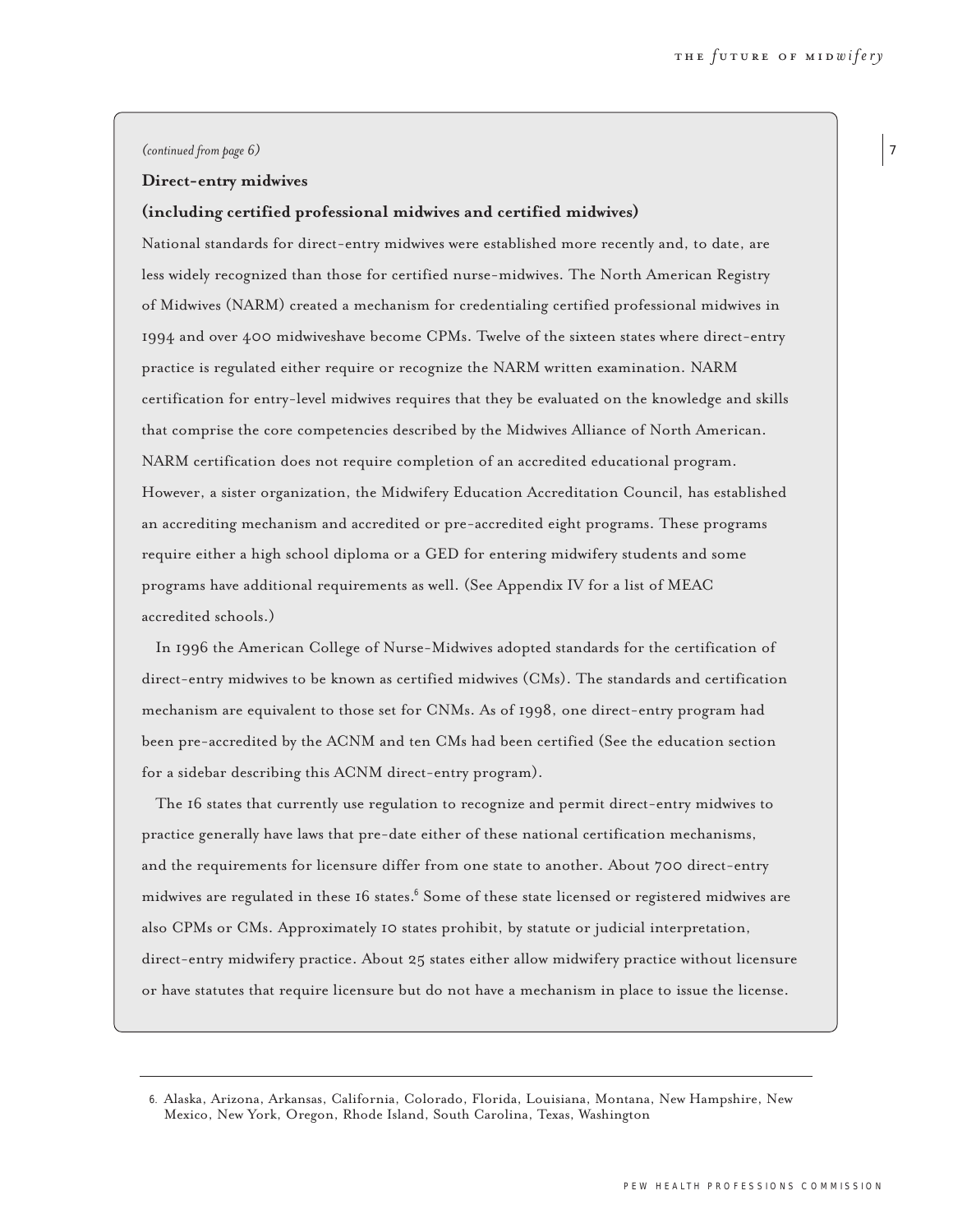# 8 MIDWIFERY AND MANAGED CARE

The movement to managed systems of care continues almost unabated. By mid-year 1998 over 85% of the population insured by medium and large employers was enrolled in some form of managed care (Levitt and Lundy, 1998), followed by 40% of those insured through Medicaid (Holahan *et al*., 1998) and about 15% of the Medicare population (Medicare Payment Advisory Committee, 1998). While the movement has provoked serious questions from the public and elected representatives, the alteration of systems of care to be more intensively managed seems inevitable.

Analysts suggest that the system that is emerging is built on three concerns or values: lowering or controlling costs, enhancing patient satisfaction as a consumer, and improving the overall quality of care (Pew, 1998). Most of the emphasis to date has been on the first of these values, with some on satisfaction and little on improvement of quality. Competition among health plans and providers on the basis of quality is likely to remain a lower priority until cost competitiveness is no longer possible and alternative methods of deploying health care resources can demonstrate that they do improve quality.

The effect of the movement to managed systems has led to three important developments that impact midwifery in different ways. First, the **consolidation of providers** has created larger and larger aggregations of hospitals, physicians, and other providers. These systems of care have come about in no small measure as a way to give providers–hospitals and professionals–more control over the changes. As such, the systems may represent powerful combinations of those who would protect the status quo and maintain the medical or disease approach to birth. As these systems evolve, however, they may become more interested in the benefits that accrue from providing opportunities for midwives to contribute to health care.

As systems consolidate they must eventually demonstrate that they can add value to the overall health care production process or be challenged by other more productive or effective ways of organizing and delivering care. To meet this challenge most systems plan to integrate the formerly disparate and isolated services into an **integrated continuum of care** that can lower costs, increase patient satisfaction and maintain or improve quality of care. Midwives represent an important resource in creating such systems. They have traditionally enjoyed high levels of patient satisfaction and quality and, when considered in an overall continuum of care, the costs of midwifery services compare favorably to others.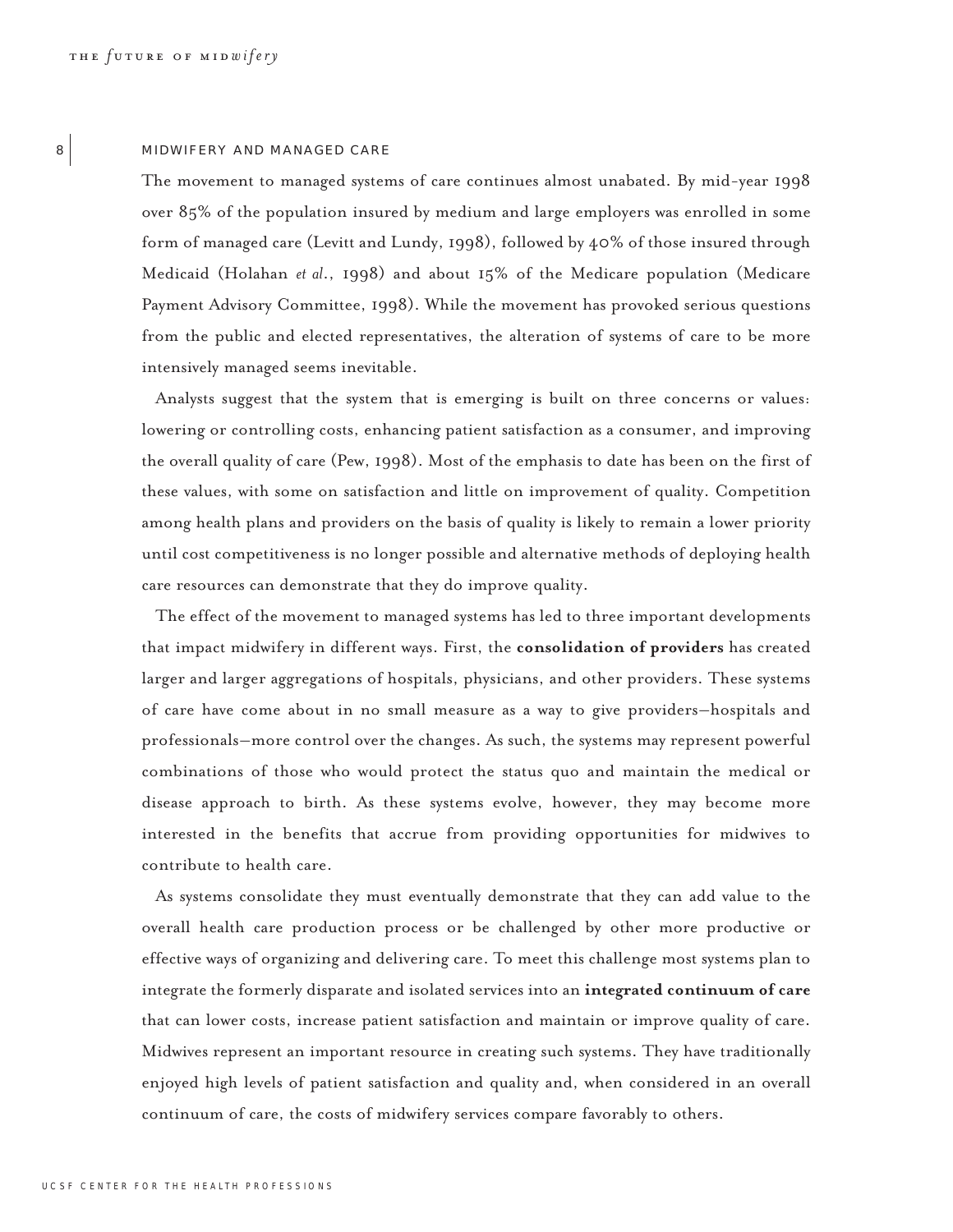As the systems integrate services, there are early signs that they are positioned to evaluate the contributions of various professions and institutions toward the goals of cost, satisfaction and quality in an empirical and unbiased manner. This has led to new **opportunities for innovative, creative and non-traditional approaches.** While midwifery is a well-established profession, it has had difficulty gaining full recognition in the health system to date because it calls for different approaches to the birthing process and for shared authority between physicians and midwives over that process. Health care administrators, payors and other professions may also lack a full understanding and appreciation of the midwifery model of care and its benefits. The new system represents some redistribution of power that may provide midwives greater opportunity to demonstrate what they can contribute.

At its core, managed care is about managing the risks associated with care delivery and the costs that are associated with those risks.<sup>7</sup> As health plans have long understood and providers are increasingly coming to recognize, the effective management of risk is where real change can be brought to the system. This leverage can be used to lower costs, improve outcomes, improve profitability, enhance consumer satisfaction, or some combination of these objectives depending upon the mission and strategies of the organization that assumes the risk. Historically, health plans have the most experience with the management of risk utilizing their knowledge of the actuarial process, marketing, provider contracting and member relations.

Midwives have an opportunity to more fully participate in the delivery of care by assuming some part of the financial risk associated with their patients' health care. To do so, they must fully understand the implications of financial risk management and will more likely be successful in larger aggregations of practitioners and perhaps with other partners. Individual independent practitioners will find it more difficult to manage financial risks associated with delivery of care than will those in large groups or organizations. In part, this has to do with the creation of a larger insurance pool and in part with being large enough to have or afford managerial controls.

By and large, managed care systems are shifting the professional training and employment system from a supply dominated approach, controlled by the professional communities and policy makers, to one that is more demand-driven and informed by institutions that must

<sup>7</sup>. This concept is also known as "risk sharing", or the distribution of financial risk among parties furnishing a service.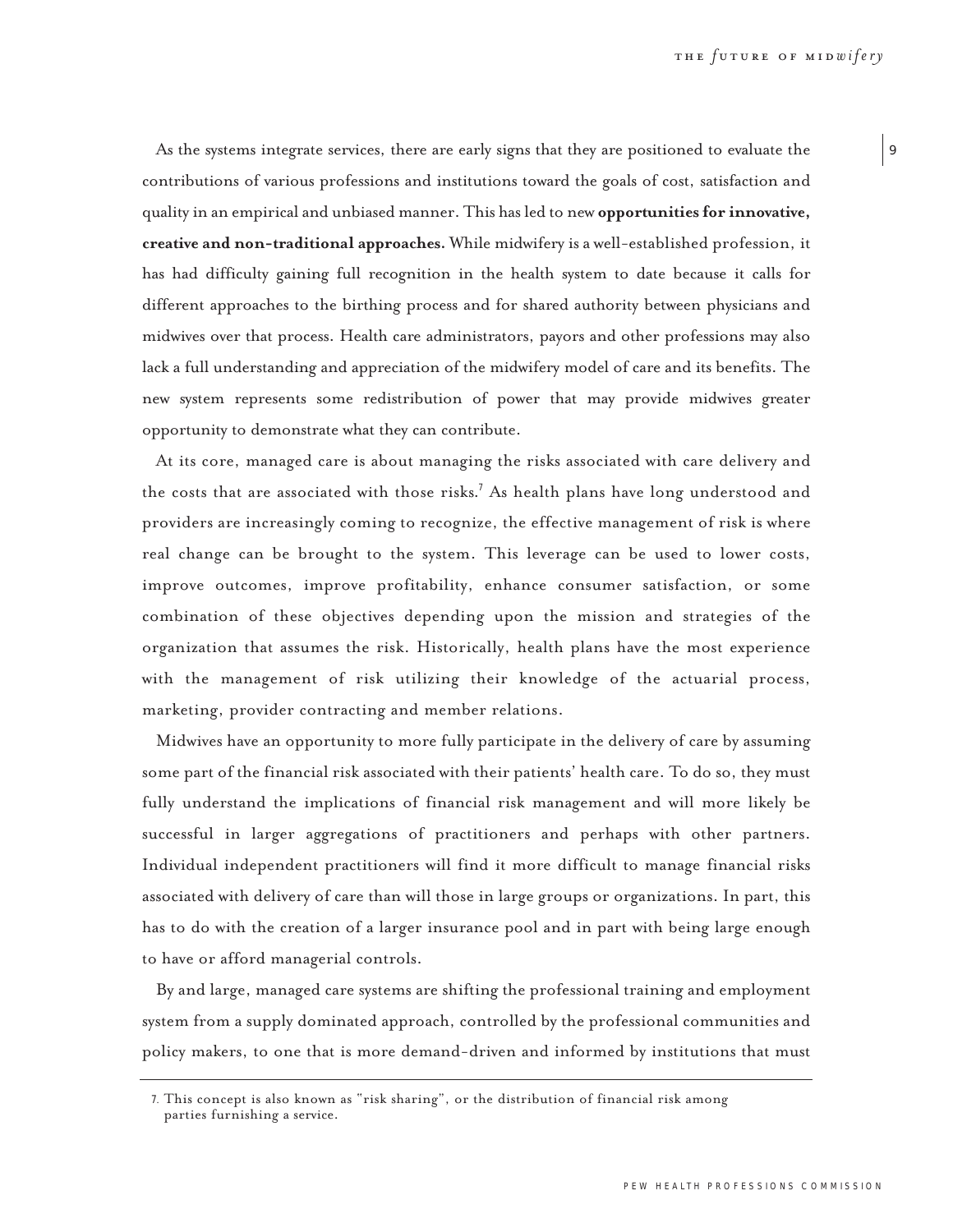<sup>10</sup> meet the new system goals in order to survive. While this means new opportunities for midwifery, it also means new challenges. For example, the successful professional will need excellent one-on-one clinical skills as well as population-based skills in clinical epidemiology, biostatistics and behavioral sciences and their application to defined populations for whom health professionals share responsibility. Health care professionals must also be able to comprehend various financing arrangements for managed care and how they can be fully incorporated into the methods for delivering midwifery service. The difficulties some midwives have experienced in establishing contracts with managed care organizations or with conforming to productivity standards that were developed for physicians and medically-oriented care challenge both midwives and administrators to find ways to work together.

> Challenges also extend to midwifery researchers and others interested in midwifery, women's health, and maternity care. Emerging systems of care will increasingly be moved by empirical data that point to cost savings, satisfaction and quality improvement. Research must include a focus on these goals in order to document the benefits of current midwifery practice and continuously improve the effectiveness of midwifery care.

# THE TASKFORCE ON MIDWIFERY

In an effort to explore the effect market-driven reform of health care delivery and financing systems has had on midwives and how managed care may affect the profession in the future, the Center for the Health Professions convened a Taskforce in early 1998.

The Taskforce was charged with:

*Exploring the impact of changes in health care delivery and financing systems on midwifery, identifying issues facing the profession and the role it plays in women's health care, and offering recommendations in the interest of providing the best possible care to women and their families.*

In meeting its charge, the Taskforce reviewed available literature and analyzed recent developments. It is the finding and vision of the Taskforce that **the midwifery model of care is an essential element of comprehensive health care for women and their families that should be embraced by, and incorporated into, the health care system and made available to all women.** The midwifery model includes safe, high quality care with the same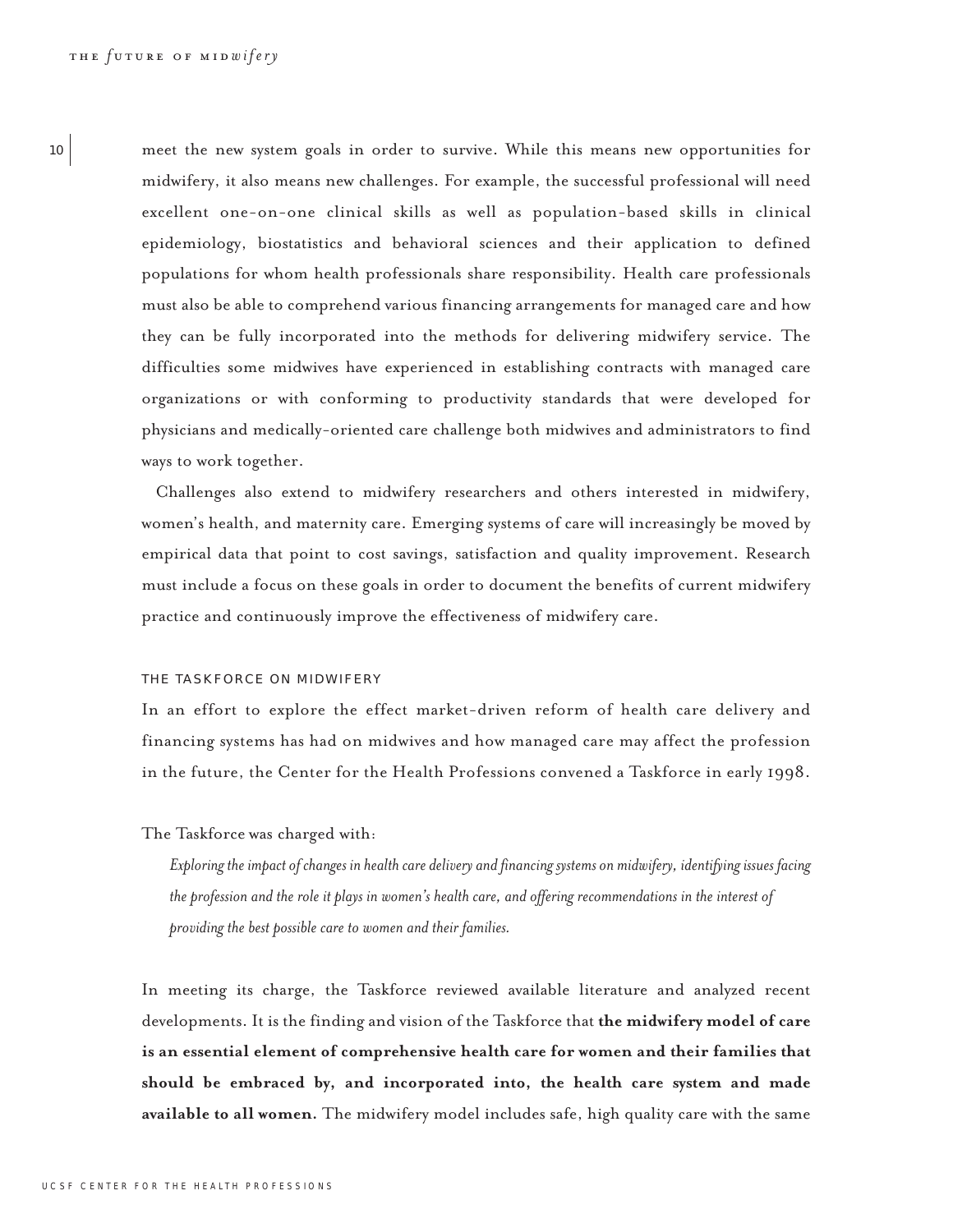$|11$ 

or better outcomes at lower costs than comparable alternatives, and a philosophy that emphasizes wellness, preventive care, and interprofessional collaboration.

The Taskforce hopes this report will lead to fuller provision of high quality health care to women who choose midwifery services. The report should serve to inform managed care organizations, health care professionals and others who employ, collaborate with, and reimburse midwives about the midwifery model of care and its benefits to women and their families. In addition, the report has been prepared to inform the profession of midwifery about the opportunities and challenges it faces in today's health care delivery environment.

## WHAT'S IN THE REPORT?

The remainder of this report is organized by sections addressing issues of practice, regulation and credentialing, education, research, and policy. The **Practice** section covers the "where and how" of midwifery services, and the recent changes to practice arrangements where the movement to managed care is most acutely felt; **Regulation & Credentialing** deals with the variance of state laws and regulations and hospital privileging mechanisms; the section on **Education** addresses curriculum content and student recruitment; **Research** includes information about immediate and future midwifery research needs; the final section, **Policy,** discusses the need for an overarching course of action regarding midwifery in this country.

Each of these five sections concludes with a short list of recommendations most pertinent to that topic. Taken together, the recommendations provide a comprehensive approach to improving women's health care. Although the issues overlap and intersect, each recommendation may be explored on an individual basis.

The report is written for a wide audience, including administrators of hospitals, health plans and health care delivery systems; policy makers; health professions educators (of midwives and others), researchers, and practicing and student midwives. In spite of the diversity of education, regulations and practice within the midwifery profession, some sections in this report are pertinent to all members of the profession; other sections of the report, and some of the recommendations, apply only to specified sub-groups of the profession.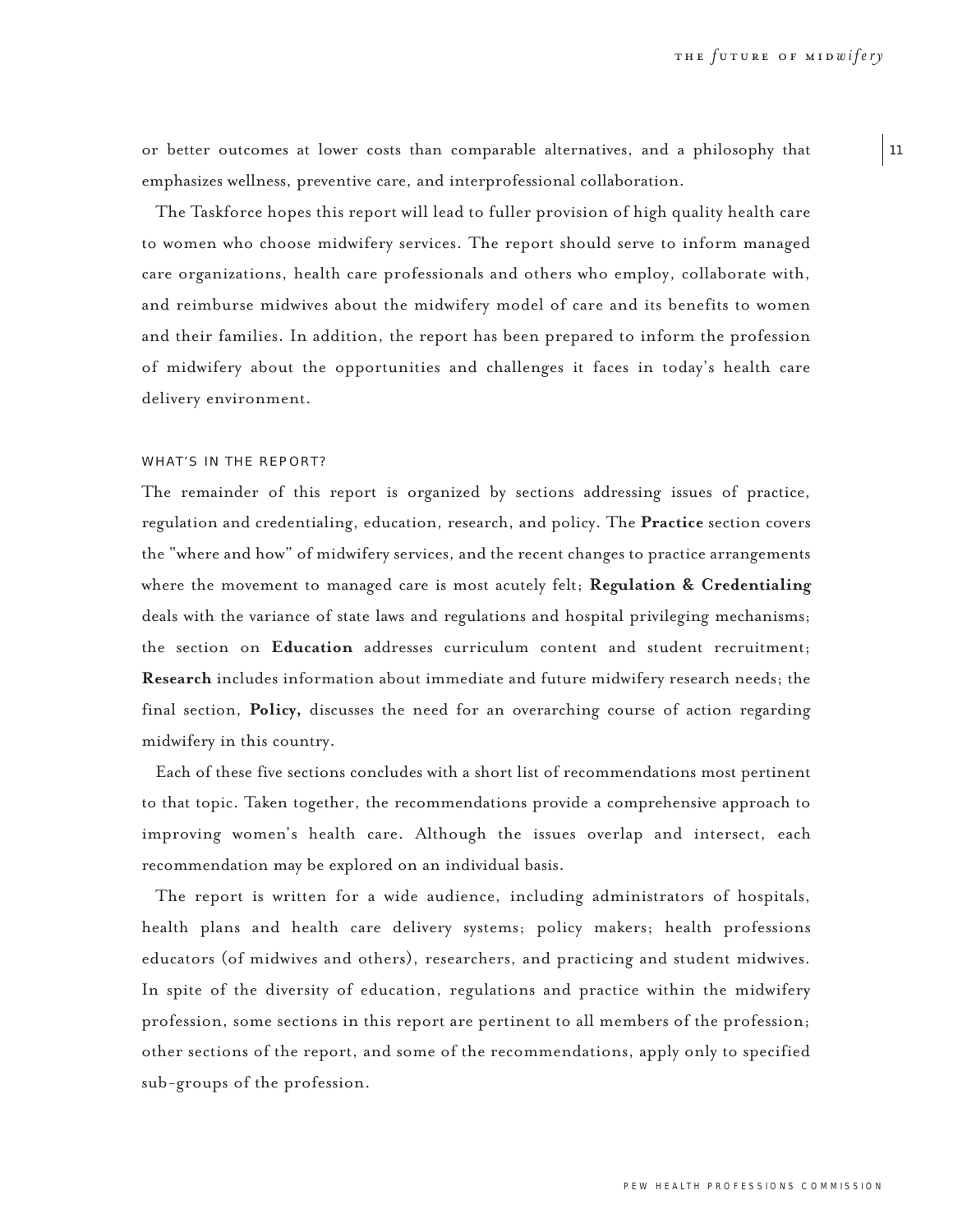# **FIVE ISSUE AREAS** *with* **RECOMMENDATIONS** PART<sup>I</sup>

# PRACTICE

Though universally grounded in the midwifery model of care, midwifery practice arrangements–where and how midwives provide services–are varied and evolving. The vast majority of midwives focus their clinical practice on pregnancy and childbirth (Walsh and Boggess, 1996). In addition, many also provide primary women's health care (ACNM, 1994); a 1991-92 study found that 20% of visits to nurse-midwives are for care that is not pregnancy-related (Paine *et al*., 1999). The majority of midwives practice in hospitals, but some attend births in birth centers and homes (Ventura, 1998). Those providing "well-woman" gynecological care and primary care may work in offices and clinics (Walsh and Boggess, 1996). (*See Figure 5*)

Reimbursement structures and employment arrangements can affect interprofessional relations and how midwives function in their practice settings. Where permitted by law, some midwives own independent practices and contract with physicians for consultation and with managed care organizations for reimbursement. Others may co-own practices with physicians. Many are salaried and employed by hospitals or physician-owned practices. In these settings, the employer bills for services provided by the midwife on a contracted fee-for-service basis or as a covered service under a capitated agreement.

Practice arrangements are in flux. Today's managed care organizations are willing to try new combinations of health workers who can deliver the same or better quality of care as that

figure ∞ *Range of care provided during visits to CNMs, 1992* Source: ACNM, 1994. 70% 20% 10% PREVENTIVE CARE<br>DURING PREGNANCY PREVENTIVE CARE OUTSIDE THE MATERNITY CYCLE LABOR, BIRTH, AND NEWBORN CARE

delivered under traditional models if the cost is lower. For midwives, this approach is promising but will require ongoing research and documentation of practice outcomes. It may be under these newer practice arrangements that midwifery care excels. One arrangement worth encouraging and researching is the midwife-physician team, because many will agree that neither profession can provide comprehensive care without the other.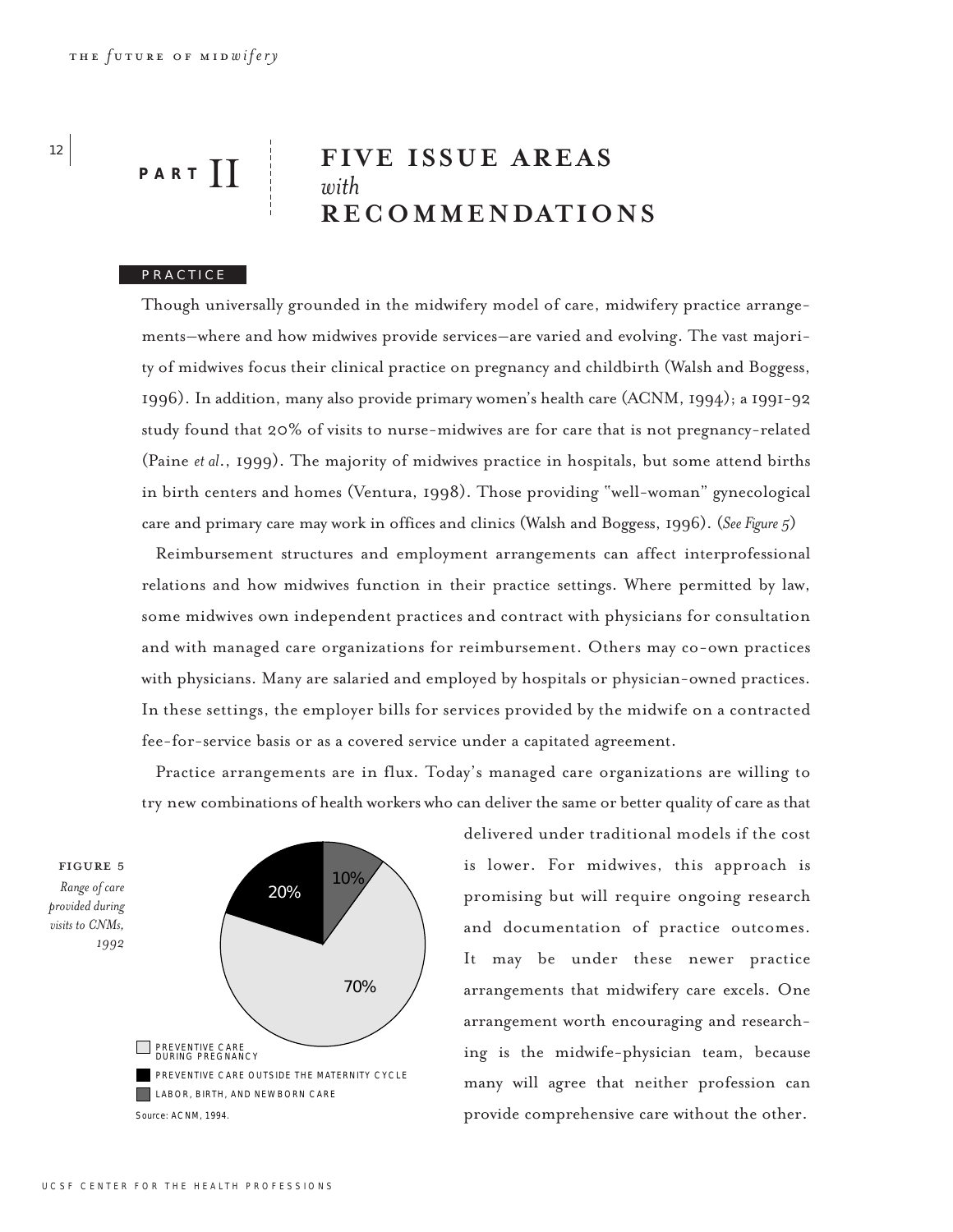**Midwifery in a Practice Management Company** 

Athena HealthCare is a Boston-based practice management company dedicated to improving women's health care. This is accomplished by partnering with obstetric, midwifery and gynecologic practices that share a vision of providing an excellent service experience to women. The organization promotes the benefits of "equal-partner" collaboration; first between physicians and midwives, second between clinicians and managers. Athena believes that physicians and midwives, in collaboration, are best equipped to define and lead the next generation of health care delivery based on quality, service, choice and efficiency.

It is Athena's belief that in a managed care environment, physician-midwife collaborative practices will flourish, sharing the economic benefits derived from improved outcomes and decreased resource utilization. Athena brings to these groups personalized management services. These services include:

- a) region specific market analysis and the development and execution of a marketing plan;
- b) implementation of "best demonstrated practices" in clinical care;
- c) introduction of information technology to improve workflow, decision analysis and assist with data collection;
- d) opportunities for global case rates through strategic partnerships with managed care organizations and payors.

Practice management companies such as Athena can play a role in providing opportunities for collaborative practices to build partnerships between providers and facilities to create competitive global rates based on historic measures. For example, savings can be recognized in the historic measures of a collaborative practice's use of anesthesia services in labor, neonatal *(continued)*

Midwives and payors also need to explore the possibilities of risk sharing<sup>8</sup> and negotiated global case rates.<sup>9</sup> Practice management companies should also be investigated for their potential contributions. *(See the sidebar on Midwifery in a Practice Management Company.)* 

<sup>8</sup>. Risk sharing: the distribution of financial risk among parties furnishing a service.

<sup>9</sup>. Global case rates refer to negotiated rates between payors and providers for an entire health care event. The rates can include professional services (ranging for example from prenatal care and psychological counseling to anesthesia in labor, neonatal and pediatric care) as well as facility charges (a global rate for a vaginal birth would cover all services provided for a patient delivering vaginally; a cesarean section global rate would be facility charges for all expenses related to a cesarean birth.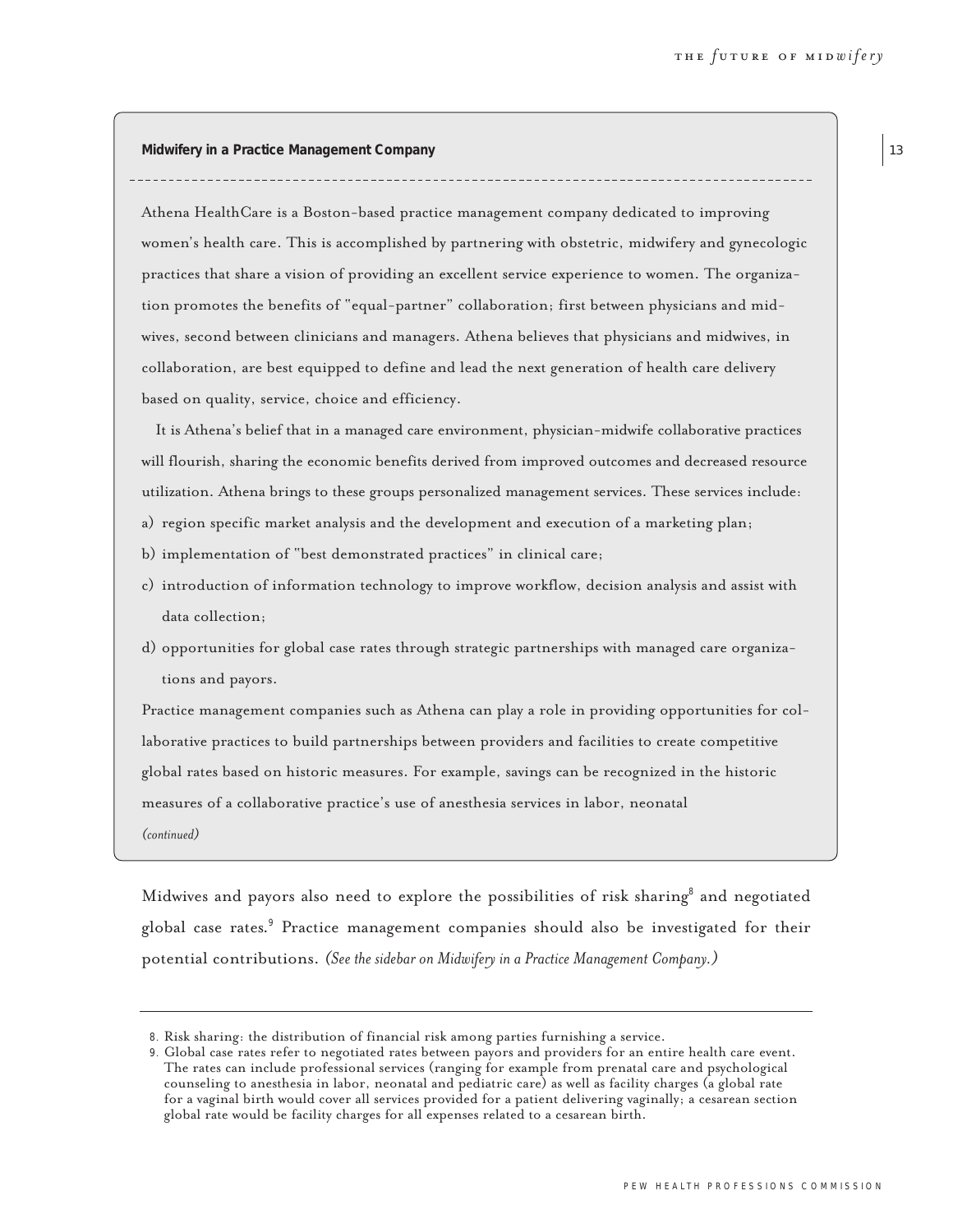#### *(continued from page 13)*

admissions to a neonatal intensive care unit, cesarean section rates, and average hospital length of stay when compared to traditional physician practices. These savings can translate into profits for providers and into savings for payors.

Athena's flagship practice is in San Diego, California.<sup>10</sup> The practice includes five obstetrician/gynecologists and 16 certified nurse-midwives who provide prenatal and gynecologic care in 12 offices and attend 2500 births each year in a free-standing birth center, two community hospitals and a tertiary care center. Nationally, Athena is actively developing relationships with other, like-minded, medical groups.

*For information about how to contact Athena Healthcare, see Appendix II.*

Today's practice environment emphasizes productivity. However, some of the tools and standards currently used to measure productivity, such as number of visits per hour or number of births attended, may not adequately capture the benefits that professions bring to health care practice. Published research on nurse-midwifery practice has consistently shown cost advantages (Reid and Morris, 1979; Cherry and Foster, 1982; Krumlauf *et al*., 1988; Oakley *et al*., 1996; Bell and Mills, 1989; Rosenblatt *et al*., 1997). Recent and ongoing research reaffirms the cost benefits of collaborative practices (CNM/obstetriciangynecologist) at birth centers that employ the midwifery model of care (Jackson *et al*., 1998).

Traditional productivity demands challenge midwives and all health care practitioners who want to provide the best care to the patient or client without being forced to limit time and costs associated with that care. Productivity demands on one professional may also affect the practice of another. For example, a managed care organization that sets productivity standards for its obstetricians may create incentives for physicians to take away potential clients from the midwife partners and discourage or limit the benefits of the midwifery model of care.

Under models of collaboration, productivity is improved as evidenced by improved outcomes and decreased utilization of resources, which translate into cost savings. By looking at costs for an entire episode of pregnancy, the long-term benefits of comprehensive prenatal care and a less high-technology intervention orientation to birth may be evident in lower cesarean section rates, lower epidural rates, and lower usage of

<sup>10</sup>. Outcomes from the San Diego Birth Center Study (Jackson et al., 1998) can be found in the sidebar in the research section.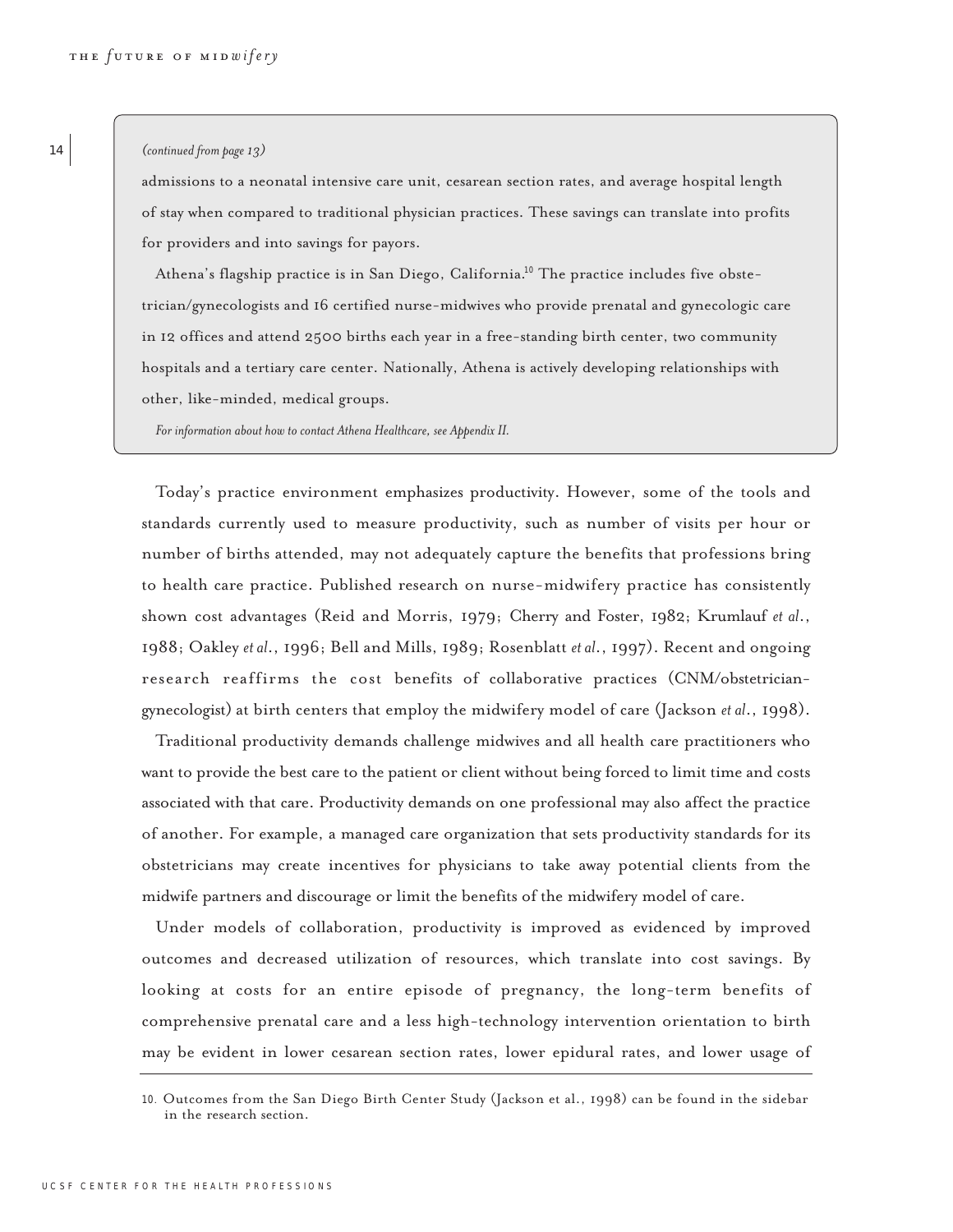neonatal intensive care units relative to other health care practitioners. Savings on these facility- and technology-related services can outweigh the potentially higher professional costs associated with time-intensive midwifery services.

Most midwives work as independent and collaborative practitioners with other health care professionals to ensure coordinated care of the patient, including referral for complications. Health care systems evaluating the benefits that collaborative practice brings to

consumers in the form of measurable improvements in care (Roberts, 1997) might look to collaborative midwifery practices in health maintenance organizations, nurse-midwifery practices, community obstetric/ gynecological residencies, and birth centers as models (Jacobs Institute of Women's Health, 1997). In the future, as midwives continue to teach, train and collaborate with other health care professionals and refer their patients as necessary, so too physicians and other health care professionals should be taught and trained to practice collaboratively with midwives. This would include ensuring that practitioners inform their patients of their choices regarding their primary pregnancy care professional and place of birth, and refer patients to midwives when the woman chooses or when her condition

**Definitions Regarding Inter-professional Care of Women Within a Midwifery Model of Care**

**Consultation** is the process by which one health care professional, who maintains primary management responsibility for the woman's care, seeks the advice of another health care professional or member of the health care team.

**Collaboration** is the process in which two health care practitioners of different professions jointly manage the care of a woman or newborn who needs joint care, such as one who has become medically complicated. The scope of collaboration may encompass the physical care of the client, including delivery, by the midwife, according to a mutually agreed-upon plan of care. If a physician must assume a dominant role in the care of the client due to increased risk status, the midwife may continue to participate in physical care, counseling, guidance, teaching and support. Effective communication between the health care professionals is essential for ongoing collaborative management. **Referral** is the process by which one health care professional directs the client to another health care professional for management of a particular problem or aspect of the client's care.

*Source: ACNM, 1992.*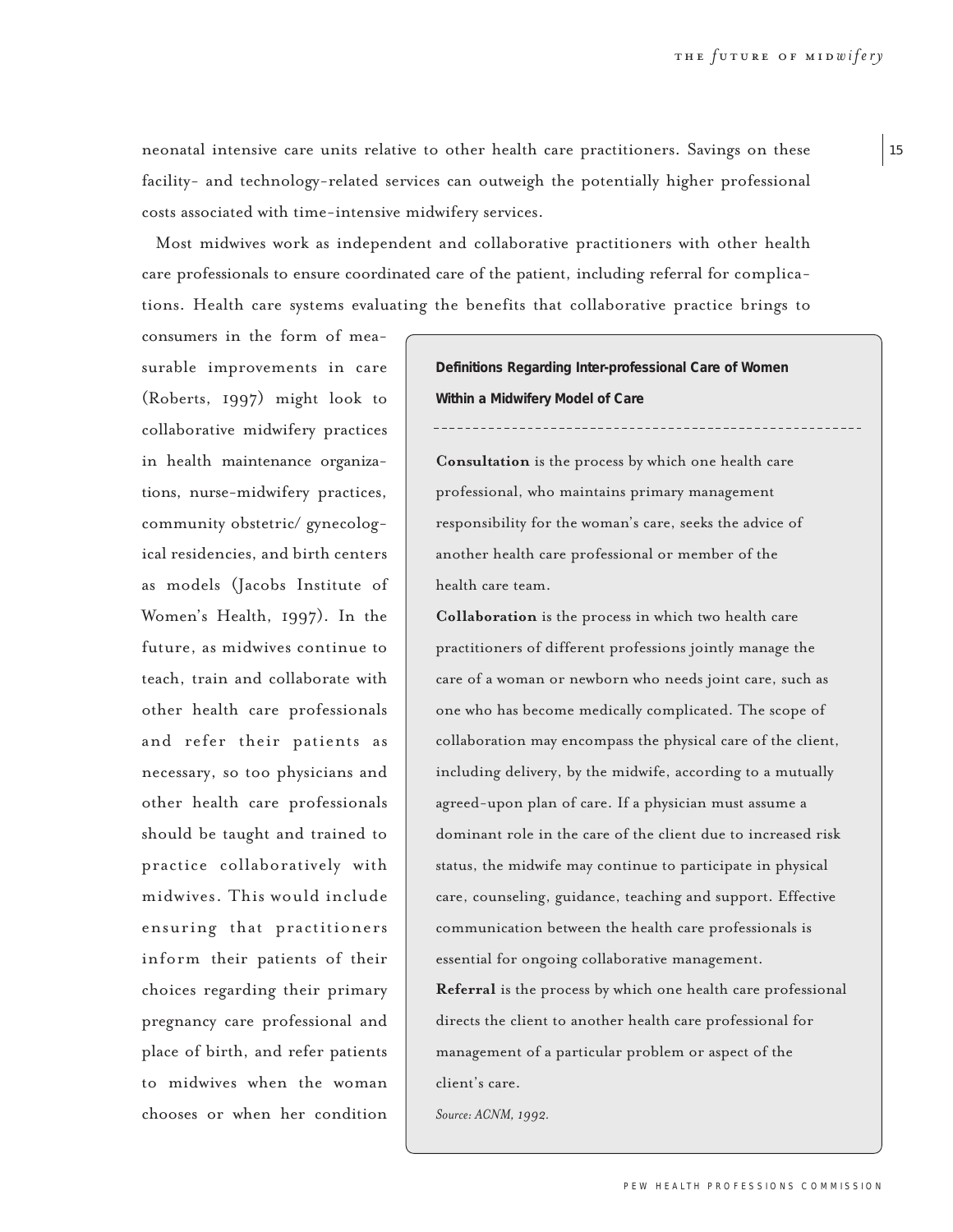**The Impact of Managed Care on Certified**

**Nurse-Midwives (CNMs): A Case Study of Oregon**

A recent case study examined the impact of managed care on certified nurse-midwives in one community in Oregon. Information was gathered during interviews with key informants in the community, including CNMs, physicians, business managers, clinic and office managers, marketing directors, hospital medical directors, and representatives of the hospitals and the county Individual Practice Association (Hartley, 1998). The study focused on two main issues: (1) barriers to CNM practice and autonomy within a managed care context, and (2) strategies for CNM survival within such a context.

The state of Oregon provided a particularly rich backdrop for assessing managed care on CNMs for three specific reasons: (1) state policy regulating the scope of practice for CNMs is rapidly evolving, serving to increase their legal autonomy; (2) Oregon provides an example of a highly developed managed care environment; and (3) Oregon provides insight into the important question of the impact of Medicaid managed care on CNM practice.

Hartley found that not being able to establish contracts with managed care plans was a significant barrier to CNM practice. The following factors either served as obstacles to developing contracts with managed care plans or functioned as barriers to practice after such contracts were in place: lack of independent hospital admitting privileges; inability to establish credentialing mechanisms with a contracting agency or physician-hospital organization; not being listed independently in plan provider directories; lack of knowledge of managed care on the part of CNMs; lack of marketing; and increased professional tension between physicians and CNMs.

indicates that midwifery care would be appropriate. *(See definitions on page 15 regarding interprofessional care.)*

Even though research is confirming the value of midwifery services in today's health care environment, some voices are expressing concern over perceived negative impacts of managed care competition on midwifery practice and patient services. Recent sociological research indicates that midwives continue to experience significant barriers to practice within managed care settings. Hartley's 1998 case study of the impact of managed care on certified nurse-midwives in Oregon provides some examples *(see sidebar)*.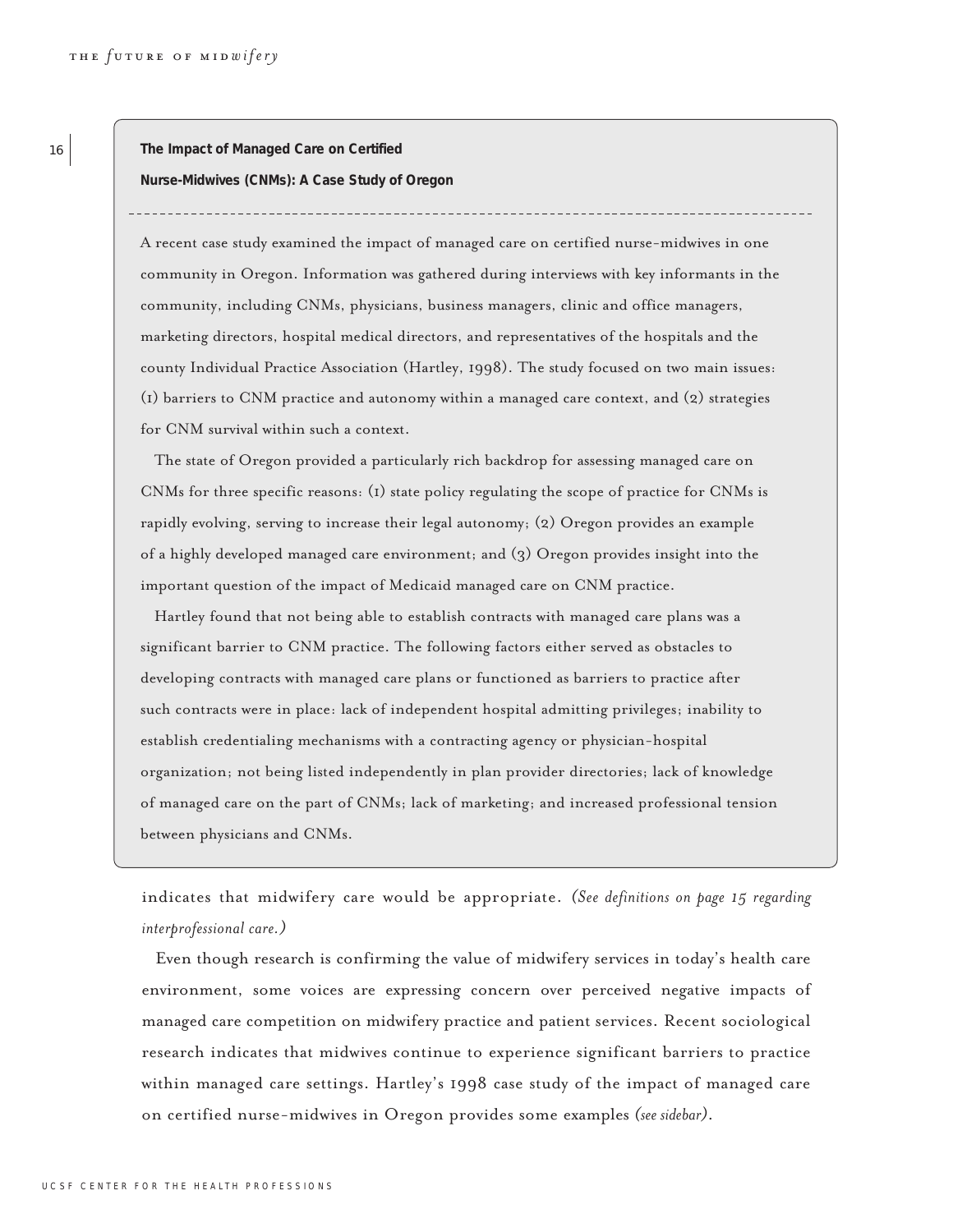The evolution and emergence of professions, therapies and delivery systems have brought a new range of choices to consumers. Not everyone has the same access to those choices however. Limitations on choice range from ability to pay to the length of managed care provider panel

lists. Researchers have focused on the use trends and out-of-pocket expenditures on alternative health care (Eisenberg *et al*., 1993; Eisenberg *et al*., 1998), legislators have mandated direct access to specialty care providers, and some managed care plans have loosened policies regarding gatekeepers and referrals. For the profession of midwifery, this activity may translate into increased attention to consumer choice of practitioner, professional philosophy and birth setting. For example, a description of the practices of licensed directentry midwives in Washington, where policies have supported expanded consumer choice of practitioner, can be found on the right.

To take advantage of this opportunity for expanded access to midwives through strong consumer choice policies, patients, clients, payors, practitioners and employers will have to be educated about available options. Increased information about choices will result in increased competition among the

**Practice of Licensed Direct-Entry Midwives in Washington State\***  Public policies in Washington State have supported the development of direct-entry midwifery as well as choice and access to care for childbearing women. Licensed Midwives have benefited from this support and believe that barriers to practice are changing as managed care plans become more prevalent (Myers-Ciecko, 1998).

Licensed Midwives are qualified providers in the state Medicaid program, which implemented reimbursement for birth center deliveries in 1986 and will begin covering home births in early 1999. Directentry midwives surveyed in 1998 reported that Medicaid had paid for 34% of their services in 1997 (18% fee-forservice reimburse-ments and 16% through managed care contracts).

Direct-entry midwifery students who commit to work in underserved areas have been eligible for state health professional scholarships since 1989; approximately 20% of all survey respondents had received state scholarships. Scholarship recipients reported on average that 48% of their payments were for Medicaid clients.

A Joint Underwriting Association was created by the state legislature in 1993 to assure that licensed midwives, certified nurse-midwives and licensed birth centers are able to obtain malpractice insurance. Eighty percent of midwives who responded to the survey carry malpractice *(continued)*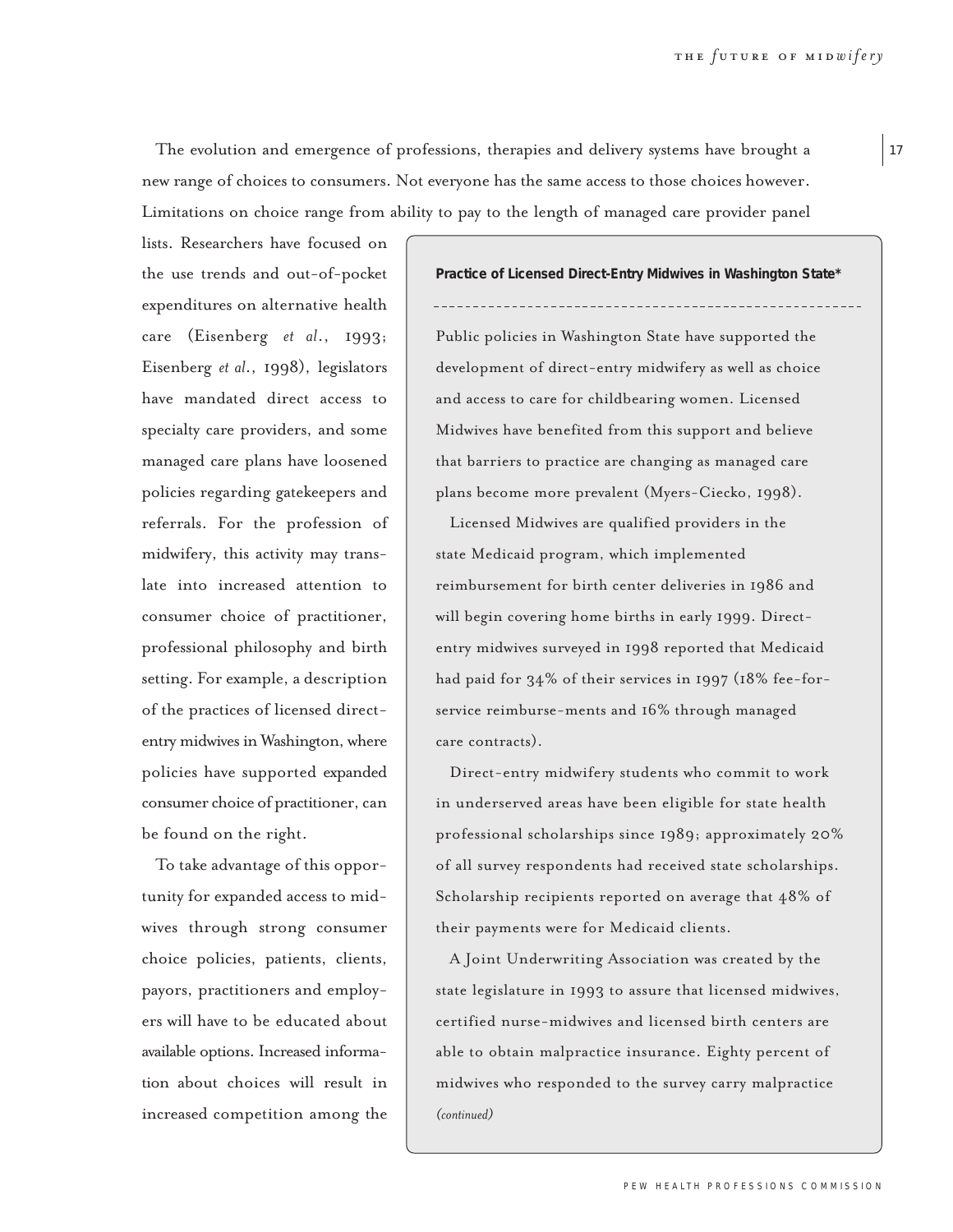<sup>18</sup> professions and efforts to compare and contrast the practices of different professions and individual practitioners. Of particular importance to midwives is the comparison of the midwifery model of care with the medical model. Also of significance will be the need to differentiate among the various types of midwives and to educate consumers and others about those differences.

> Many consumers are not well informed about midwives, the midwifery model of care, or the benefits associated with the midwifery model. Midwives may be invisible to women who want, or may potentially want, access to them. In some cases, patients are being assigned to managed care plans and providers without consideration for their preference, current health care professionals or ability to access care. These practices can negatively affect quality of care, continuity of care and access to culturally competent care. Active marketing to women and enrollees should include clear descriptions of the midwives' collaborative agreements with physicians, which assure timely access to medical care when needed.

## *(continued from page 17)*

insurance and participate in a quality assurance mechanism that includes periodic practice reviews (Taylor, 1998).

Another law, which requires certain insurance carriers to provide for the inclusion of every category of licensed health professional, including licensed midwives, was also passed in 1993. The Office of the Insurance Commissioner has worked closely with midwives and insurance companies to assure compliance. Most survey respondents reported having one or more managed care contracts, and reimbursement through managed care organizations (combining privately and publicly-funded clients) represented 37% of all payment received. Even so, survey respondents reported the three most significant barriers to practice were (1) difficulty obtaining third party reimbursement, (2) inadequate compensation, and (3) difficulty obtaining contracts with managed care plans.

*\* Washington is one state where the requirements for state licensure exceed the national standards for certification as a certified professional midwife. Approximately 1/3 of the licensed midwives in Washington have also chosen to become CPMs.* 

The practice of health care generally continues to evidence a high incidence of errors, overutilization of care and widespread use of unproven practices (Leape, 1994). Consumers and payors have reacted to this evidence with demands for better accountability for the quality of care delivered. Professions that have taken a lead in establishing and ensuring quality standards of their members are well-positioned in the new health care systems. For midwifery to maintain high standards of safety and quality, the profession is exploring the use of peer review processes, quality assurance systems and quality improvement mechanisms.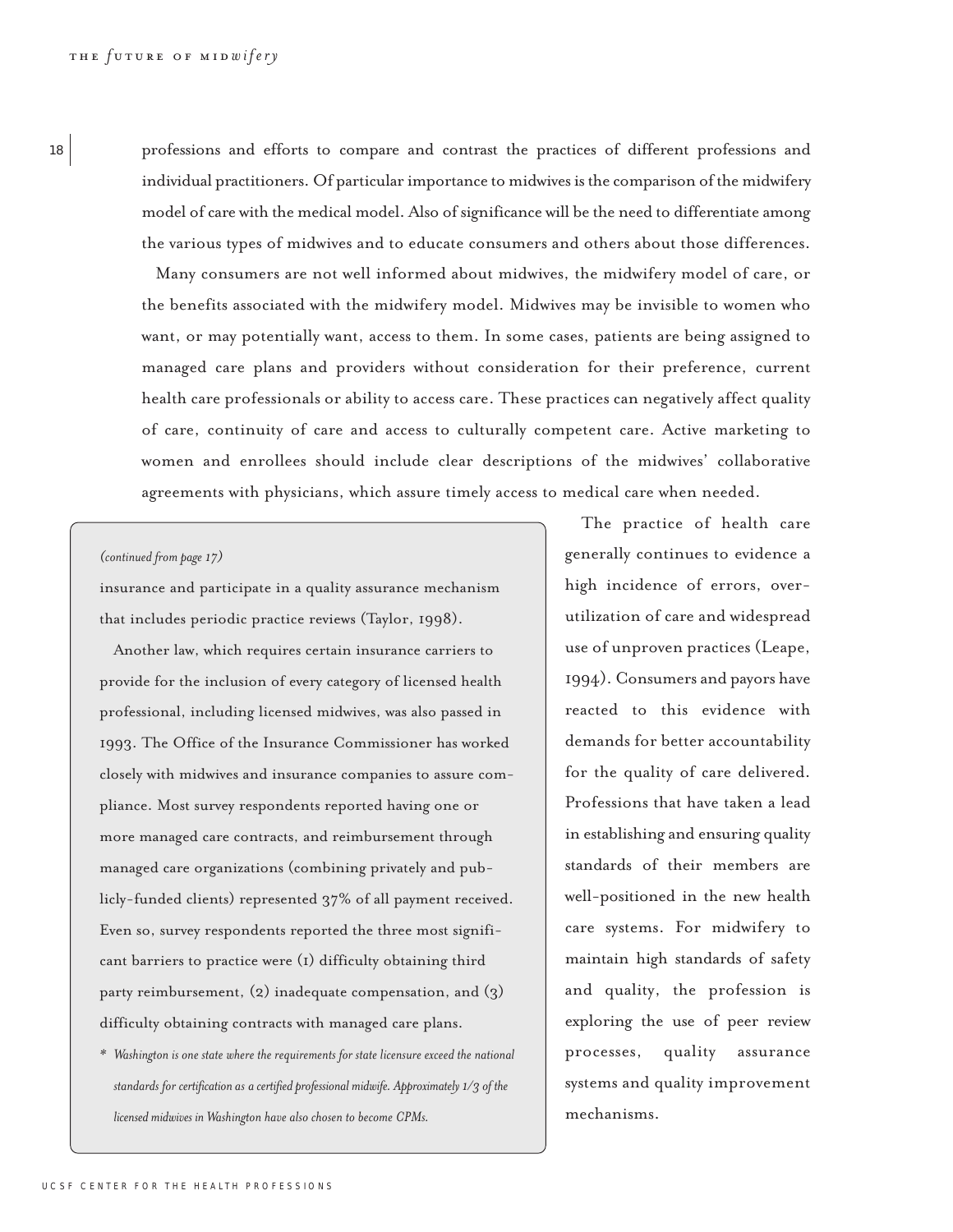#### RECOMMENDATIONS

# for PRACTICE

Health care practice, the ultimate delivery of services by the professional to the consumer, reflects the efforts of the professional, regulatory, education and research worlds to provide optimal care. However, practice settings and professional practices themselves are not neutral sites; they can either facilitate or impede the provision of high quality care. For example, interprofessional disputes, communication breakdowns, and inappropriate management can limit access to care, increase costs and lower quality. Four recommendations are offered to health care system administrators and practitioners–including midwives and other professionals–to help ensure that practice structures are designed to provide the best health care possible by making the midwifery model of care readily available to women.

- **1.** Midwives should be recognized as independent and collaborative practitioners with the rights and responsibilities regarding scope of practice authority and accountability that all independent professionals share.
- **2.** Every health care system should integrate midwifery services into the continuum of care for women by contracting with or employing midwives and informing women of their options.
- **3.** When integrating midwifery services, health care organizations should use productivity standards based on the midwifery model of care and measure the overall financial benefits of such care.
- **4.** Midwives and physicians should ensure that their systems of consultation, collaboration and referral provide integrated and uninterrupted care to women. This requires active engagement and participation by members of both professions.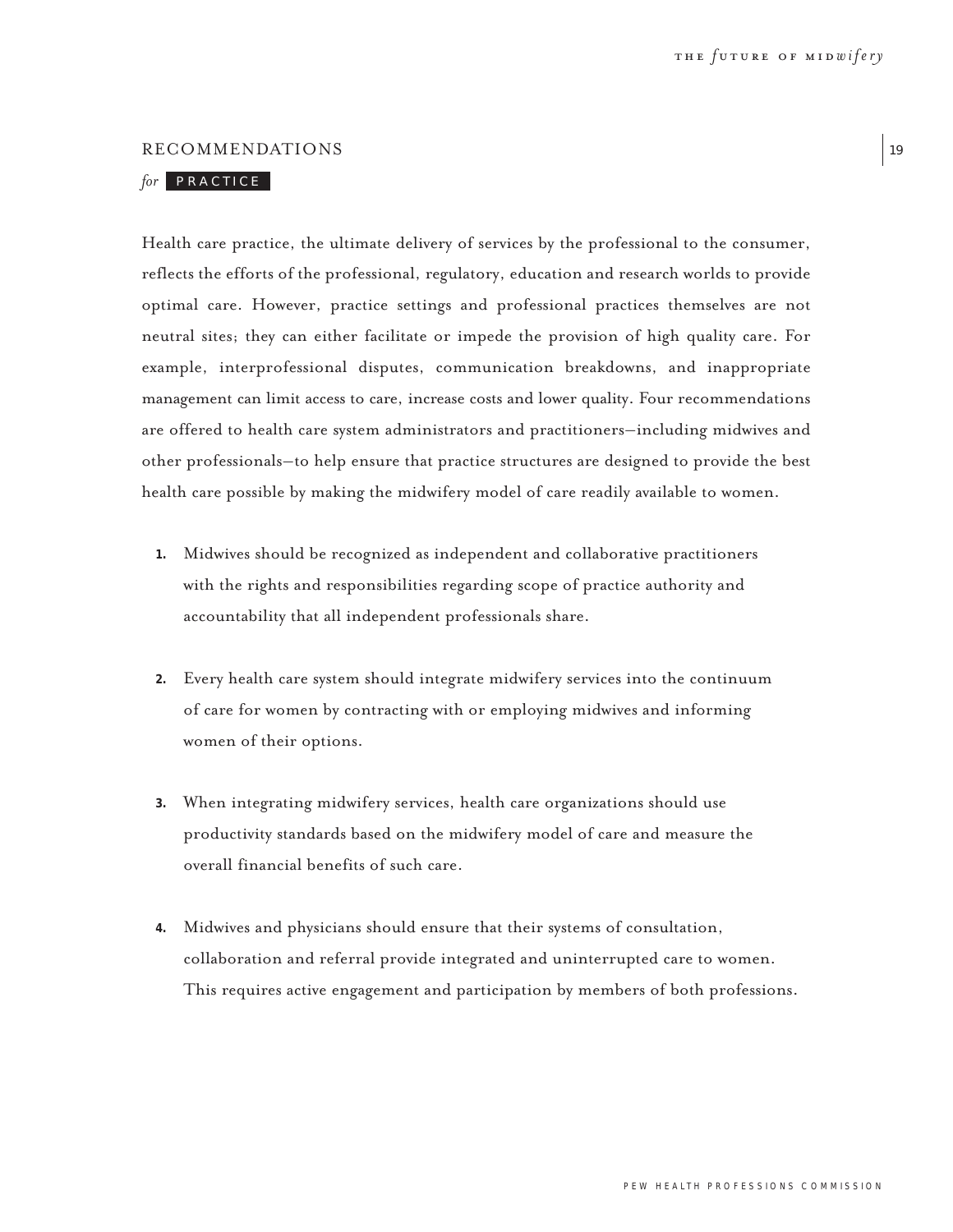#### 20 REGULATION, CREDENTIALING AND REIMBURSEMENT

As with all health professions in the United States, midwives are regulated on a state-by-state basis. This has resulted in differences among the states regarding, for example, whether nurse-midwives have prescriptive authority and whether direct-entry midwifery may be practiced legally. Commentators have noted that state-to-state differences among a single profession, far from unique to midwifery, may not be justified to protect the public and can be burdensome to professionals, employers, payors and consumers of health care (Finocchio *et al*., 1995; Jost, 1997; Safriet, 1992). Such variances provide natural experiments for researchers to study the significant impact that state laws and regulations have on workforce supply and health care practice. For example, Declercq and colleagues (1998) found that, when compared to states with low regulatory support for nursemidwifery practice, states with high regulatory support had three times the nurse-midwifery workforce, three times the number of midwife-attended births, and two times as many midwife-patient contacts.

State-to-state regulatory differences for nurse-midwives pale in comparison to those for direct-entry midwives. The legal status for direct entry midwives ranges from full licensure (with associated reimbursement policies) in some states to illegality in others.<sup>11</sup> The states are at different points on the continuum regarding legal recognition of direct-entry midwives and must consider whether, for example, to decriminalize direct-entry midwifery, to establish registration requirements so basic data can be collected, or to establish licensure requirements and governing boards for direct-entry midwives.

Beyond state variation is the issue of intra-professional variation. The historical evolution in the United States of two separate categories of midwives, nurse-midwives and direct-entry midwives, has produced two separate types of legislation and regulation. These types reflect differences in education, practice setting, and outcomes research, and add yet another layer of potential confusion for employers, payors, professional colleagues and consumers. Proposals for the two groups to merge in some way are far from being accepted or implemented. Anyone involved in decisions to recognized, employ or use midwives must be aware of the relevant differences. Midwives and the midwifery profession bear primary responsibility for informing and educating people about those differences.

<sup>11</sup>. See the section on "Who is a Midwife" at the beginning of this report for differences in state regulation of direct-entry midwives.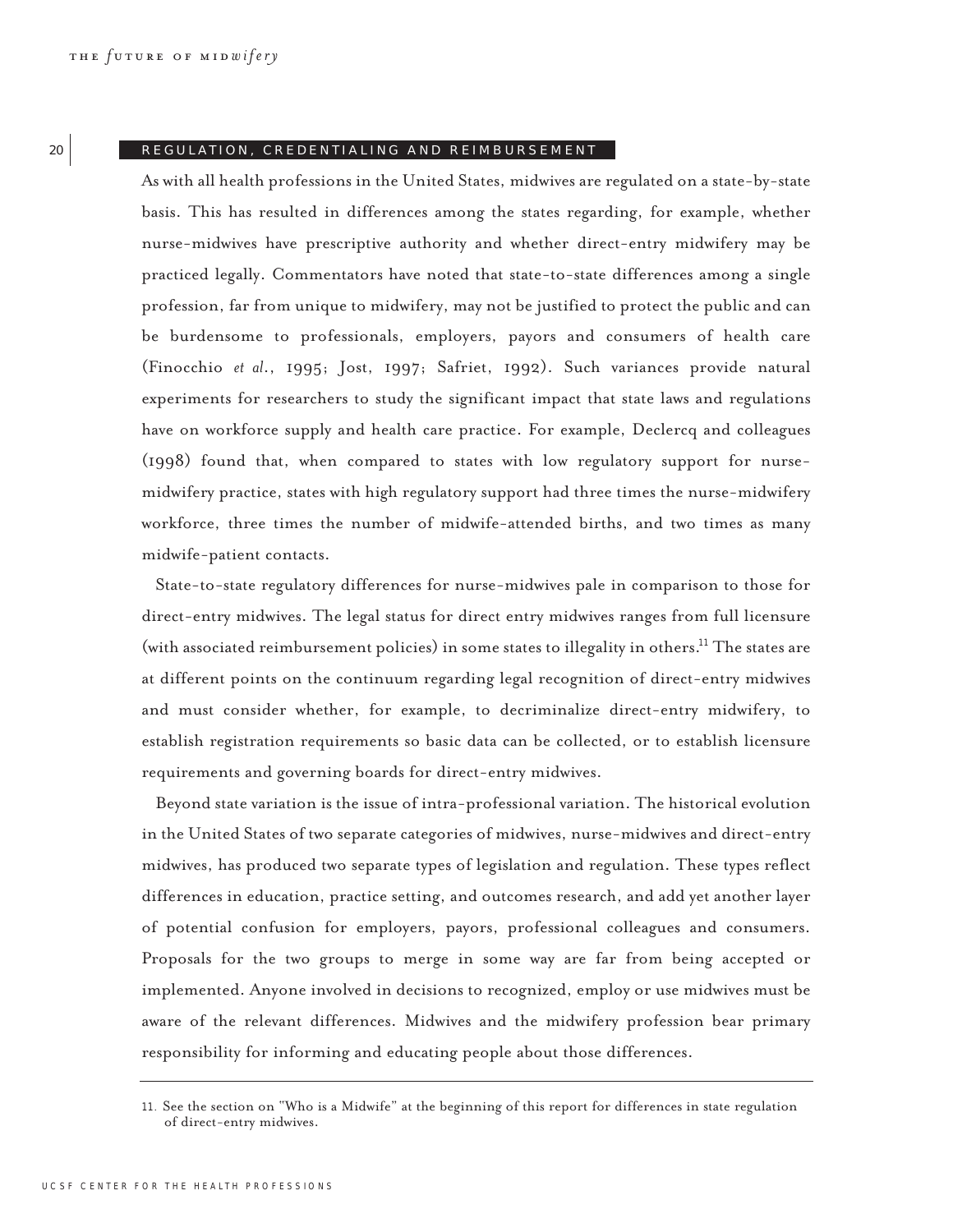In addition to regulation by the states, public and private hospitals and health plans have their own credentialing requirements for health care professionals. Applying these credentialing standards, administrators and medical staff determine who may have hospital

admitting privileges, who may be employed by health systems, and who may be listed on managed care provider panels. These policies can artificially hamper midwives within their statutory scope of practice. For example, when the Alabama state Medicaid program moved from a fee-forservice system to a primary case management (PCCM) system, administrators chose not to use nurse-midwives as PCCMs, although CNMs have traditionally cared for Medicaid populations in the state (Summers, 1998). On the other hand, the sidebar description of the Group Health Cooperative of Puget Sound's efforts to provide midwifeattended home births to its members provides an example of coordinated health system credentialing and state regulation.

Managed care administrators have the opportunity to develop and use credentialing mechanisms that are consistent with state scope of practice laws.

**Coordinated credentialing and regulation** 

Group Health Cooperative of Puget Sound (GHC), one of the country's oldest health maintenance organizations, was one of the first managed care plans in Washington to respond to a 1993 "every category of provider law." Although certified nurse-midwives were well-established in GHC hospitals, the law required that enrollees also have access to licensed midwives (i.e., direct-entry midwives attending births in out-of-hospital settings). In addition, GHC members had for years been requesting access to home birth services, so a panel of physicians, managers, and midwives was created to examine the evidence concerning safety of home birth, the qualifications of licensed midwives, and the demand for home births among GHC members.

GHC concluded that it should contract with licensed midwives as the preferred providers for home birth services, created a credentialing mechanism, and circulated a memo to inform enrollees about this option (excerpts follow):

• Why does Group Health use licensed midwives for home births?

*Licensed midwives are specially trained for home births. They provide excellent care and preparation for having your baby at home.*

• Do I need a referral to see a licensed midwife? *(continued)*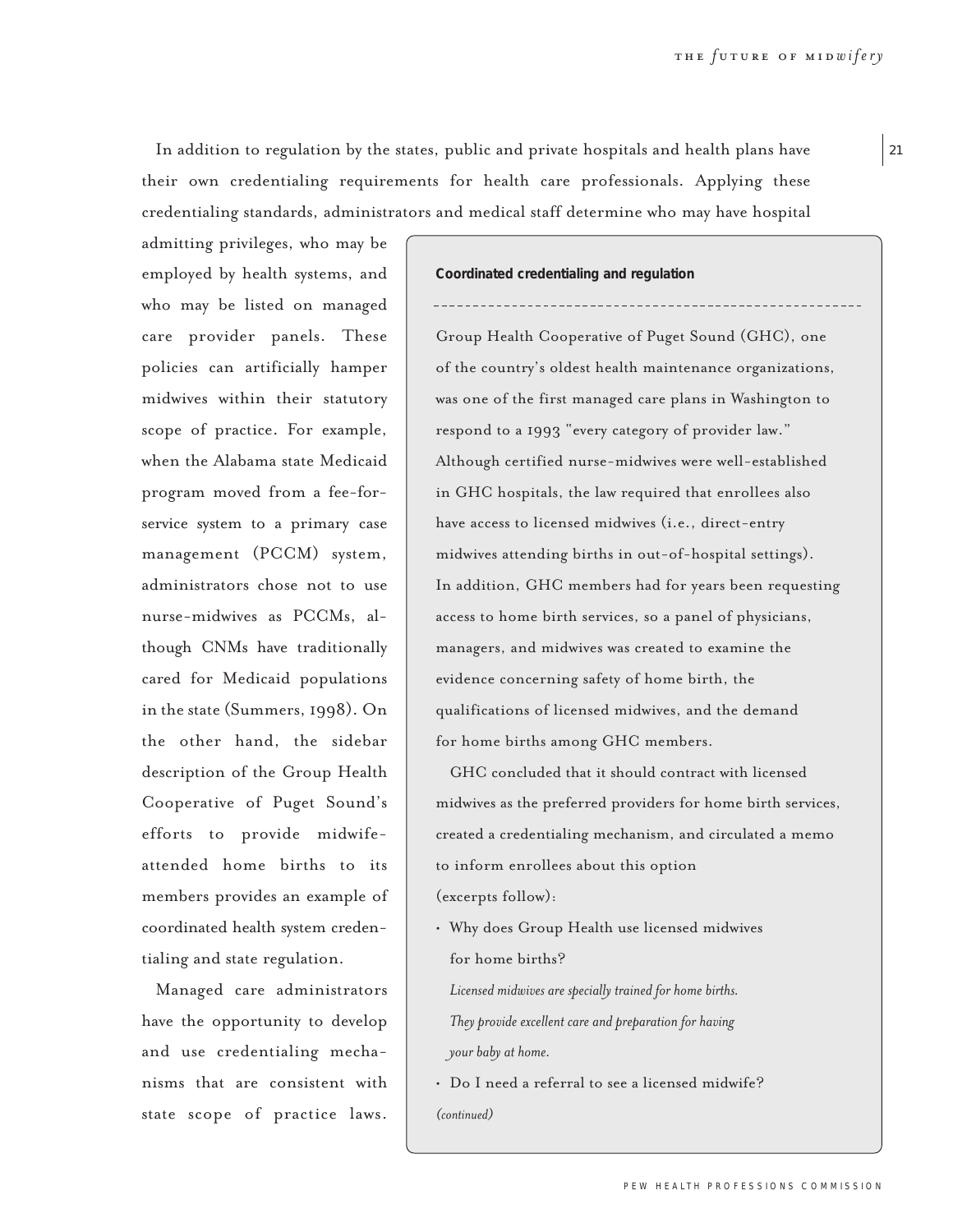<sup>22</sup> These mechanisms would include initial and continuing education, training and experience in the criteria for hospital privileges, provider panel lists and reimbursement standards. Credentialing mechanisms may ultimately be tailored to effectively evaluate individual practice over an individual's entire career. In all health professions, the range of practice may be broad relative to initial competence, and competence varies from person to person and over time

#### *(continued from page 21)*

*No. You can make your appointment directly with a licensed midwife who has a contract with Group Health.*

• What does the preparation for home birth include? *You will receive counseling and information about labor, delivery, and newborn care. You will also learn about breast-feeding and family relationships. Your midwife may refer you to a childbirth class or suggest books to read. She will also suggest that you arrange for someone to be at home to help you after the birth of your baby. If you develop any health problems during your pregnancy, your midwife will consult a Group Health doctor. You need to give a written informed consent for having your baby at home.* 

One of the most important factors in the credentialing and integration of Licensed Midwives into managed care plans in Washington state has been the existence of well-developed quality assurance mechanism, first crafted by the Midwives Association of Washington State, and now administered by Quality Midwifery Associates, a private, midwife-owned company that contracts risk management services with Washington Casualty, the administrator of the Joint Underwriting Association. This mechanism includes the preparation of a self-evaluation report by the midwife, a site visit for practice review, guidelines for consultation and referral, and reporting and evaluation of certain sentinel events.

*For information about how to contact Group Health Cooperative of Puget Sound, see Appendix II.*

for individuals. At all points during the career of a health care professional, practice responsibilities should be in accord with education, training, background, experience and competence.

Midwives face some particular challenges in the arena of payment and reimbursement for services. For example, under federal law, state Medicaid programs must pay for nurse-midwifery care as long as the service provided is allowed under state laws and regulations. However, the states may set their own payment rates. Thus, while just over half of the state Medicaid programs reimburse CNMs at 100% of the physician fee schedule for Medicaid, some states pay for CNM care at 70-90% of the physician fee schedule (Cohen and Williams, 1998). In the private sector, midwives have faced various payment barriers, including not being reimbursed directly by insurers (Summers, 1998).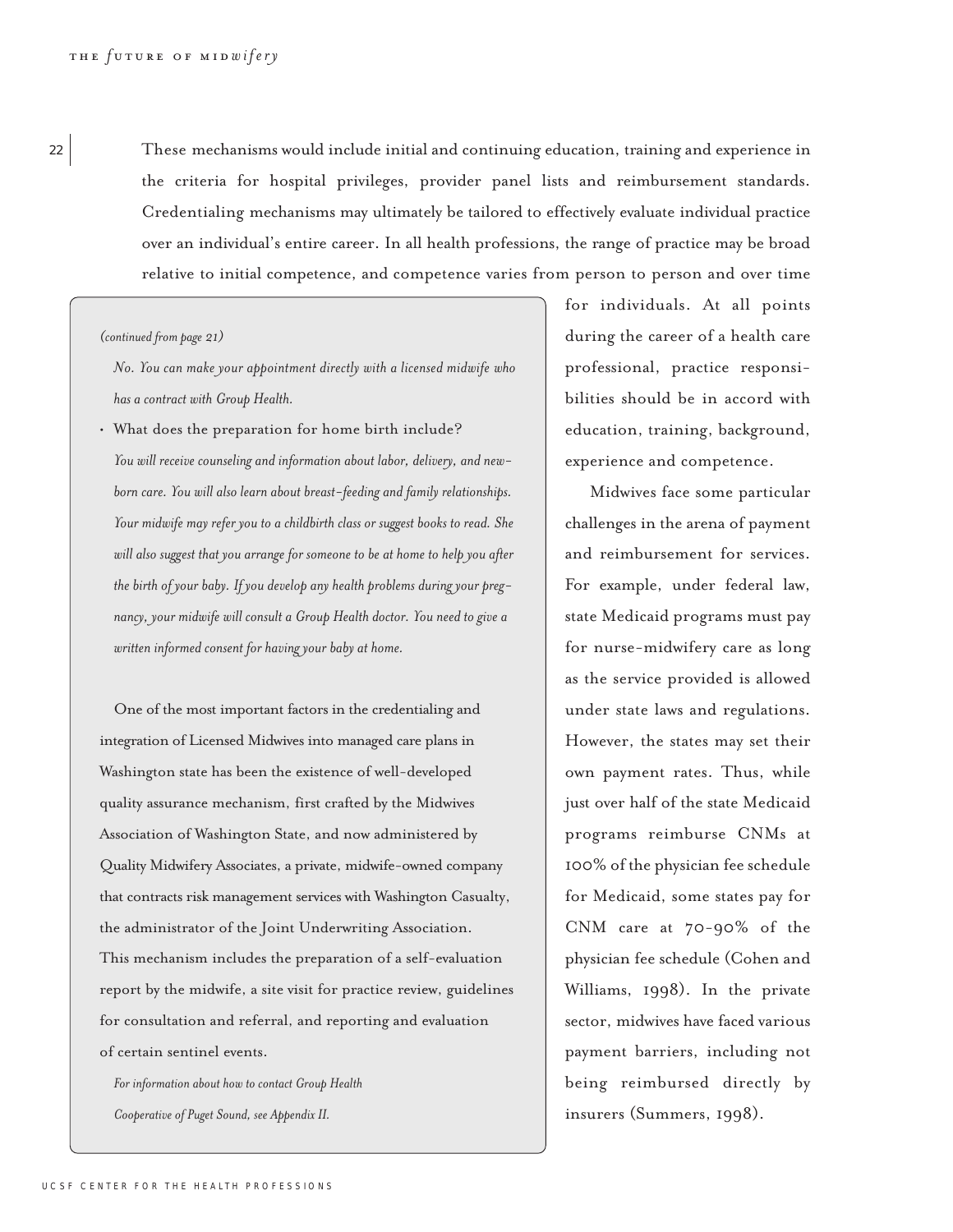#### RECOMMENDATIONS

## *for* REGULATION, CREDENTIALING & REIMBURSEMENT

The regulation and credentialing of midwives, as with all health care professionals, is complicated, challenging and often contradictory. Optimally, laws and regulations would permit full access to midwifery services while protecting the public. Once regulatory parameters are in place, private sector credentialing bodies must avoid unnecessarily limiting midwives within their statutory scope of practice. Building on the four recommendations proposed in the section on practice, the following recommendations offer specific strategies for the appropriate regulation and credentialing of midwives.

- **5.** State legislatures should enact laws that base entry-to-practice standards on successful completion of accredited education programs, or the equivalent, and national certification; do not require midwives to be directed or supervised by other health care professionals; and allow midwives to own or co-own health care practices.
- **6.** Hospitals, health systems, and public programs, including Medicare and Medicaid, should ensure that enrollees have access to midwives and the midwifery model of care by eliminating barriers to access and inequitable reimbursement rates that discriminate against midwives.
- **7.** Health care systems should develop hospital privileging and credentialing mechanisms for midwives that are consistent with the profession's standards, recognize midwifery as distinct from other health care professions, and recognize established processes that permit midwives to build upon their entry-level competencies within their statutory scope of practice.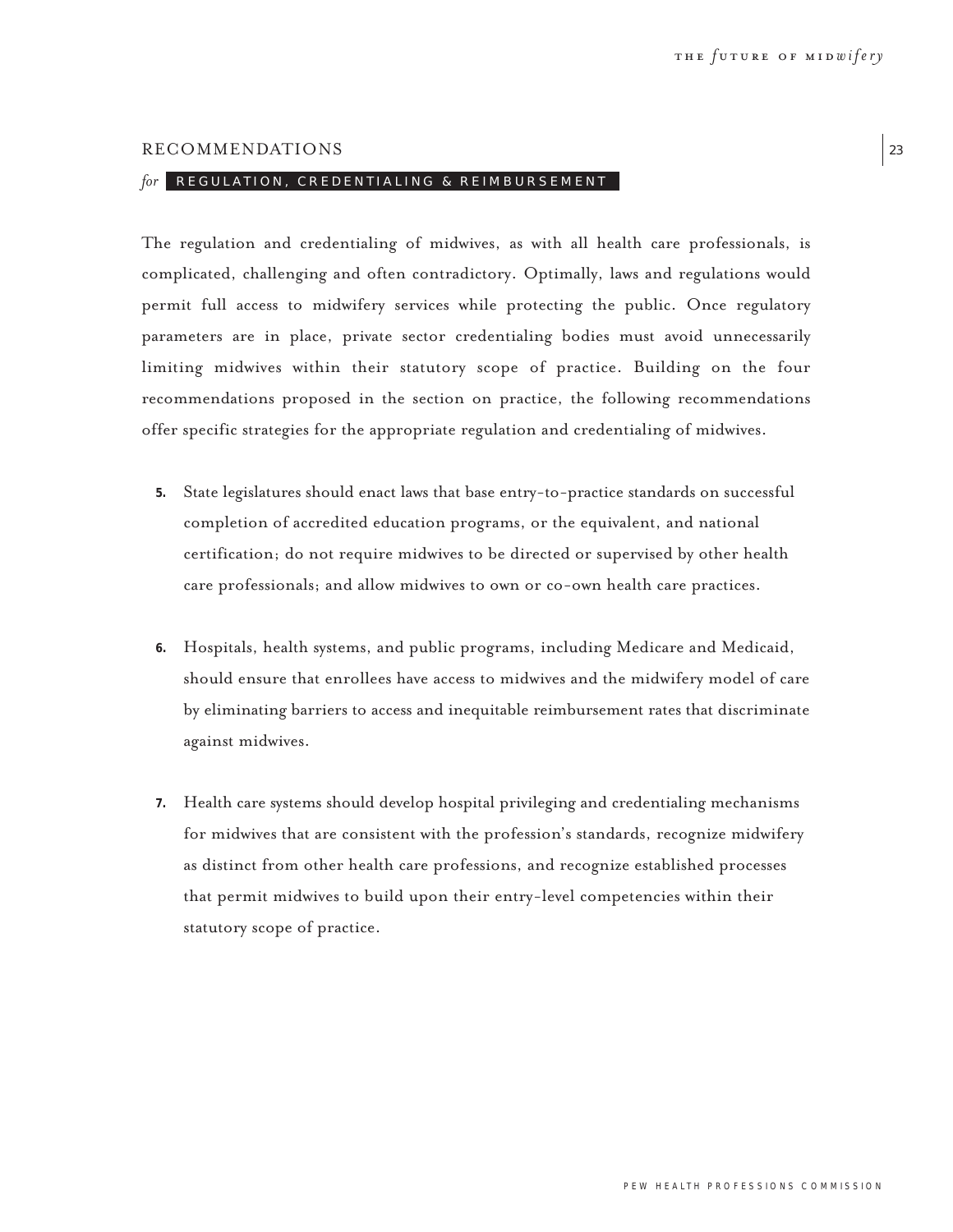#### 24 EDUCATION, TRAINING AND PREPARATION

Individuals wishing to study nurse-midwifery or direct-entry midwifery may choose from among a number of nationally accredited education programs in the United States. As of late 1998, there were 46 ACNM-accredited or pre-accredited programs for educating nurse-midwives and 8 nationally accredited or pre-accredited programs for educating direct-entry midwives (ACNM Division of Accreditation, 1998; MEAC, 1998).<sup>12</sup> Descriptions of two direct-entry education programs, one operated by the Seattle Midwifery School and one by the State University of New York Health Science Center at Brooklyn, can be found in the sidebars below.

**The Seattle Midwifery School**

The Seattle Midwifery School (SMS) is a community-based non-profit organization, which has been preparing direct-entry midwives for independent practice since 1978. With over 130 graduates, the school has provided leadership in the establishment of state and national standards for professional midwifery. Graduates qualify for licensure in Washington, California, and most other states with licensing mechanisms.

Seattle Midwifery School requires that entering students are at least 21 years old, proficient in English, with a high school diploma or GED, 2 years of college or relevant women's health care experience, completion of a Doulas of North America-approved doula training,<sup>13</sup> and completion of college-level English, human anatomy and physiology, and math with at least a 3.0 grade point average.

The SMS curriculum was originally drawn from the long-standing tradition of direct-entry midwifery education in Denmark and The Netherlands, and now incorporates the core competencies adopted by the Midwives Alliance of North America and the skills required for certification by the North American Registry of Midwives. The three-year program includes four quarters of didactic instruction and five quarters of clinical training. Emphasis is placed on holistic, woman-centered care, normal pregnancy and birth, risk screening, and management of obstetric emergencies. Generally, external preceptorships are arranged for clinical training where *(continued)*

<sup>12</sup>. Lists of accredited and pre-accredited nurse-midwifery and direct-entry midwifery programs can be found in appendices III and IV.

<sup>13</sup>. Doula: a woman who provides non-medical support during labor to the birthing mother. May also mean a woman who provides postpartum care.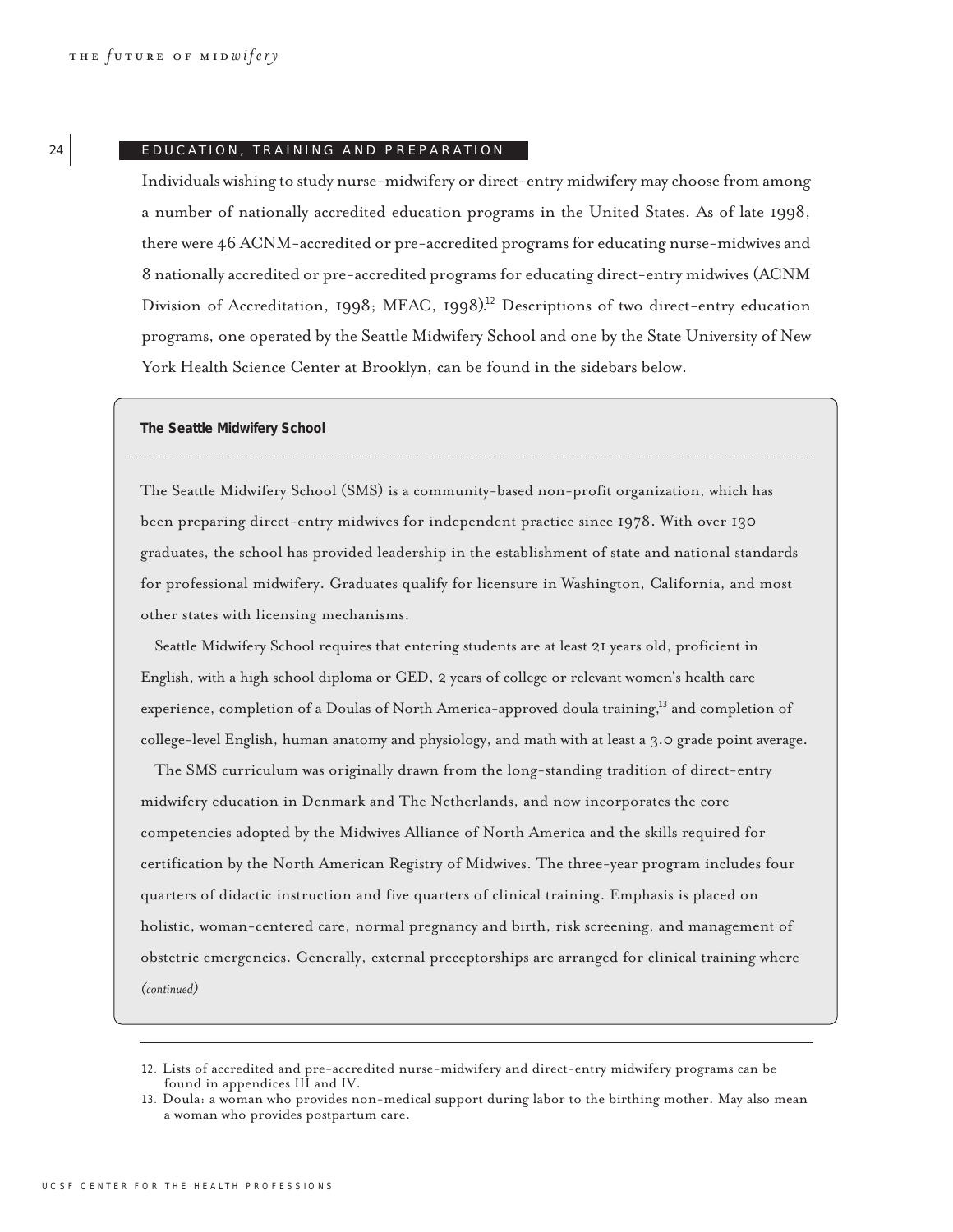#### *(continued from page 24)*

clinical training where students work under the supervision of one midwife in a home birth practice or birth center. Students may occasionally work under the supervision of a physician or other health care professional such as a nurse practitioner and may sometimes work in a hospital setting or clinic. Most students also take advantage of short-term placement opportunities in foreign sites where midwives typically provide care for women with a range of more complicated conditions (Seattle Midwifery School, 1997).

A retrospective study of Washington State birth certificate data, linked to infant death certificates, over a ten year period compared outcomes for out-of-hospital births attended by licensed midwives, most of them graduates of the Seattle Midwifery School, to outcomes for low-risk hospital births attended by physicians, and hospital births and out-of-hospital births attended by certified nurse-midwives (Janssen *et al*., 1994). Examining outcome measures such as low birth weight, five-minute Apgar scores, and neonatal and postneonatal mortality, the investigators found no significant differences in outcomes other than licensed midwife-attended births having a significantly lower risk of low birth weight as compared to births attended by physicians. Another retrospective study found very low rates of poor outcomes among Medicaid women in Washington state who planned home births and received some or all of the prenatal care from Licensed Midwives (Cawthon, 1996).<sup>14</sup>

*For information about how to contact the Seattle Midwifery School, see Appendix IV.*

Midwifery programs, like all health profession education programs, face numerous challenges today. Changes in the way health care is delivered and funded demand that health profession educators evaluate their programs not only to update curricula and teaching methods but also to assess who they are educating.

Technological developments and research findings call for continual evolution of lesson content. Today, that evolution must include understanding and incorporating principles of "evidence-based" health care and training tomorrow's practitioners to provide culturally competent care. Faculty responsible for curriculum development must also address the information explosion and its impact on students and practitioners. It has been estimated 25

<sup>14</sup>. Any shortcomings of these studies due to the inherent problems of birth certificate data highlight the need for better data collection processes in the future (see research section).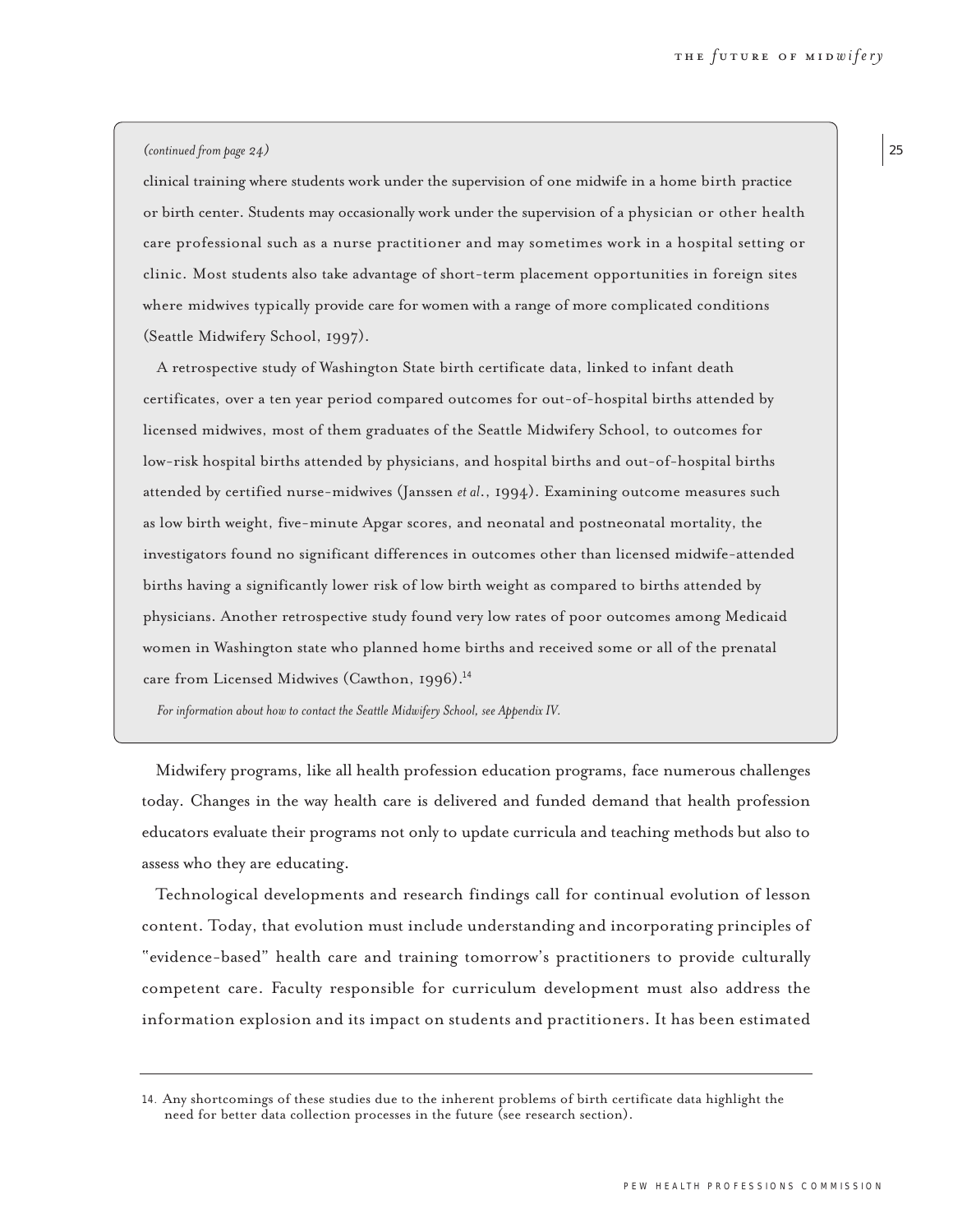26 **ACNM Direct Entry Program of Midwifery Education** 

Over the past four decades, the State University of New York (SUNY) Health Science Center at Brooklyn (HSCB) Midwifery Education Program has graduated approximately one-sixth of all nurse-midwives certified by the American College of Nurse-Midwives. In 1995, SUNY HSCB entered a partnership with the North Central Bronx Hospital and jointly developed the first direct entry midwifery education program to be pre-accredited by the ACNM Division of Accreditation (DOA). The goal was to create a rigorous program of studies that would successfully prepare qualified non-nurses to enter the midwifery profession as safe and competent practitioners who could function just as effectively as their nurse peers.

During the 1996-97 academic year, five direct entry and 15 registered nurse students were admitted to SUNY HSCB. As required by the DOA, all direct entry students had successfully completed college level courses in biology, chemistry, microbiology, anatomy and physiology, pathophysiology, human development, psychology, sociology, epidemiology/statistics, and nutrition prior to admission. Each student had previously earned a bachelor's degree and one had a master's degree. Three supplementary courses, Basic Health Skills and Integrated Medical Sciences I and II, were created to assist the students to gain the knowledge and skills that nurses are expected to bring to nurse-midwifery education.

Except for the supplementary courses, the direct entry students complete all other course and clinical work alongside their nursing colleagues. The first class graduated in 1997. All successfully passed the ACNM Certification Council, Inc. (ACC) certification exam and are currently employed as certified midwives in New York. Results of the first of a series of research studies, designed for assessment of the Basic Health Skills course, found that direct entry students could acquire and demonstrate basic health skills at a level equivalent to their nurse classmates.

SUNY HSCB's second class of direct entry students graduated in July of 1998 and were eligible to sit for the ACC exam in November, 1998. In August of 1998, the third class of direct entry students commenced studies toward a Master of Science degree in midwifery; this brand new twoyear program has been approved by both the New York State Education Department and SUNY Central and is presently being evaluated for full accreditation by the ACNM Division of Accreditation.

*For information about how to contact the school and organizations discussed here, see appendices II and III.*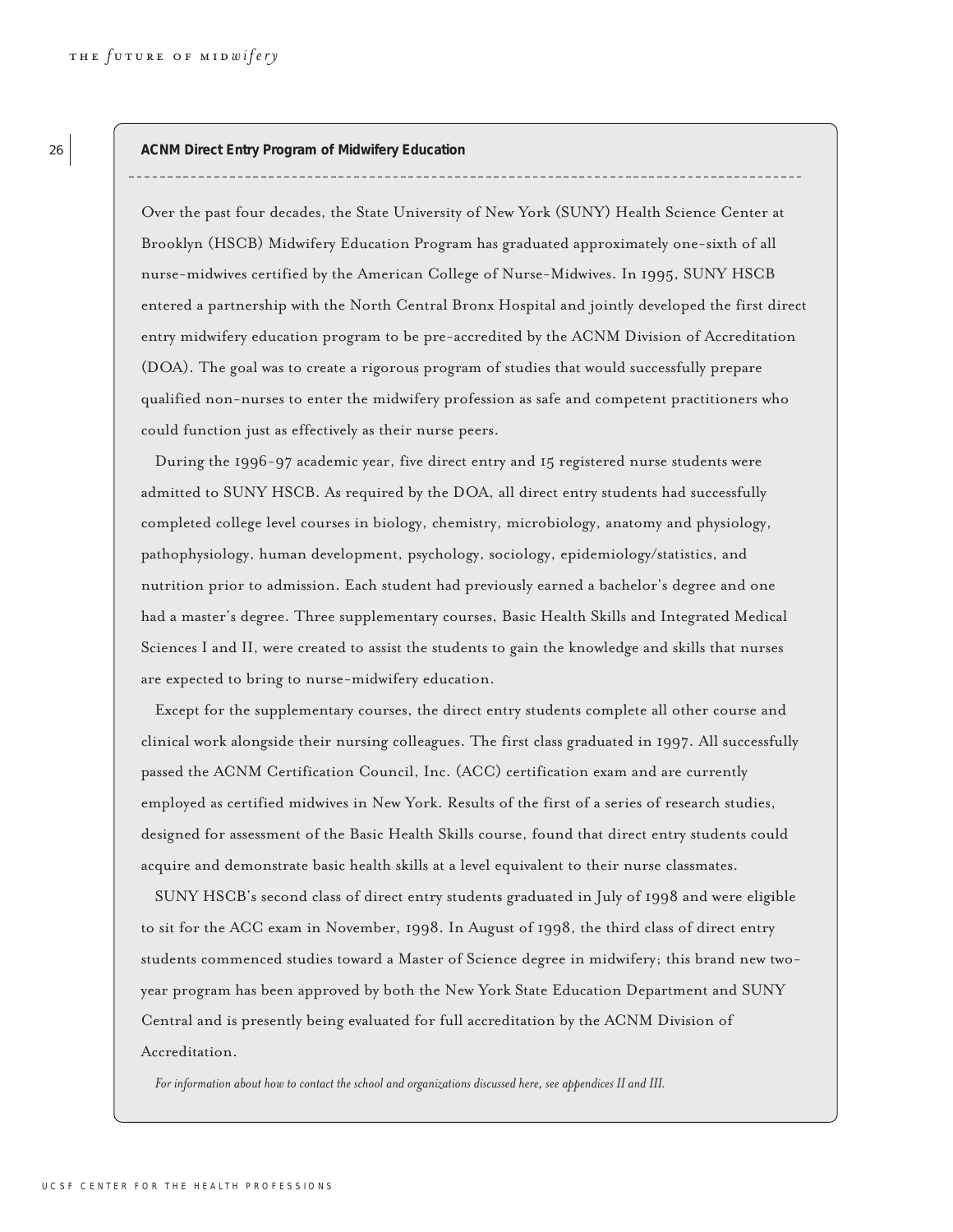that more than 7000 new articles are introduced into the medical literature every week (National Library of Medicine, 1998). Educators must teach midwives how to access and evaluate these new sources, including use of the Internet and software packages that can help manage the information.

Changes in institutional expectations and practice arrangements mean that future health care professionals will also be expected to master basic population based skills such as clinical epidemiology, biostatistics, and behavioral and political sciences. Professionals will need to understand how to use these skills for the communities or defined populations with whom health professions share responsibility for health outcomes. In addition, health care professionals

**Boston University School of Public Health Nurse-Midwifery Program**

The Boston University School of Public Health Nurse-Midwifery Education Program is an innovative Master of Public Health (MPH) degree program in which graduates are uniquely prepared to deal with challenges that face health professionals today, including caring for underserved populations within managed care organizations and other health care delivery systems. The Program was established in 1991 in direct response to two pressing public health needs within the local community: an unacceptably high infant mortality rate in communities of color and a lack of access to perinatal primary care providers for women and children (Paine *et al*., 1995).

The 21-month curriculum meets all of the core competencies of an ACNM accredited nursemidwifery program, and satisfies the requirements for the School's MPH degree with a Maternal and Child Health Concentration. Through the Program's combined clinical midwifery, public health, and MCH curricula students develop competency in the care of childbearing women and newborns, and in the primary care of women from adolescence through menopause (Paine *et al*., 1995). Emphasis is also placed on development of the cultural competence skills necessary to care for vulnerable populations (Rorie *et al*., 1996). Students develop an understanding of the behavioral and social issues facing populations of women and children, especially those affected by poverty, racism, and politics. They also develop an understanding of the organization of health care systems; public and private health services financing and access; policy issues from the consumer, provider, and policy-maker perspective; assessment and analysis of MCH health *(continued)*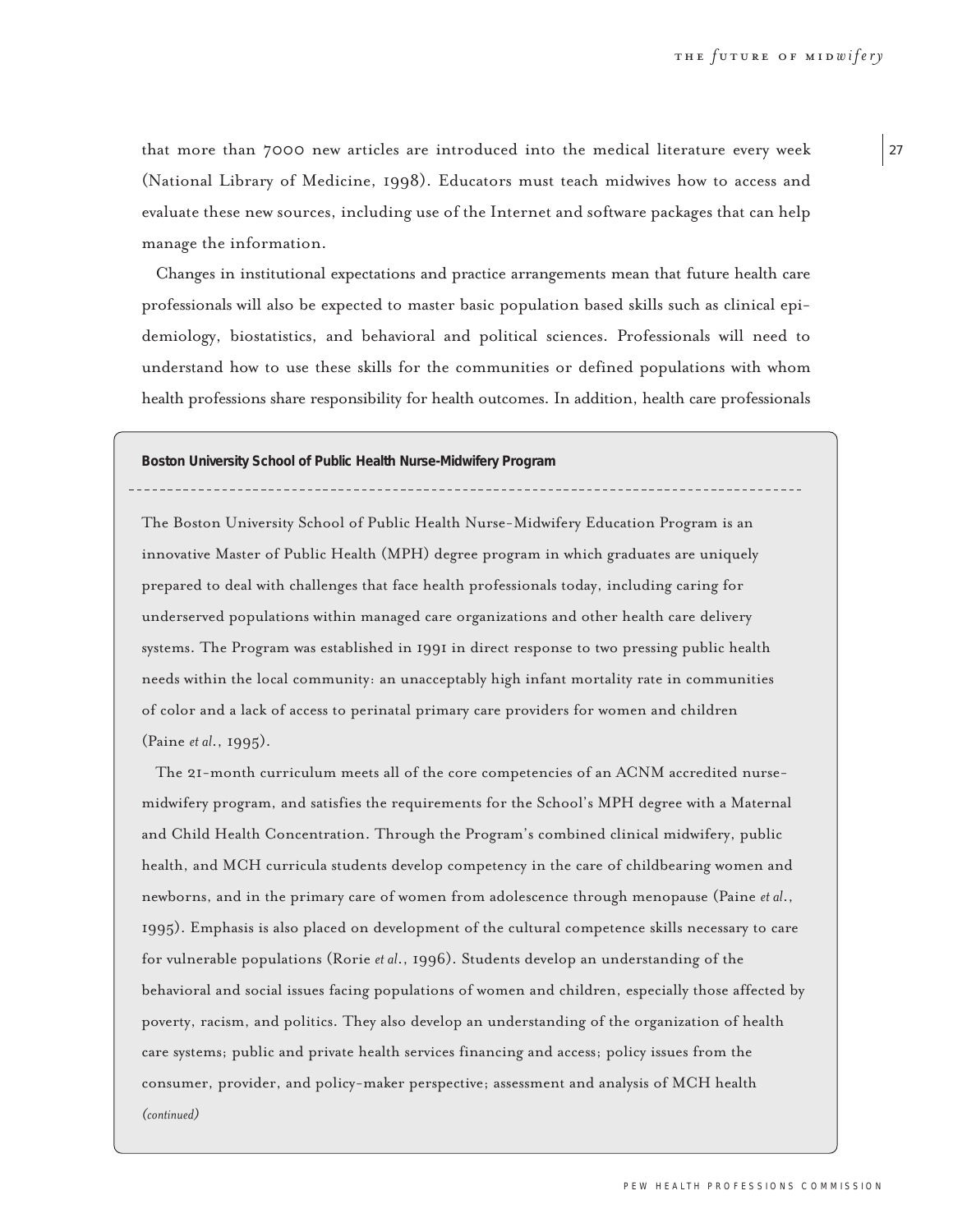#### *(continued from page 27)*

services using qualitative and quantitative methods; and analysis of the literature using epidemiologic methods and an evidence-based approach. Some students also elect to participate in a federally supported MCH Leadership Program in which they complete courses, seminars, and field studies designed to develop advanced skills in program management, policy, and research.

From the Program's onset an emphasis was placed on cultural diversity. A Minority Recruitment and Retention consultant has been available to faculty and students since the Program's inception and to date, 40% of graduates have been from communities of color. Recently, one faculty member developed a comprehensive student recruitment and retention program that has resulted in such initiatives as a scholarship fund for students whose financial needs are not easily met, and a student mentorship program. The Program's emphasis on primary care, cultural competence, and public health has been especially important to graduates, as over 90% now practice with medically and socially underserved populations. Two examples of graduate efforts to provide population-based services include initiation of a mammography screening program for inner-city African-American women, and development of a private practice that offers midwifery services to HIV-infected, drug addicted, and incarcerated women.

*For information about how to contact the Boston University program, see Appendix III.*

without a fundamental understanding of health care policy and financing, including managed care concepts, will likely be at a disadvantage. The Boston University description on page 27 provides an example of a program that has incorporated these skills into the curriculum.

Education programs are also being held accountable for the diversity of the people they recruit and educate. Diversity of faculty and student bodies is needed for reasons of equity and for improved access to culturally competent care. As the Pew Health Professions Commission has noted, "Not only would renewed commitment to diversity be the fairest way to accommodate all potential medical practitioners, it would be in the best interest of those parts of the population that bear the greatest burdens of poor health" (Pew, 1998). Like many professions in the United States, midwifery does not reflect the racial and ethnic composition of the nation's population and has considerable work to do, starting at the student recruitment level, to be successful in this arena (*See Table 1*).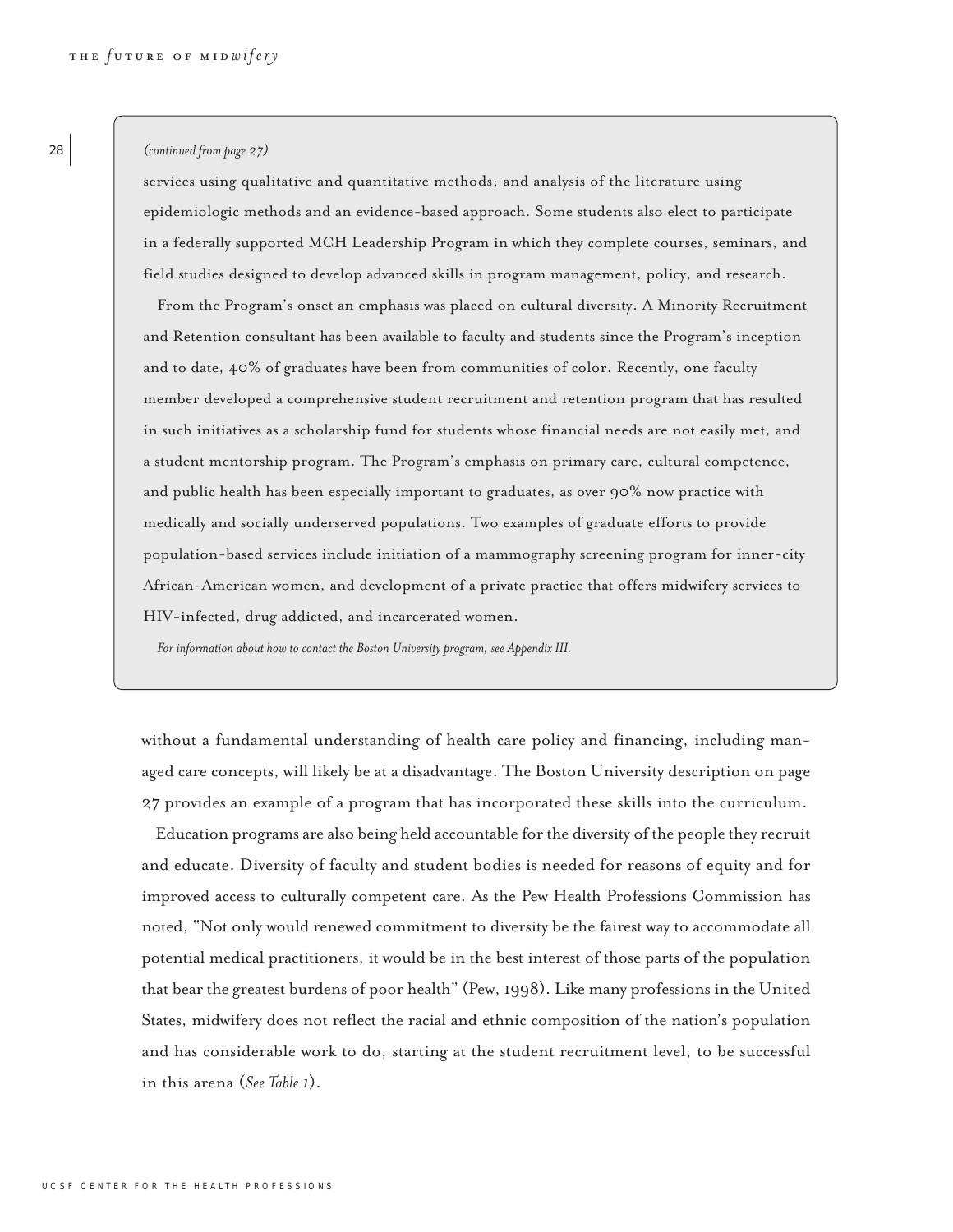|                                    | Asian/<br>Pacific<br><b>Islander</b> | Black/<br>African<br>American | Hispanic/<br>Latina | American<br>Indian/<br><b>Inuit</b> | White | other    | Not<br>identified |
|------------------------------------|--------------------------------------|-------------------------------|---------------------|-------------------------------------|-------|----------|-------------------|
| US population<br>1995              | 3.3%                                 | 12.0%                         | 10.2%               | 0.7%                                | 73.6% | $\Omega$ | $\overline{0}$    |
| Certified Nurse<br>Midwives (1996) | 0.9%                                 | 4.0%                          | 1.7%                | $0.1\%$                             | 83.1% |          | 10.2%             |
| Home birth<br>midwives $(1995)$    | 1.9%                                 | 0.9%                          | 1.7%                | 1.5%                                | 90.9% | 3.1%     | 2.6%              |

**Table 1:** Racial & Ethnic Diversity of Midwives Compared to U.S. Population

Sources: Day, 1996; Boggess, 1999; Wells, 1995.

Programs are also being asked to account for their enrollment and graduate figures in relation to current market demands. For midwifery, determining this demand is particularly challenging. No data are available to assess consumer demand for midwifery care, and it would be hard, if not impossible, to estimate the demand for a service or profession that many consumers do not know about and that has not been widely available. Defining the demand is also complex; although both midwives and physicians provide pregnancy-related care, midwifery is not just a substitute for medical obstetrics. The two professions provide different types of care and co-exist in many other countries as interdependent professions where both are necessary and neither is alone sufficient. This means that the U.S. may indeed have an abundance or oversupply of physicians as has been estimated by policy analysts (Institute of Medicine, 1996; Pew, 1995) and also have a shortage of midwives or of midwifery care.

38,000 obstetrician-gynecologists practice in the U.S. (Randolph, 1998). Jacoby and colleagues (1998) note that although managed care patterns may not be generalizable, comparison of obstetrician-gynecologist supply (2.7 ob-gyns/10,000 females in population) with managed care norms (2.1 ob-gyns/10,000 females) suggest a current oversupply of obstetrician-gynecologists. Nonetheless, the ratio of obstetriciangynecologists to women in the population continues to increase.

Growth in the midwifery workforce has been steady but modest in terms of total numbers.<sup>15</sup> For example, although the production of new CNMs more than doubled 29

<sup>15</sup>. Nationally certified CNMs number an estimated 5700 (Moses, 1997); about 700 direct-entry-midwives are regulated in the 16 states that use regulation to permit DEMs to practice (see footnote 6 and accompanying text).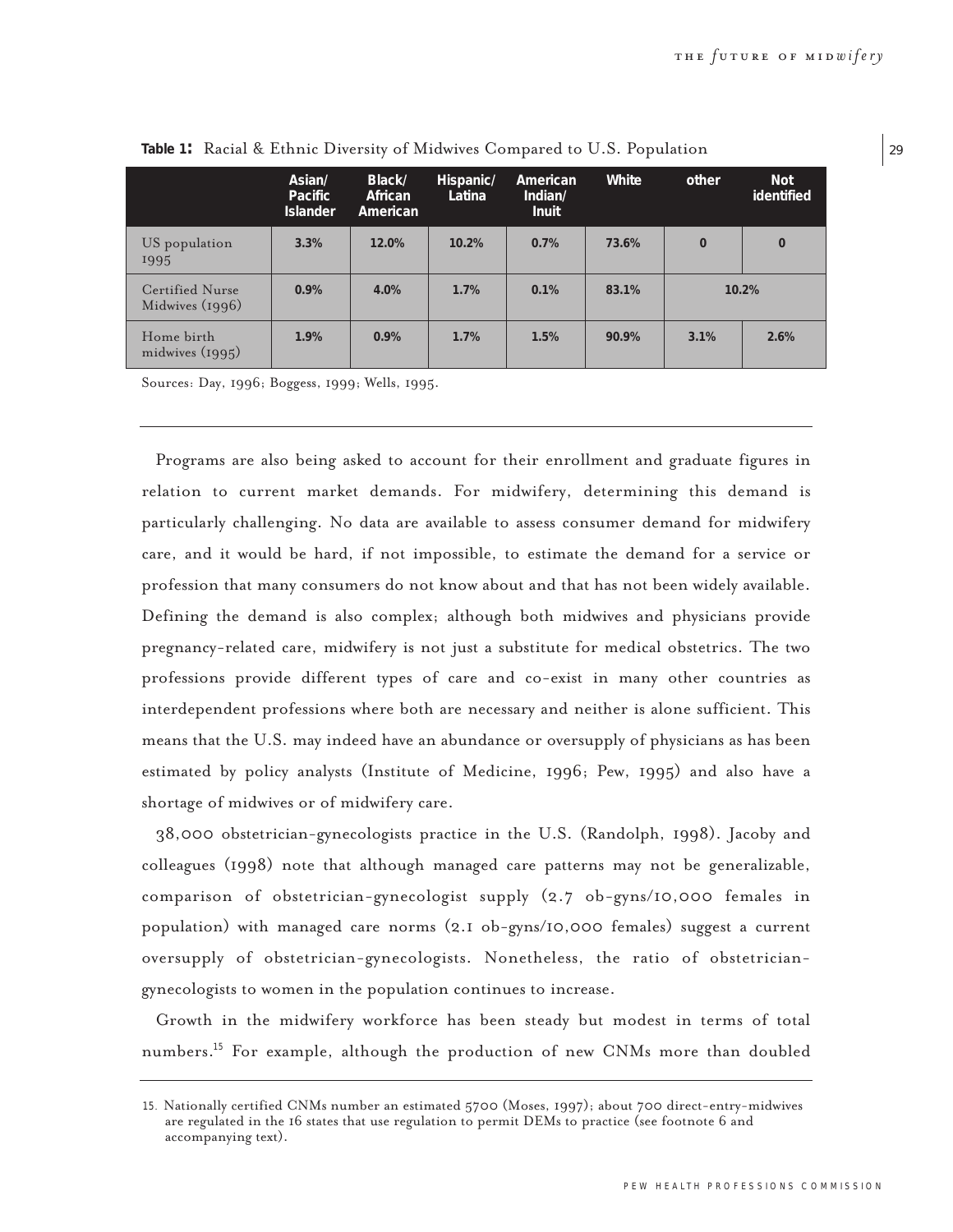<sup>30</sup> between 1992 and 1997, the total number of nurse-midwives newly certified in 1997 was less than 600 (ACNM Certification Council, 1998). Workforce expansion for nurse practitioners and physician assistants, two professions with which midwifery is often compared has been much more dramatic. From 1992 to 1997, the number of clinical nurse practitioner graduates grew from 1500 to 6350; the number of physician assistant graduates increased from 1360 to 2800 over the same period (Cooper *et al*., 1998).

> Due to cost constraints, demographics, and consumer requests, education programs are also being encouraged to try innovative methods of teaching and training to better meet the needs of the public. Midwifery has taken a lead on this front in a number of ways. The CNEP program *(see sidebar)* is an excellent example of a successful distance learning model. In the pursuit of interdisciplinary education, at least three universities (Columbia, Yale and Emory) provide opportunities for midwives to receive masters in public health (MPH) degrees in addition to basic midwifery education, and two (Boston

**Community-Based Nurse-Midwifery Education Program** 

The Community-Based Nurse-Midwifery Education Program (CNEP) was piloted in 1989 in an effort to make nurse-midwifery education available to nurses who could not leave their communities to attend an academic program and to increase the number of nurse-midwives. In 1991, the Frontier School of Midwifery and Family Nursing officially adopted the program. Although the U.S. has almost 50 nurse-midwifery programs, CNEP is noteworthy not only for being one of the few distance learning programs, but also for alone having produced over 20% of the total number of nurse-midwives certified by the ACNM since 1991 (Gillmor, 1998; ACNM Certification Council, 1998).

CNEP is a self-paced distance-learning program that can be completed in approximately two years. Students make visits to the Frontier Nursing Service campus in Hyden, Kentucky, for an orientation and skills evaluations, course work is based on home study modules, and clinical experience is obtained with one-on-one supervision from a preceptor in or near the student's community. Students and faculty communicate through the Banyan Tree, an on-line bulletin board for the program, and computer support is provided by the school. Academic study precedes any clinical experience, and clinical experience requirements are double *(continued)*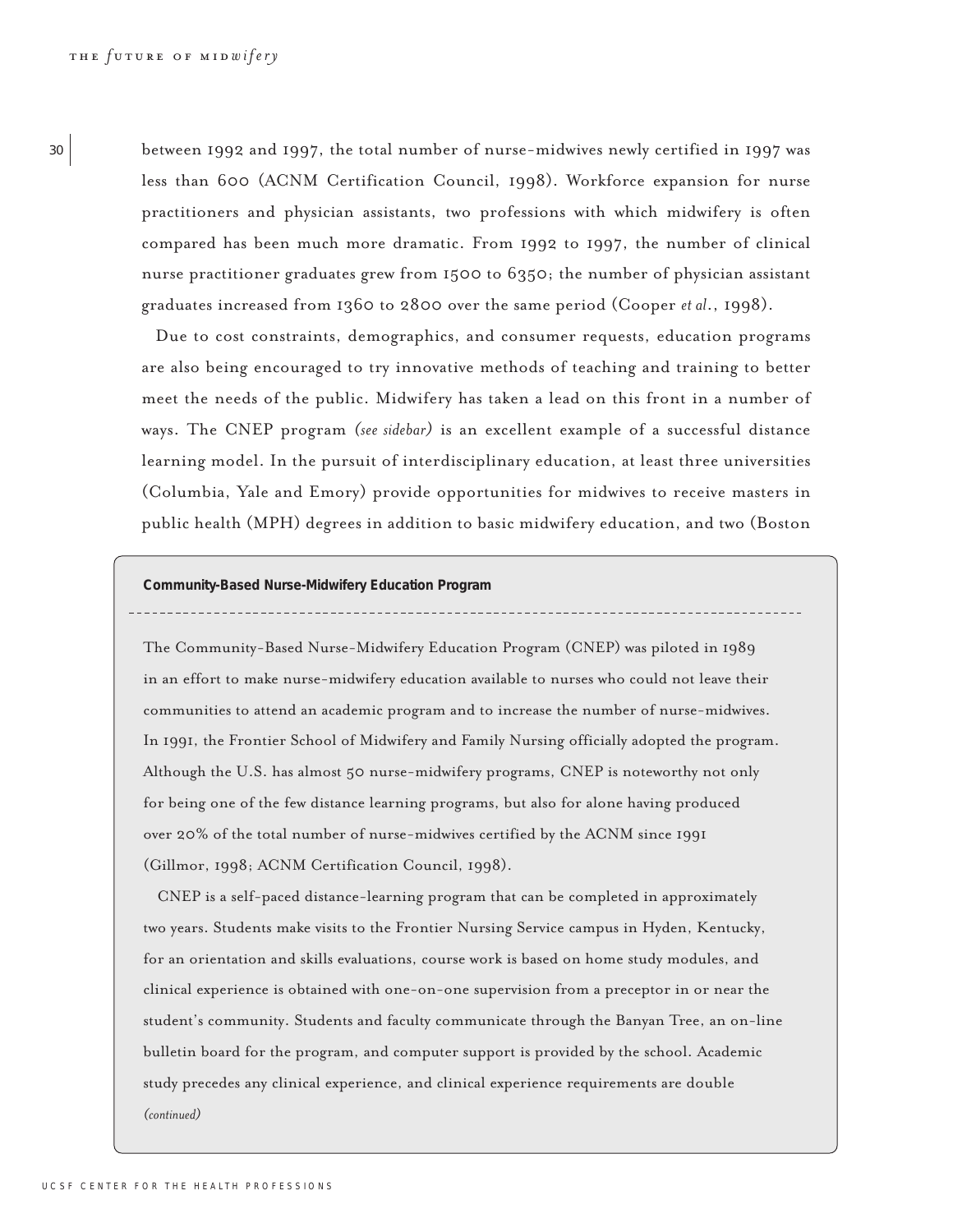#### *(continued from page 30)*

those recommended by the ACNM Division of Accreditation. Like all ACNM accredited programs, curricula are based on the ACNM core competencies, and students' clinical training must be approved by their preceptors. Training encompasses care during the maternity cycle, primary care, how to start a birth center, financial aspects of midwifery practice, and community assessment.

The CNEP program enrolls three to four classes per year, and more than 600 students graduated from it between 1991 and 1998. Graduates receive a certificate in nurse-midwifery and may apply their CNEP course credits towards either a master's of science in nursing (MSN) or doctor of nursing (ND) from the Frances Payne Bolton School of Nursing at Case Western Reserve University. CNEP graduates have a high pass rate on the certifying exam (96.5% first time pass rate), and are in high demand after graduation (Gillmor, 1998). As of 1995, 25 percent of CNEP students lived in and 35 percent of CNEP graduates worked in rural areas (Rooks, 1997 p. 169).

In addition to producing a high percentage of all newly certified nurse-midwives, CNEP has made it possible for nurses who want to become midwives but live and work in small towns to obtain the necessary education without moving. It has also introduced midwifery to many previously unserved parts of the country. Finally, because CNEP students must identify a nursemidwifery practice willing to provide their clinical experience and precepting, many CNM practices have been brought into nurse-midwifery education for the first time.

*For information about how to contact CNEP, see Appendix III.*

University and the University of Puerto Rico) require the MPH as part of their basic midwifery programs.

Midwifery has decades of experience with competency-based education, a concept that some other professions are beginning to explore. The ACNM first published "Core Competencies for Basic Nurse-Midwifery Practice" in 1978, and has revised the document every five years. These competencies are the fundamental knowledge, skills and behaviors expected of a nurse-midwife upon entering practice. They "serve as the foundation that must be in place to develop and maintain a quality education program, and contribute to the blueprint to construct the certification exam" (Williams and Kelley, 1998). MANA has also developed a set of "Core Competencies for Basic Midwifery Practice" (MANA, 1994). 31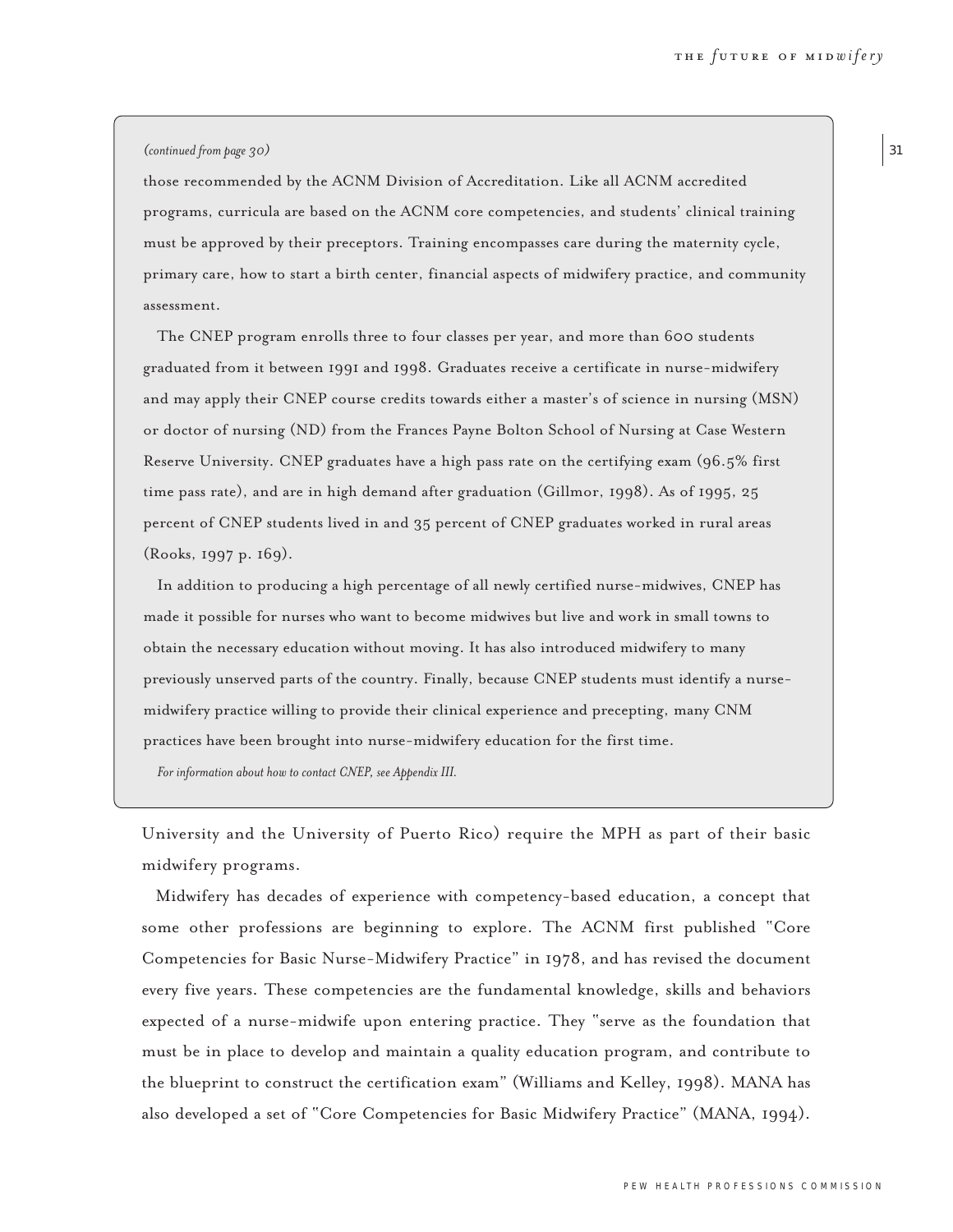<sup>32</sup> The Seattle Midwifery School is an example of a successful direct entry, competency-based education program *(see sidebar on page 24)*.

> Midwifery has also had a tradition of community-based education that can serve as a model for other professions. However, recent developments may threaten some community-based education for midwives. For example, the downsizing of hospitals has made ambulatory and community-based sites more attractive to medical residency programs, effectively limiting the number of sites available to midwives for their clinical experience.

> In other areas, midwifery education could be more innovative. For example, the potential for educational partnerships between college- and university-based programs and direct-entry midwifery programs that are located outside of academic settings has not been fully explored.

> The financing of midwifery education is largely borne by students; federal, state and other subsidies are limited, particularly relative to medical education subsidies. Moreover, federal funding is only available for nurses studying midwifery. Many private sector health care systems and public sector entities have not yet fully recognized the importance of investing in the development of the midwifery profession by providing for example, financial support for educational institutions and training sites or support for students through scholarships.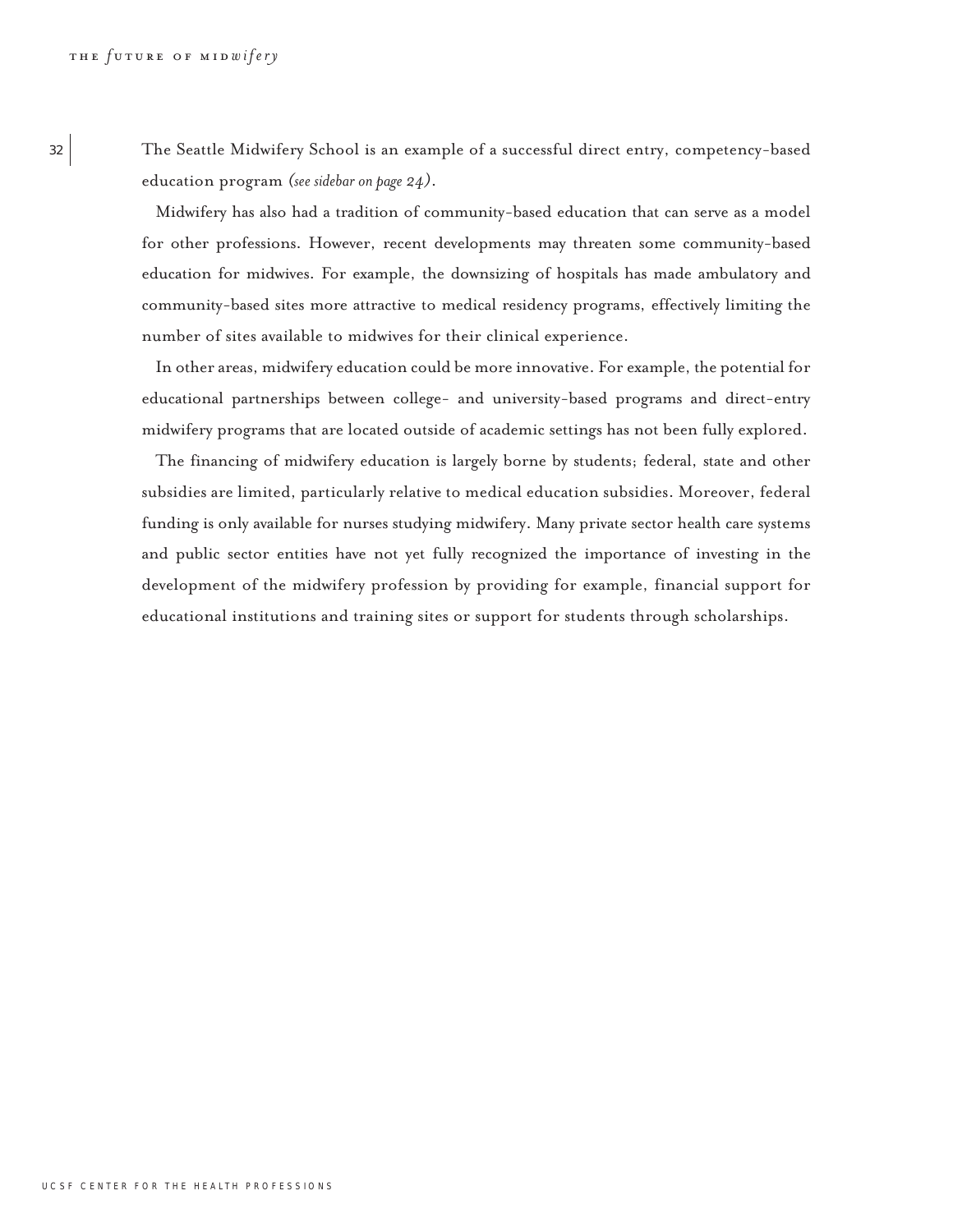### RECOMMENDATIONS

# *for* EDUCATION

Midwifery education not only provides students with the academic and clinical expertise they need to provide care; it also serves as the pipeline of professionals to practice settings. The current evolution of health care will mean a shift in orientation for educators from a supply-driven perspective to one driven by demand. It will also mean a shift in the way health care professionals are educated. The following recommendations will challenge educators to continue to develop faculty, programs, curricula and recruitment policies to meet consumer demands in a changing health care arena.

- **8.** Education programs should provide opportunities for interprofessional education and training experiences and allow for multiple points at which midwifery education can be entered. This requires proactive intra- and interprofessional collaboration between colleges, universities and education programs to develop affiliations and complementary curriculum pathways.
- **9.** Midwifery education programs should include training in practice management, and the impact of health care policy and financing on midwifery practice, with special attention to managed care.
- **10.** The profession should recognize and acknowledge the benefits of teaching the midwifery model of care in a variety of education programs and affirm the value of competency-based education in all midwifery programs.
- **11.** The midwifery profession should identify, develop and implement mechanisms to recruit student populations that more closely reflect the U.S. population and include cultural competence concepts in basic and continuing education programs.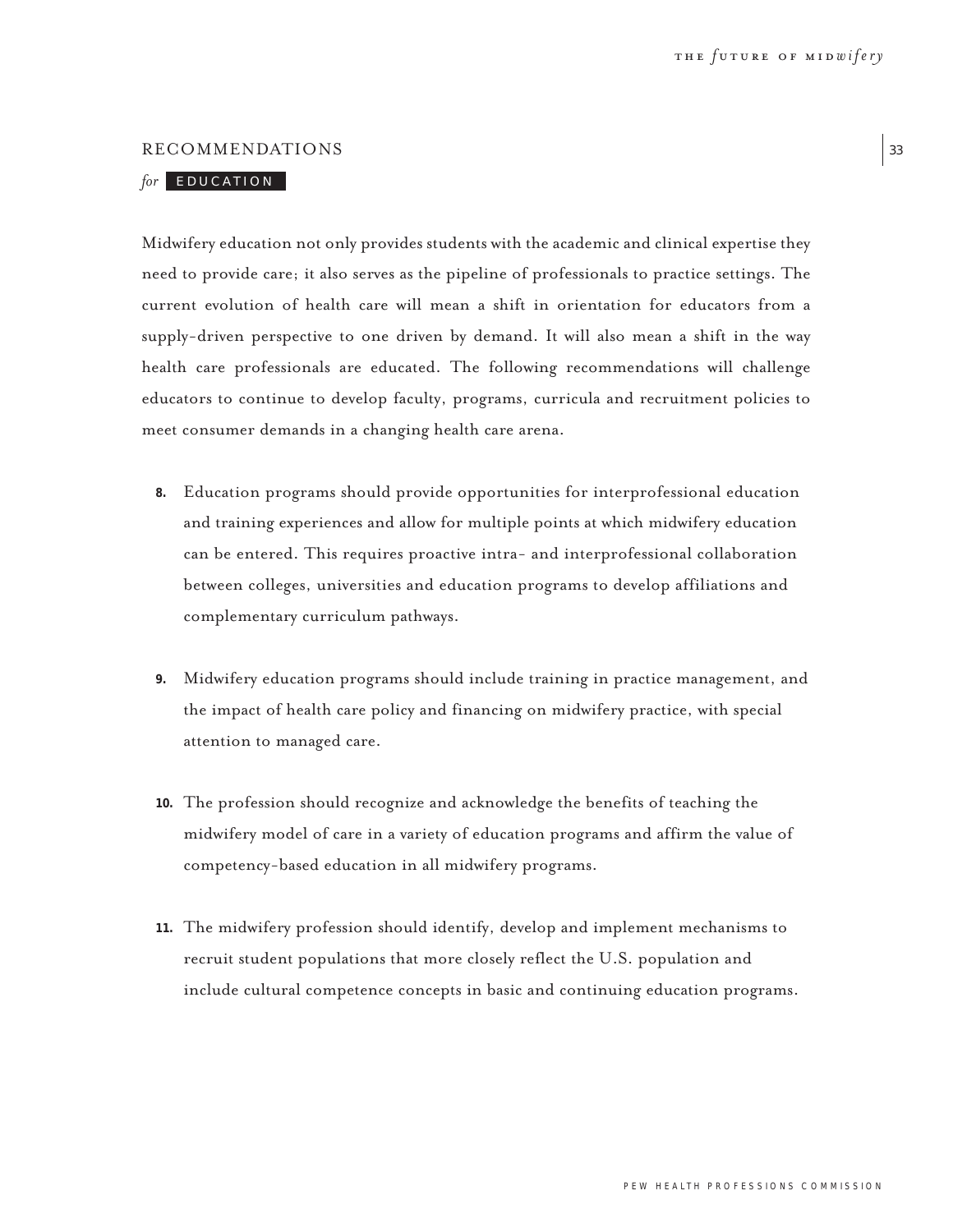## 34 RESEARCH

Research efforts to date have found that midwifery makes a positive contribution to the health of women and their babies. Studies demonstrate, for example, that nurse-midwifery care can result in as good or better outcomes as compared with medical obstetrical care and do so with less technical intervention.<sup>16</sup> Policy makers, regulators, hospitals and health plan administrators should avail themselves of the existing data, findings and analysis. At the same time, midwifery research must continue to evolve not only to continue to improve professional practice but also to support full incorporation of the profession into the health care system and to objectively assess outcomes as this integration occurs.

**Outcomes from the San Diego Birth Center Study** *(Jackson et al., 1998)*

*Preliminary Data*

**Background:** The search for quality, cost-effective health care programs in the U.S. is a major focus of managed care. The San Diego Birth Center Study evaluated the safety, care and patient satisfaction of a collaborative model of nurse-midwives working with obstetricians with use of a freestanding birth center for delivery of low-risk women (collaborative model). This model was compared to the traditional U.S. perinatal care model in which physicians are the primary providers and all births occur in hospitals.

**Methods:** A prospective comparison cohort study was conducted (final sample approximately 1850 birth center and 1150 traditional care subjects) from 1994 to 1997. Baseline comparability was established using a validated methodology to determine perinatal risk and birth center eligibility. Data collection was by medical record abstraction and patient questionnaires. Costs were compared using a resource utilization methodology.

**Results:** Results suggest similar maternal (indicated by serious intrapartum complications on chart below) (See Table 2) and neonatal morbidity (indicated by low birth weight, preterm delivery and NICU admissions) in the two groups, with lower rates of cesarean section and *(continued)*

<sup>16</sup>. Oakley et al., 1995; Oakley et al., 1996; Gabay & Wolfe, 1997; Turnbull et al., 1996; Brown & Grimes, 1995; Renfrew, 1992; Rosenblatt et al., 1997; MacDorman & Singh, 1998. For a review of much of the research in this area, see also Rooks, 1998, chapter ten: The Quality, Safety, and Effectiveness of Midwifery as Practiced in the United States.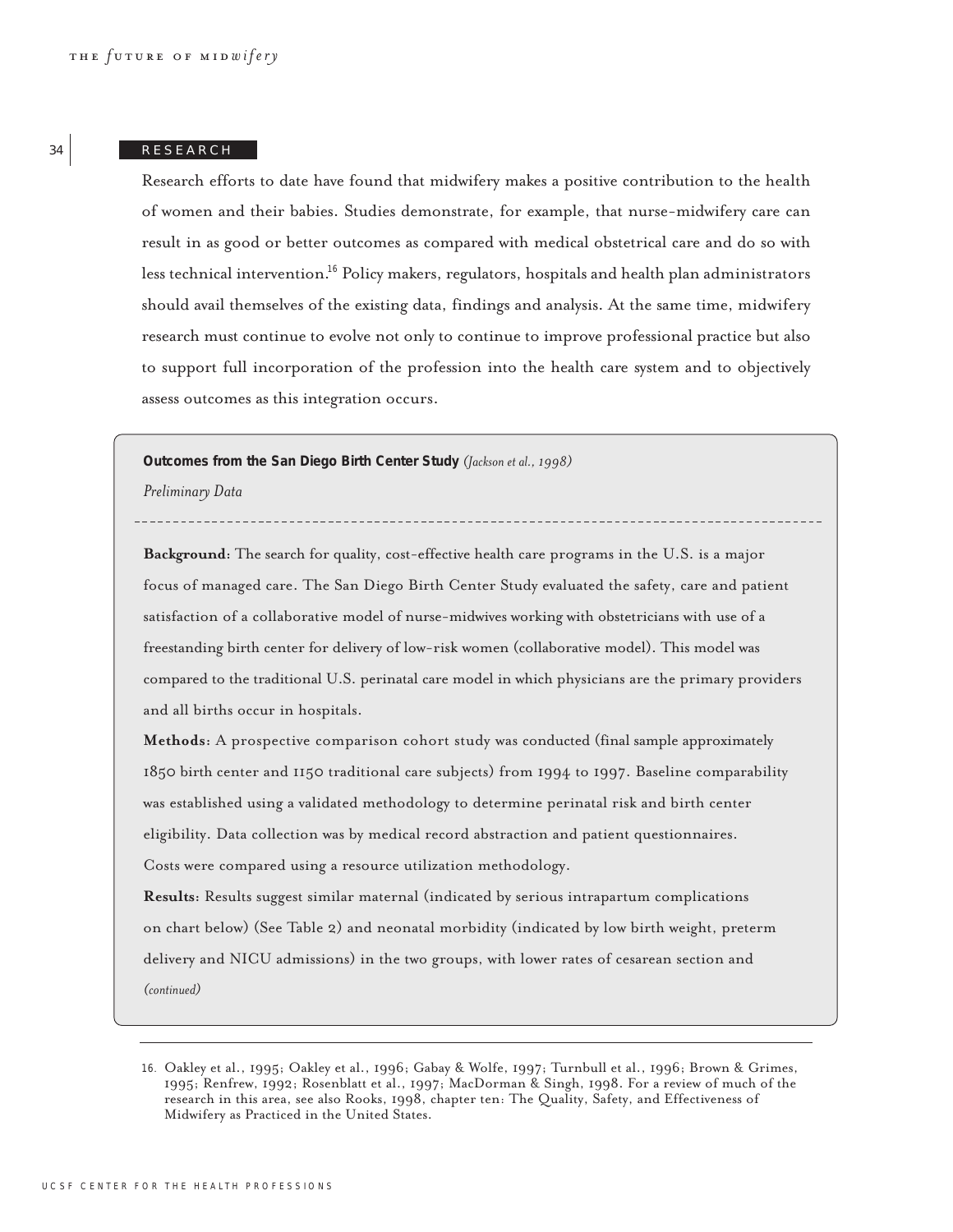### *(continued from page 34)*

assisted delivery in the collaborative model. The costs to the payor were 17-21% less per delivery in the collaborative model; the largest savings were attributed to fewer hospital day charges, fewer cesarean sections, and fewer babies sent to the neonatal intensive care units for evaluation for three days or less. Overall patient satisfaction scores were similar, with 76% of the collaborative model patients giving their care the highest possible rating and 77% of the traditional model patients giving their care the highest possible rating.

**Conclusions:** Study results support the safety, cost-effectiveness and patient acceptability of a collaborative management/freestanding birth center model for inclusion in managed care programs. **Funded by:** U.S. Agency for Health Care Policy and Research, Grant #R01-HS07161

Some of the more noteworthy reviews include one done by the U.S. Office of Technology Assessment which reviewed published data on the safety and effectiveness of nurse-midwifery care and concluded that nurse-midwives manage routine pregnancies safely and as well as, if not better than, physicians (OTA, 1986). A 1995 meta-analysis of nine studies compared the outcomes of care provided by CNMs and physicians. Although many differences in care were found, there were relatively few differences in outcomes. The most important difference in outcomes was a reduced low birth weight rate for babies born to women whose prenatal care was provided by nurse-midwives (Brown and Grimes, 1995).

| <b>OUTCOME</b>                      | COLLABORATIVE** | TRADITIONAL*** | ADJ. RD**** |
|-------------------------------------|-----------------|----------------|-------------|
| Serious Intrapartum Complications   | 16.3%           | 16.8%          | $-2.7%$     |
| Low Birth Weight (<2500 grams)      | $4.0\%$         | 4.8%           | $-0.4\%$    |
| Preterm Delivery (<37 weeks)        | 6.0%            | 5.8%           | $-0.2%$     |
| NICU Admission $(23 \text{ days})$  | 6.4%            | 6.4%           | $-0.9%$     |
|                                     |                 |                |             |
| Normal Spontaneous Vaginal Delivery | 80.5%           | $64.0\%$       | $+13.2%$    |
| <b>Assisted Delivery</b>            | 8.5%            | 17.5%          | $-6.1\%$    |
| Cesarean Delivery                   | 11.0%           | 18.4%          | $-7.1%$     |

**Table 2:** Selected Outcomes from the San Diego Birth Center Study \*

\* Preliminary results based on 90% of final sample

\*\* Collaborative model of nurse-midwives working with obstetricians with use of a freestanding birth center for delivery of low-risk women

\*\*\* Traditional U.S. perinatal care model in which physicians are the primary providers and all births occur in hospitals.

\*\*\*\* Rate difference adjusted for maternal education (statistically significant differences are bolded)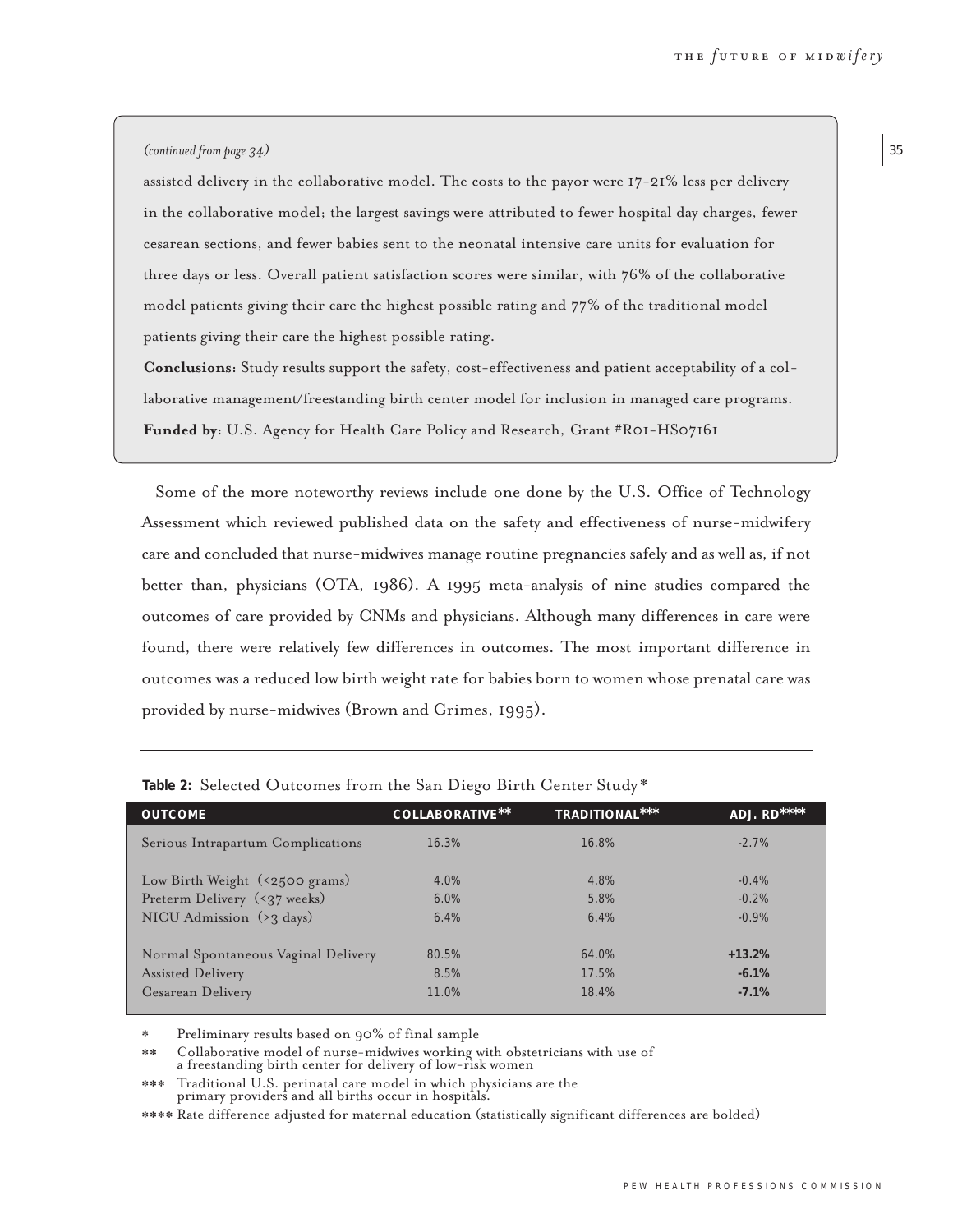36 As noted above in the section on practice, one current study of interest to the midwifery community is the one being conducted at the San Diego Birth Center (Jackson *et al*., 1998). This study compares a collaborative model of nurse-midwives working with obstetricians at a freestanding birth center to traditional perinatal care by doctors and nurses at hospitals. (*See the sidebar on page 34 and Table 2 for a full description and preliminary results*.)

> A significant development that affects research is the move to evidence-based practice, which extends to all health professions. Although still in its infancy in the U.S., the movement is exemplified by such projects as The Cochrane Library *(see sidebar)*. Today the Library includes a number of disciplines and specialties but the project began specifically in response to the lack of using research findings as a basis for obstetric practice. Excerpts from the results of this effort to collect information from randomized controlled trials of perinatal care and

#### **Cochrane Library**

In 1979, Archie Cochrane, a British physician and epidemiologist, gave the "wooden spoon award" to the specialty of obstetrics for that field's lack of the use of findings from randomized, controlled trials as a basis for obstetrical practice. Named in his honor, the Cochrane Library was designed to make comprehensive information about the effects of health care practices more readily available to researchers and care providers, facilitating evidence-based practice decisions. It includes systematic reviews by Cochrane collaborators from around the world, abstracts of systematic reviews by other authors, and a bibliography of controlled trials. The database currently contains over 600 systematic reviews of health care practices pertaining to pregnancy and childbirth alone. Systematic reviews are conducted following a precise, standardized format, and all clinical trials included are rated on the quality of the study design. All additions to the database are peer reviewed. The database is updated on a quarterly basis. Reviews by Cochrane collaborators address and incorporate comments from readers on the methodology, strengths and weaknesses of the reviews, strengthening the peer review process by continuing it after the original publication of a review. The bibliography of controlled trials and systematic reviews by Cochrane collaborators include trials from most developed countries, trials published in English and other languages, and unpublished trials the group has located.

*For information on how to access the Cochrane Library, see Appendix II.*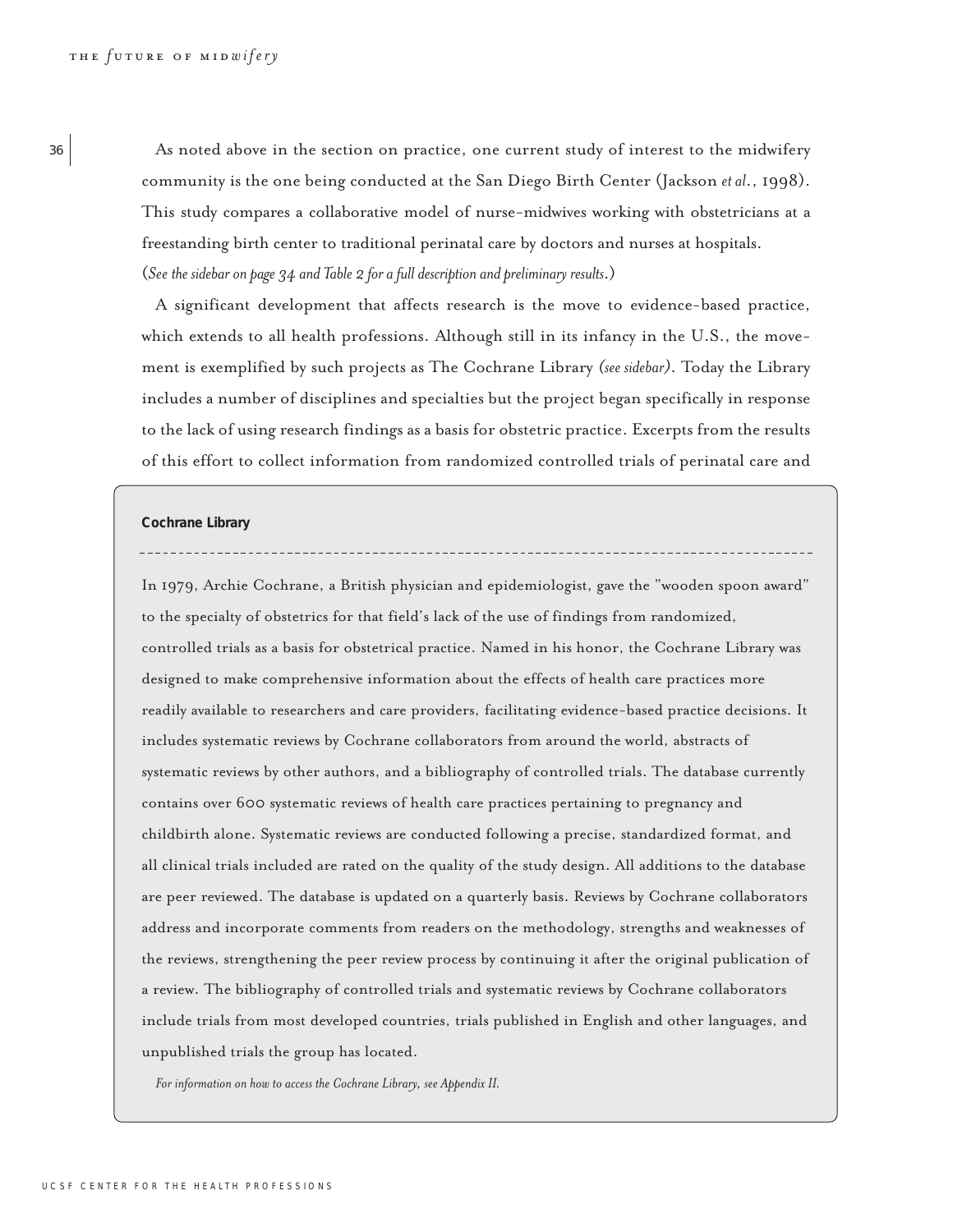evidence regarding current labor and birth practices can be found in Appendix I. Of particular note, the Cochrane review process has identified midwifery care of low-risk women as a form of care that is likely to be beneficial, and involving doctors in the care of all women during pregnancy and birth as a form of care that is unlikely to be beneficial (Enkin *et al*., 1995).

Of particular importance to midwives are studies about the effectiveness of specific aspects of prenatal, intrapartum and postpartum care when applied to low-risk women. Convincing evidence shows that appropriately educated midwives can obtain the same or better outcomes as physicians with less use of interventions when caring for low-risk women. Numerous studies have found that CNMs have improved outcomes for babies born to women at risk for having low birth weight babies or pre-term births.<sup>17</sup> For examples of outcomes studies of direct-entry midwives, see the sidebar on the Seattle Midwifery School in the Education section above.

However, research still lags in several areas. These include meta-analyses on efficacy of midwifery care in various settings in the United States, more extensive data on direct-entry midwifery care outcomes, studies on what kinds of care women want, better studies of satisfaction with maternity care, and better economic analyses.

To date, comparative studies of midwives and physicians have focused largely on differences in practice philosophy, processes, outcomes, and costs of care. No national studies have focused on the clinical services provided or populations served by physicianmidwife teams, despite substantial documentation of their having worked together since the 1930's. Comparative national data collection for physician and midwife teams would make possible such analysis. Aided by current routine national data collection, health services research is frequently conducted on physicians through the annual National Ambulatory Medical Care Survey (Schappert, 1998) and other datasets. Ensuring that similar information be made available about midwives will require major initiatives on the part of policymakers and the associated government agencies.

Researchers also need to describe how midwifery care differs from the medical model in terms of what *is* done instead of what is *not* done. Most studies to date have focused on medical interventions, so midwifery has been described as care that uses fewer interventions; this is not a substitute for describing what is done, what is done differently, and measuring the effectiveness of specific midwifery methods.

<sup>17</sup>. McAnarney et al., 1978; Doyle and Widhalm, 1979; Chanis et al., 1979; Corbett and Burst 1983; Beal, 1984; Piechnik and Corbett, 1985; Brucker and Muellner, 1985; Ellings et al., 1993; Levy et al.,1971; Heins et al., 1990; Bryce et al., 1991.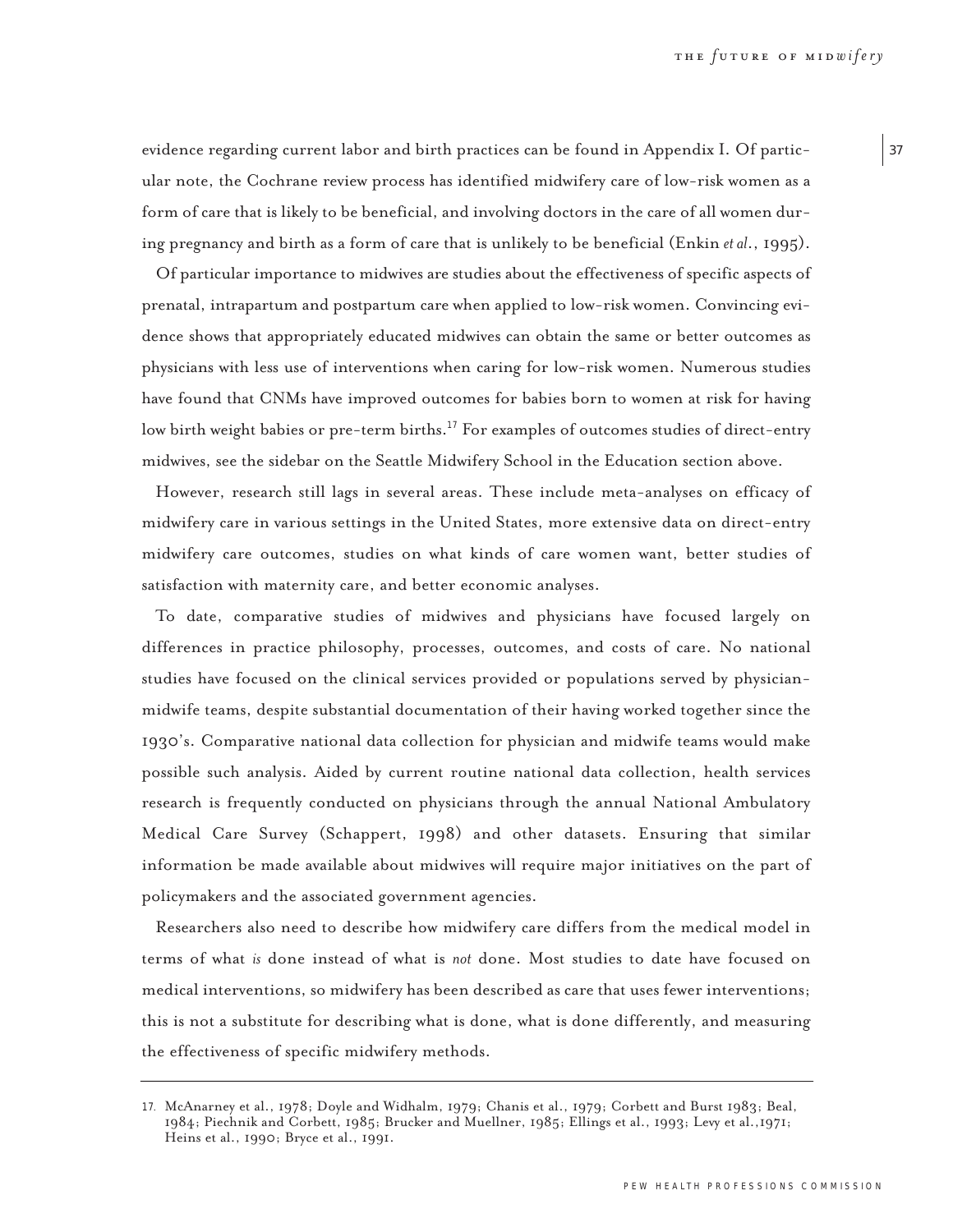38 Some examples of research that has been done on elements of midwifery care include the use of the auscultated acceleration test *(see sidebar below)*, the effects of walking during labor (Albers *et al*., 1997; Bloom *et al*., 1998), the benefits of providing consistent support to women throughout labor and delivery (Sosa *et al*., 1980; Klaus *et al*., 1986; Kennell *et al*., 1991), the effects of instructed versus spontaneous bearing down during labor (Yeates and Roberts, 1984), and most recently, the use of the all-fours position, or Gaskin maneuver for reducing shoulder dystocia during labor (Bruner *et al*., 1998).

**Auscultated Acceleration Test (AAT)** 

The presence of fetal heart rate (FHR) accelerations is a well-known indicator of fetal well being, and the electronic non-stress test (NST) remains the most widely used method for detecting FHR accelerations prior to birth. For well over a decade time-saving and economical alternatives to the NST have been studied by midwives and their colleagues as advantageous methods for the screening of low-risk women and for use in settings where technology and resources are limited (Gegor *et al*., 1991). One such method, the auscultated acceleration test (AAT), is performed using a basic method of FHR auscultation via a simple, inexpensive fetoscope that costs \$25-60, whereas the NST is performed via an electronic fetal monitor that costs several thousand dollars. Paine and her multidisciplinary research team have described the development of the AAT and compared its validity to the NST in several reports since 1986 (Paine *et al*., 1986a; Paine *et al*., 1986b; Paine *et al*., 1988). In their most notable study, the team compared the 6-minute AAT and the NST in prediction of perinatal outcomes and found that the AAT predicted poor perinatal outcomes more accurately than the NST (Paine *et al*., 1992). These studies, designed and conducted by midwives, used a wide range of providers as data collectors, including midwives, nurses, students, community health workers, and physicians.

The AAT studies conducted in the U.S. by Paine and colleagues have been replicated nationally (Daniels and Boehm, 1991) and internationally (Mahomed *et al*., 1992; Wu, 1991) demonstrating that the AAT is a promising low-tech, low-cost midwifery method that has distinct potential for world-wide application.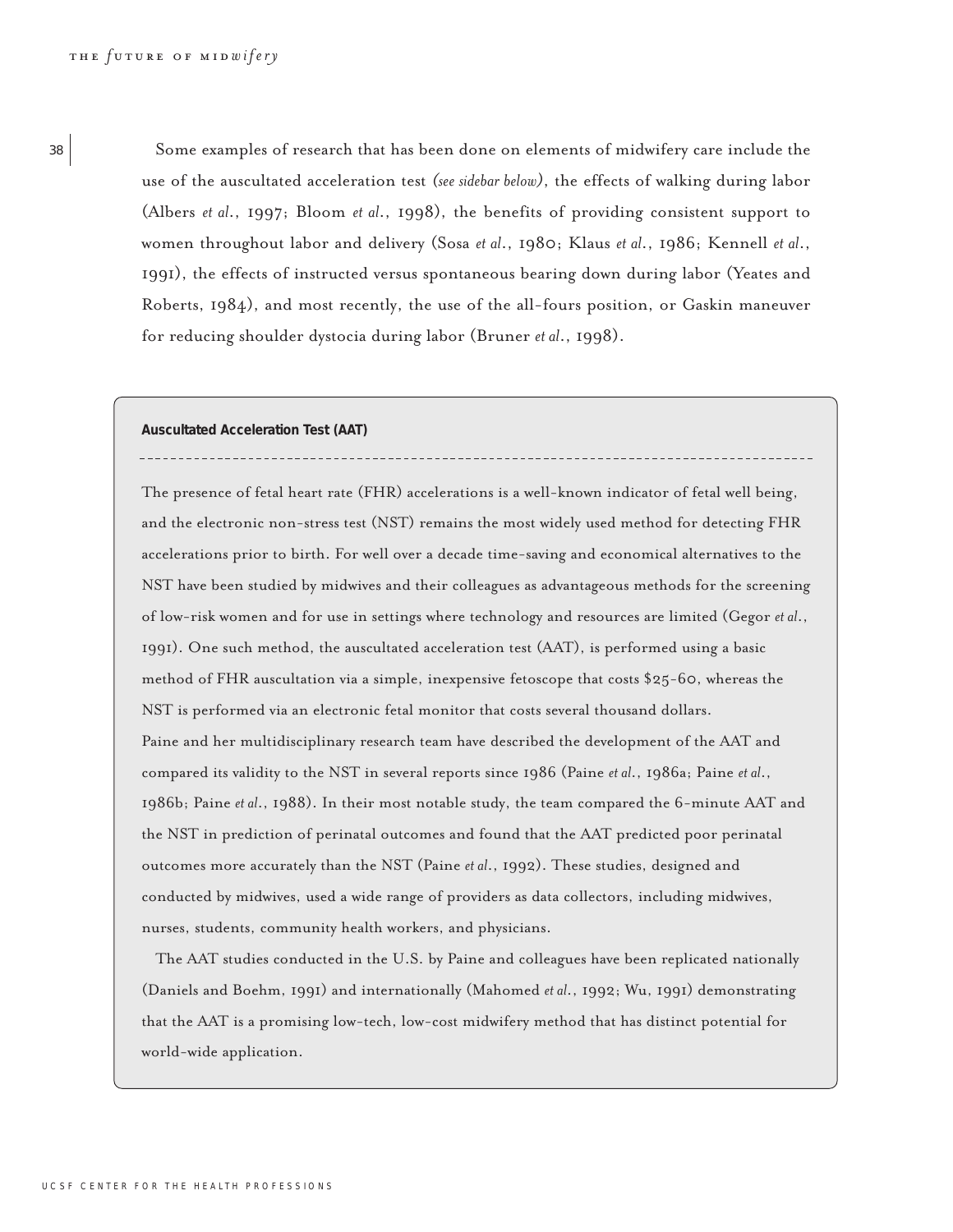Recent evaluations of medically-oriented prenatal care challenge the benefits and costeffectiveness of much of the care that has been provided to women during pregnancy (Kogan *et al*., 1998; Wise *et al*., 1995). Additional research needs to be done regarding the efficacy of, and satisfaction with, that same care and of midwifery care. As with all health care, midwifery practices need to be objectively evaluated from an evidence-based perspective and the results incorporated into practice.

**National Data Collection about Midwives**

For decades, midwives have been strongly recommended as important members of the health care team. Until 1991, however, when ACNM conducted the first prospective national study about nurse-midwives, little was known about the magnitude of their practice or the characteristics of the populations CNMs served. ACNM's important study, *Nurse-Midwifery Care for Vulnerable Populations in the United States,* funded in part by the Robert Wood Johnson Foundation, concluded that:

- **•** Nurse-midwives make a substantial contribution to the care of women and infants in the U.S., with an estimated 5.4 million visits made in 1991 alone (Paine *et al*., 1999)
- **•** Nurse-midwives make a considerable contribution to the underserved (Scupholme *et al*., 1992), with 7 of 10 annual visits being made by women or infants who had demographic characteristics associated with poor access or outcomes (ACNM, 1994; Paine *et al*., 1999).
- Prevention oriented ambulatory care (for both pregnant and non-pregnant women) con-stitutes the majority of patient visits made to CNMs (ACNM, 1994; Scupholme *et al*., 1994).
- **•** The single best predictor of the distribution and practice activity of CNMs was the degree to which the regulatory and reimbursement environment of a state facilitated or restricted CNM practice (Declercq *et al*., 1998).

Findings from this study do not support the notion that nurse-midwives provide services only for women who can afford childbirth "alternatives" (Paine *et al*., 1999). This perception, and its opposite but corollary–that CNMs may serve as substitutes for physicians to care for poor populations–may have been reinforced by the fact that the only routinely gathered *(continued)*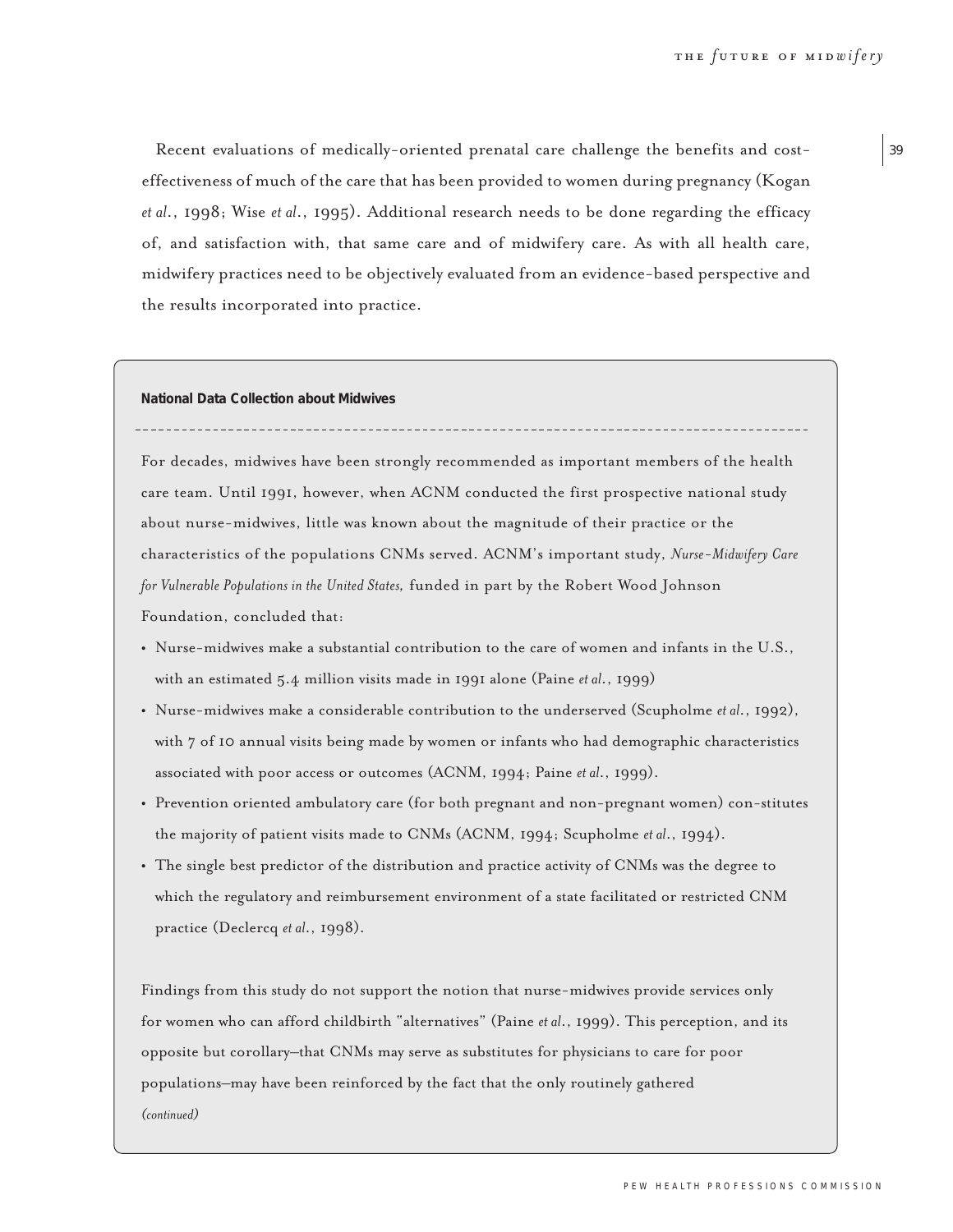#### *(continued from page 40)*

national data about all types of midwifery practice has been derived from birth certificates (e.g. Ventura *et al*., 1998; Clarke *et al*., 1997), which limits understanding about midwifery practice to childbirth events. Until 1989, the birth certificate inappropriately combined all types of out-ofhospital births (including birth center and home births) (Declercq, 1993). In addition, birth certificates do not capture the implications of transfers and referrals of patients from one professional to another, due to complications, before the delivery.

ACNM is conducting a *1998 Nurse-Midwifery Practice Survey* to follow up the 1991 study. This study will collect data to allow for a comparison between the practice of nurse-midwifery in the pre- and post- managed care scenarios (1991 v. 1998). However, the continued lack of comprehensive national data collection about midwives and the focus of ACNM's studies being limited to CNMs will perpetuate knowledge gaps about midwifery practice and midwives (CNMs, CMs, CPMs and midwives without national certification).

**"Will expansion of managed care lead to increased supply and use of certified nurse-midwives (CNMs)?"**

This is the question Heather Hartley, doctoral candidate in the Department of Sociology at the University of Wisconsin-Madison, addresses in her recent research, *The Influence of Managed Care on Supply of Certified Nurse-Midwives* (Hartley, 1999). Changes brought by managed care may create a possible opening for non-physician providers, including CNMs; however, continuing physician influence may push managed care organizations to favor physician interests.

Hartley's study uses the case of CNMs to understand trends in the restructuring of health care delivery and financing and general changes in medicine's jurisdictional boundaries. She used weighted least squares regression analysis to determine factors that influence the supply of CNMs at the state level and to assess the role of managed care, generalist and specialist physician supply, and state policy in those supply patterns. Results of the analysis suggest that the expansion of managed cares promises to alter the jurisdictional boundaries among the health professions, eroding the dominance of physicians while creating new openings for CNMs, and that changes in state policy and changes in health care delivery and financing are working in tandem to increase the supply of CNMs.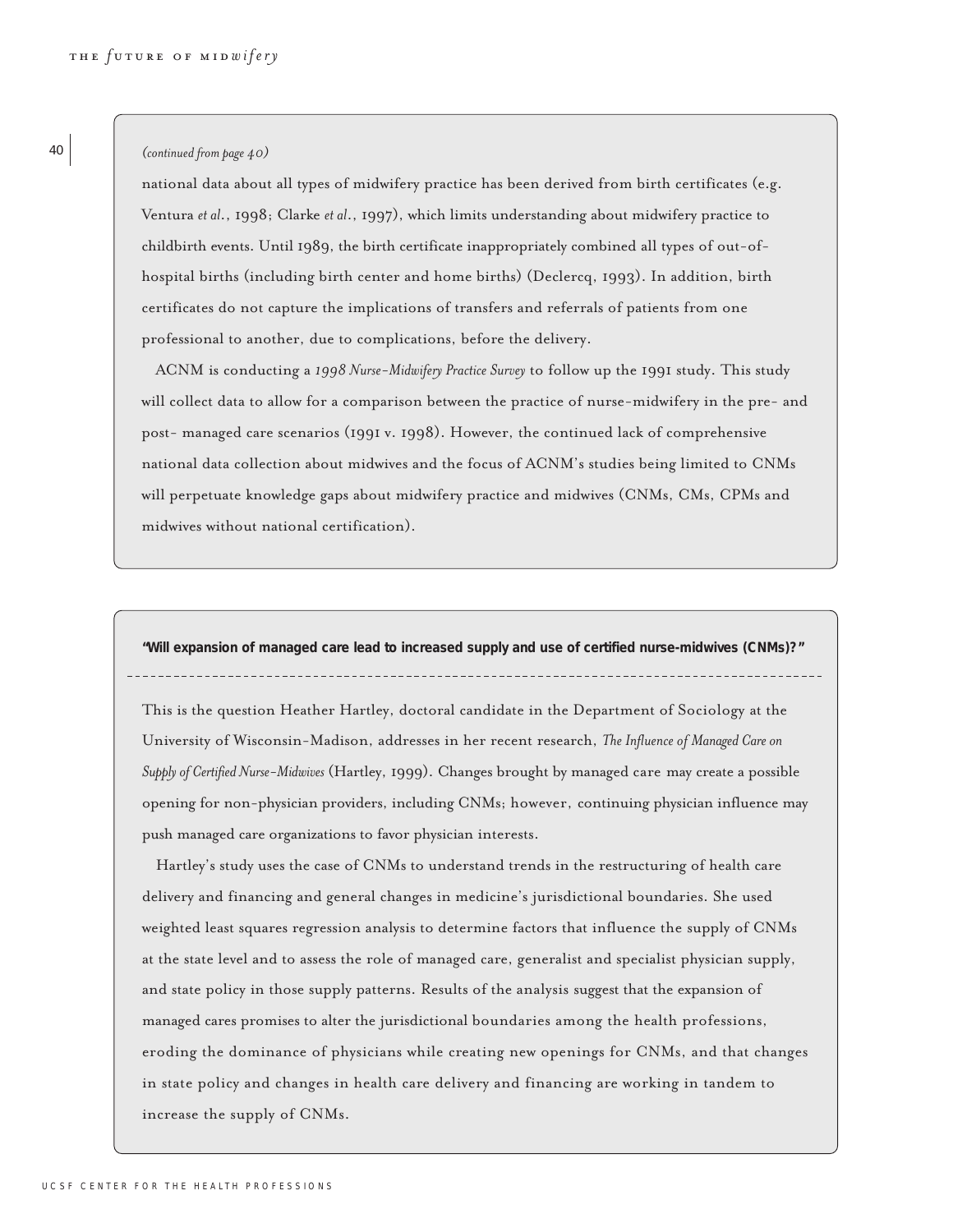41

# RECOMMENDATIONS

# *for* RESEARCH

The field of health professions research must continually grow and evolve in order to make its necessary contributions to health care. As with other professions, critical midwifery workforce and practice data remain to be gathered and analyzed. In some cases, relatively minor shifts in focus will result in useful information. Other recommendations will require a significant policy reorientation, creativity or infusion of financial or academic support to realize results.

- **12.** Midwifery research should be strengthened and funded in the following areas:
	- **•** Demand for maternity care, demand for midwifery care, and numbers and distribution of midwives;
	- **•** Analyses of how midwives complement and broaden the woman's choice of provider, setting, and model of care;
	- **•** Cost benefit, cost-effectiveness, and cost utility analyses, including the relationship between knowledge of economic/cost analyses and provider practices;
	- **•** Midwifery practice and benchmarking data (among midwives) with a goal of developing appropriate productivity standards;
	- **•** Descriptions and outcome analyses of midwifery methods and processes;
	- **•** Analysis of midwifery practice outcomes, from pre-conception through infancy, using an evidence-based perspective;
	- **•** Normal pregnancy, normal labor and birth, healthy parent-infant relationships, and breastfeeding; and
	- **•** Satisfaction with maternity and midwifery care.
- **13.** Federal and state agencies should broaden systematic data collection, which has traditionally focused on medicine and physicians, to include midwifery and midwives.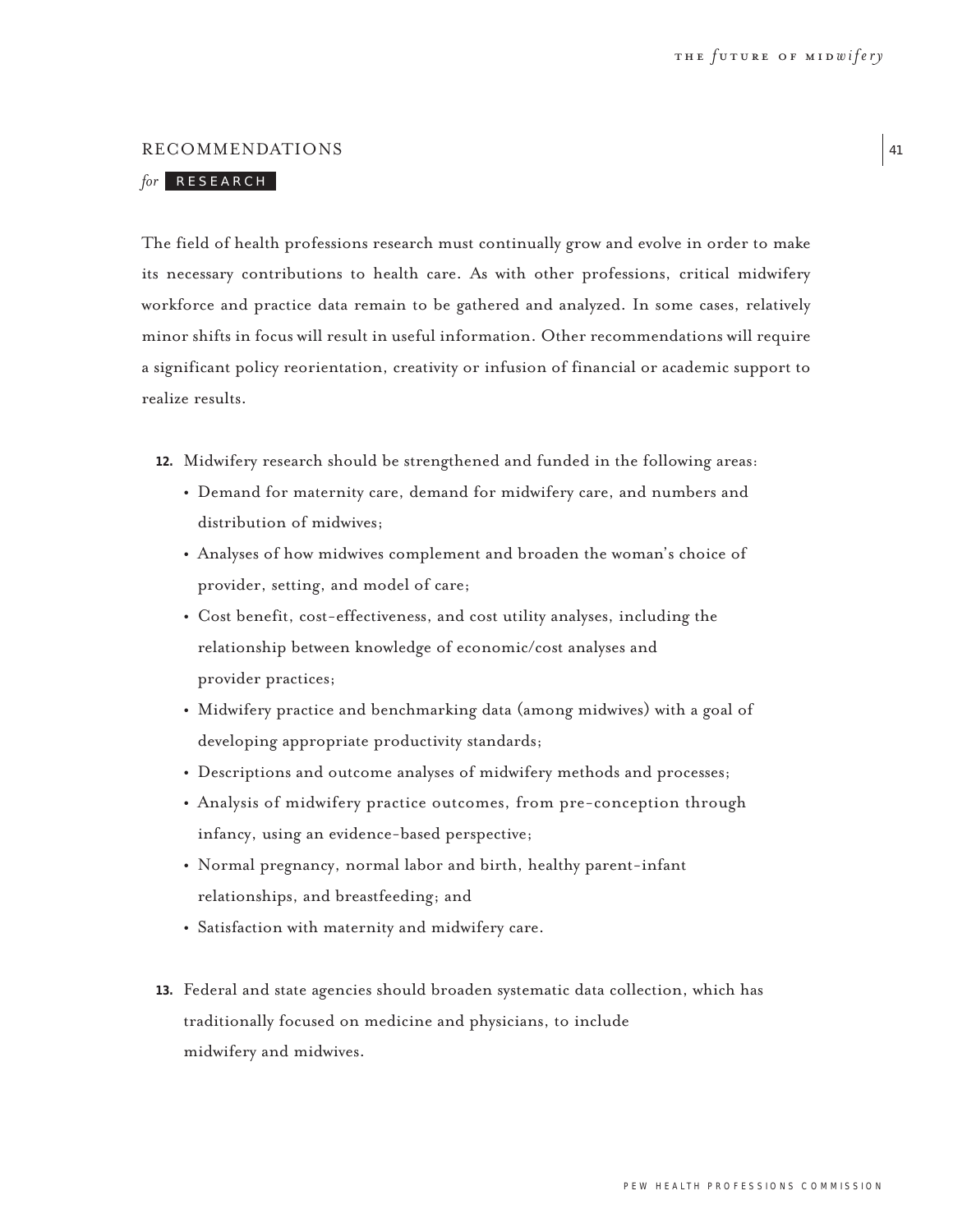#### POLICY

Some of the most pressing issues regarding midwifery go beyond the current scope of state regulators, professional associations, educators and practice settings. They call for an overarching plan or course of action that can be developed with an objective eye.

Primary among these issues is workforce supply and demand. Changing health care delivery systems and increased competition have highlighted oversupplies of some professions (Institute of Medicine, 1996; Pew, 1995). The profession of midwifery has grown steadily but is still quite small relative to other professions with which it is often compared (Cooper *et al*., 1998). At the same time, as discussed in more detail in the research section above, defining and measuring demand for midwifery services remain elusive goals.

The section on regulation and credentialing notes that differences in laws and regulations across the states are problematic for midwives, other professionals, employers and consumers. These interstate differences will by nature be difficult to resolve at the state level.

Similarly, the sources and administration of funds for research endeavors, and education and training of midwives have not been adequately reviewed or coordinated by an entity that can focus on the needs of the public and consider funding for midwives within the larger context of funding for all health care professions.

Finally, federal policies and programs that affect midwives require consideration and coordination. These programs include the Maternal and Child Health Bureau, the Bureau of Health Professions, the Health Care Financing Administration, the Department of Defense, Indian Health Services, and rural health programs among others.

An already existing body, external to the profession, is best positioned to address and offer objective guidance on these concerns.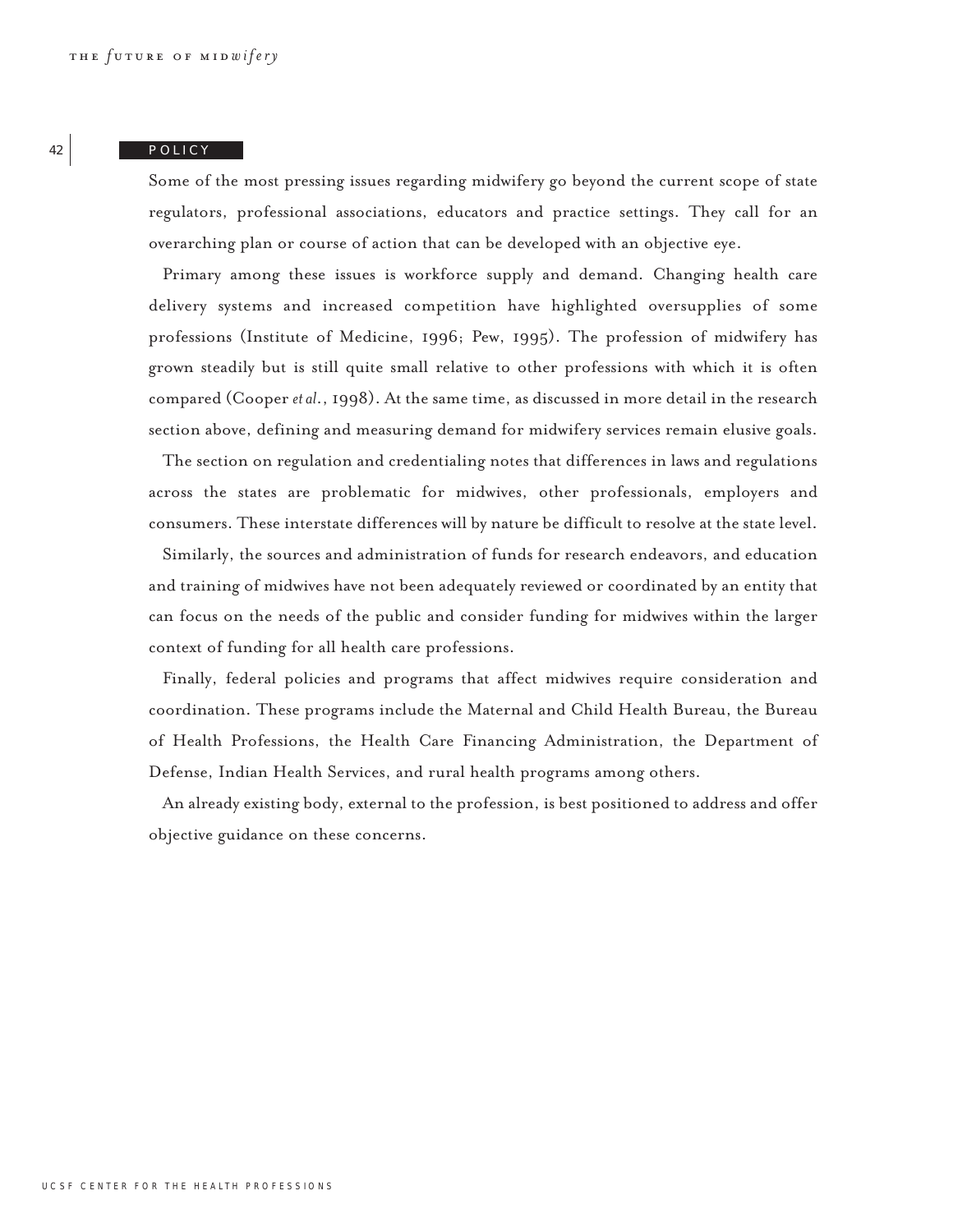# RECOMMENDATION

# *for* POLICY

- **14.** A research and policy body, such as the Institute of Medicine, should be requested to study and offer guidance on significant aspects of the midwifery profession including:
	- **•** Workforce supply and demand;
	- **•** Coordination of regulation by the states;
	- **•** Funding of research, education and training; and
	- **•** Coordination among the federal agencies whose policies affect the practice of midwifery.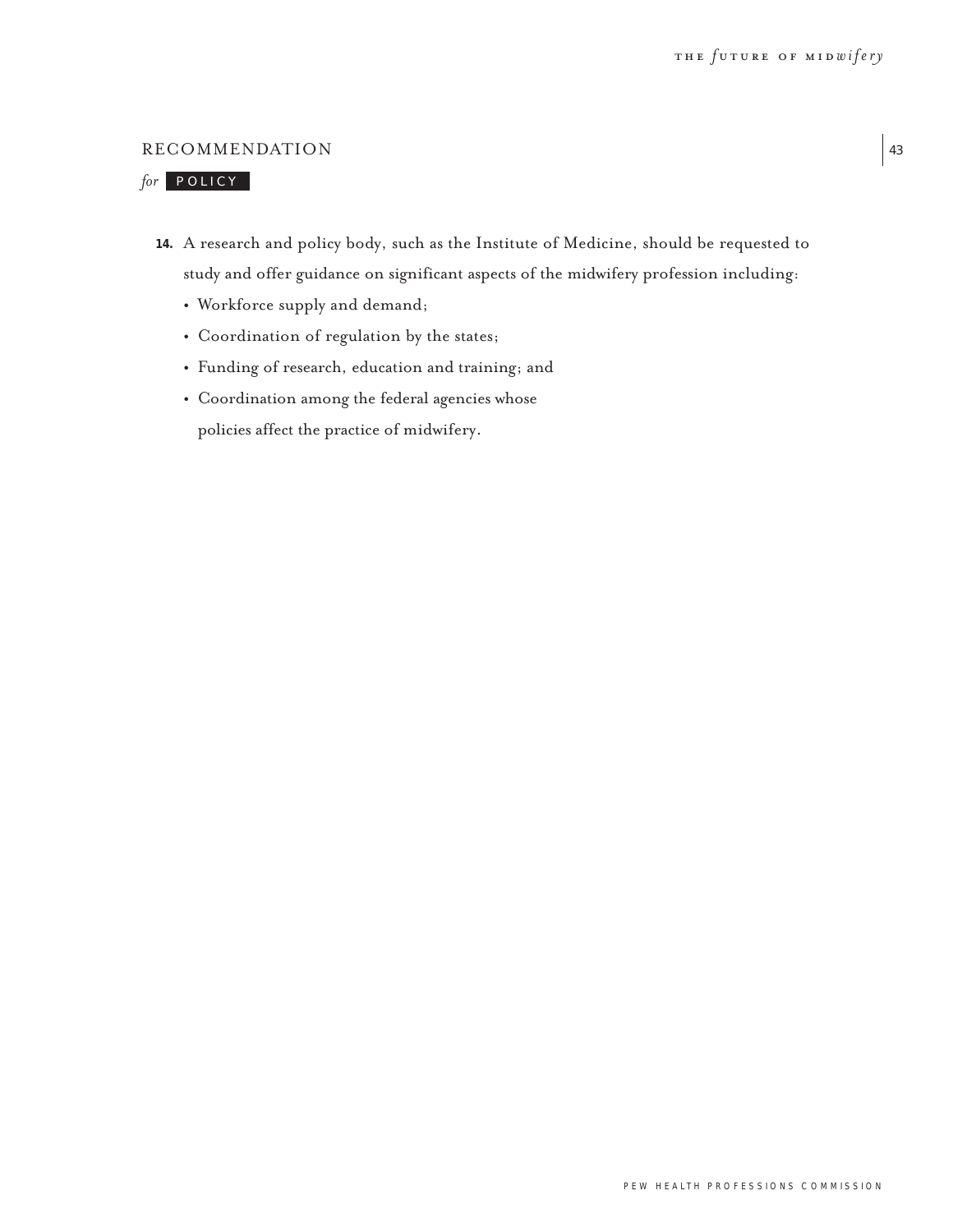#### 44 CONCLUSION

------------------------------------

Midwifery's many strengths and contributions have not been fully utilized to meet today's health care needs. To fully integrate midwifery into U.S. health care, midwives need to be prepared to practice in the new environments, consumers need to be educated so they can make informed choices about their practitioners, and managed care organizations need to develop the means to gather and analyze relevant data in order to provide health care that meets the needs of clients while maintaining profits. As described above, legislators, policy makers and researchers will also play important roles in fulfilling the promise midwifery holds for consumers.

The next decade will be a period of dynamic experimentation in health care and how it should be delivered and managed. Such a dynamic time presents an opportunity for the midwifery profession. The Taskforce on Midwifery trusts that this report, with its recommendations, will ultimately benefit women and their families through increased access to midwives and the midwifery model of care.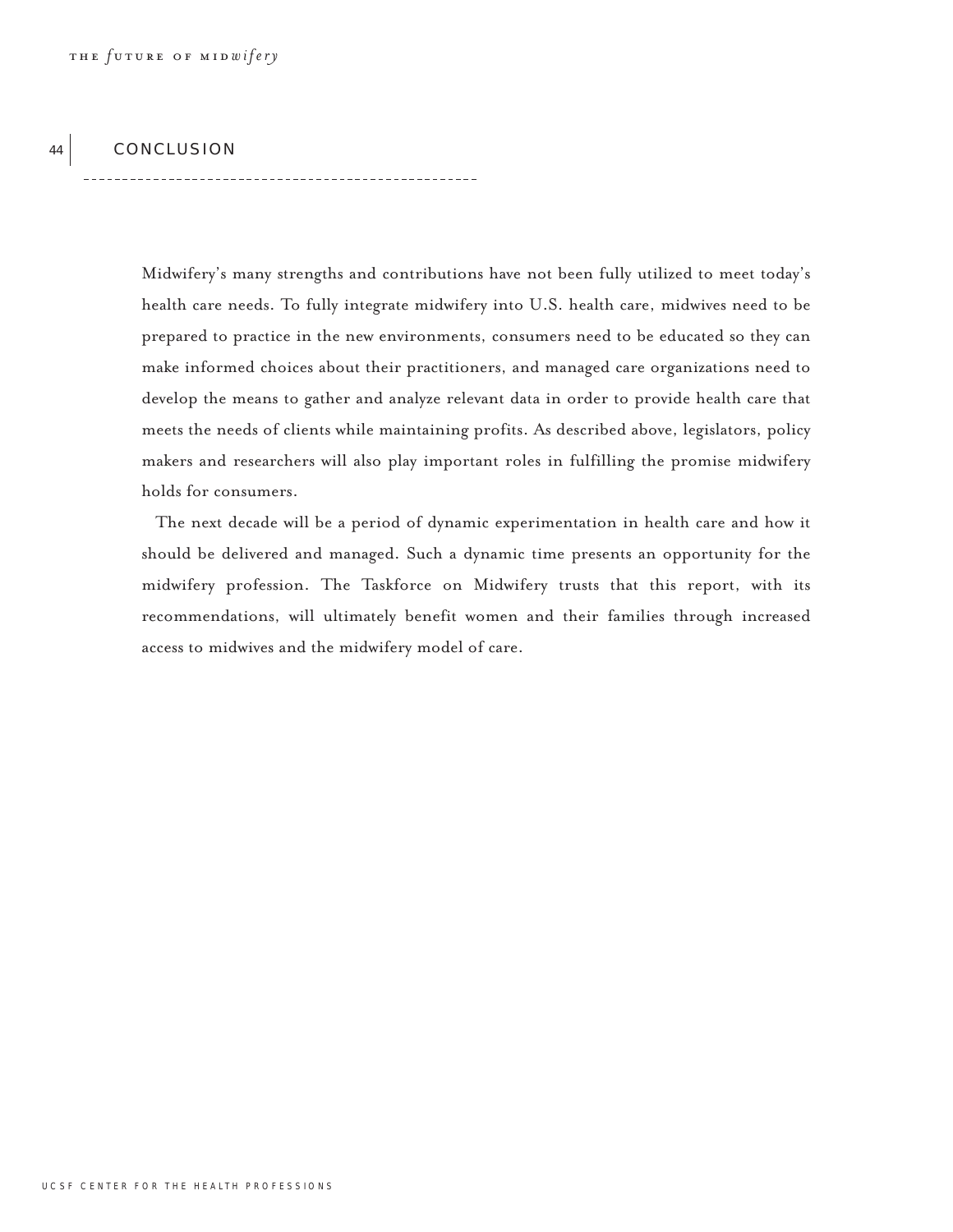45

# APPENDIX I

Evidence-Based Findings Regarding Selected Maternity Care Practices Based on Benefits or Potential for Harm

Excerpted from *A Guide to Effective Care in Pregnancy and Childbirth,* 2d edition, by Murray Enkin *et al*., 1995. Reprinted by permission of Oxford University Press.

*Note: These findings are not exclusive and are presented as examples only. These tables should not be relied upon alone for clinical practice.*

# **Table 1: Beneficial Forms of Care**

Effectiveness demonstrated by clear evidence from controlled trials:

- Emotional and psychological support during labor and birth.
- Maternal mobility and choice of position in labor.
- Free mobility during labor to augment slow labor.
- Consistent support for breastfeeding mothers.
- Unrestricted breastfeeding.

# **Table 2: Forms of Care Likely to be Beneficial**

The evidence in favor of these forms of care is not as firmly established as for those in table 1:

- Midwifery care for women with no serious risk factors.
- Respecting women's choice of companions during labor and birth.
- Respecting women's choice of place of birth.
- Giving women as much information as they desire.
- Change of mother's position for fetal distress in labor.
- Woman's choice of position for the second stage of labor or giving birth.
- Maternal movement and position changes to relieve pain in labor.
- Counter-pressure to relieve pain in labor.
- Superficial heat or cold to relieve pain in labor.
- Touch and massage to relieve pain in labor.
- Attention focusing and distraction to relieve pain in labor.
- Music and audio-analgesia to relieve pain in labor.
- Encouraging early mother-infant contact

# **Table 3: Forms of Care With a Trade-Off Between Beneficial and Adverse Effects** Women and caregivers should weigh these effects according to

individual circumstances and priorities:

- Continuity of care for childbearing women.
- Routine early ultrasound.
- Induction of labor for prelabor rupture of membranes at term
- Continuous EFM plus scalp sampling versus intermittent auscultation during labor.
- Narcotics to relieve pain in labor.
- Epidural analgesia to relieve pain in labor.
- Prophylactic antibiotic eye ointments to prevent eye infection in the newborn

# **Table 4: Forms of Care of Unknown Effectiveness**

There are insufficient or inadequate quality data upon which to base a recommendation for practice:

- Immersion in water to relieve pain in labor.
- Acupuncture to relieve pain in labor.
- Aromatherapy to relieve pain in labor.
- "Active management" of labor.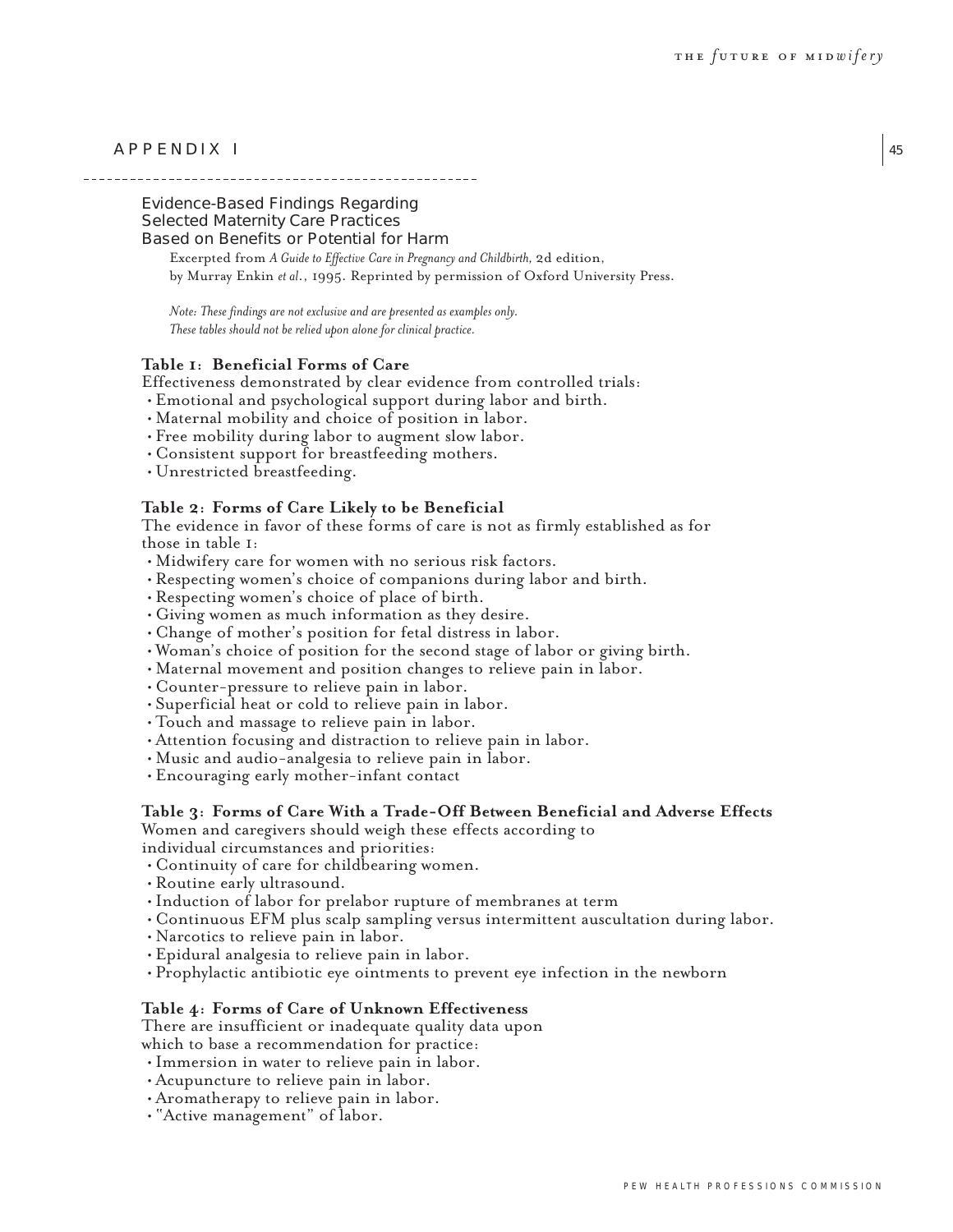46

# APPENDIX I *– (continued)*

\_\_\_\_\_\_\_\_\_\_\_\_\_\_\_\_\_\_\_\_\_\_

Evidence-Based Findings Regarding Selected Maternity Care Practices Based on Benefits or Potential for Harm

Excerpted from *A Guide to Effective Care in Pregnancy and Childbirth,* 2d edition, by Murray Enkin *et al*., 1995. Reprinted by permission of Oxford University Press.

*(continued from page 45)*

# **Table 5: Forms of Care Unlikely to be Beneficial**

The evidence against these forms of care is not as firmly established as for those in Table 6:

- Routinely involving doctors in the care of all women during pregnancy.
- Routinely involving obstetricians in the care of all women during pregnancy and child birth.
- Not involving obstetricians in the care of women with serious risk factors.
- Routine withholding food and drink from women in labor.
- Routine intravenous infusion in labor.
- Face masks during vaginal examinations.
- Frequent scheduled vaginal examinations during labor.
- Routine directed pushing during the second stage of labor.
- Pushing by sustained bearing down during second stage of labor.
- Breath-holding during the second stage of labor.
- Early bearing down during the second stage of labor.
- Arbitrary limitation of the duration of the second stage of labor.
- "Ironing out" or massaging the perineum during the second stage of labor.

# **Table 6: Forms of Care Likely to be Ineffective or Harmful**

Ineffectiveness or harm demonstrated by clear evidence:

- Routine pubic shaving in preparation for delivery.
- Electronic fetal monitoring without access to fetal scalp sample during labor.
- Rectal examinations to assess labor progress.
- Requiring a supine (flat on back) position for second stage of labor.
- Routine use of the lithotomy position for the second stage of labor.
- Routine restriction of mother-infant contact
- Routine nursery care for babies in hospital.
- Samples of formula for breastfeeding mothers.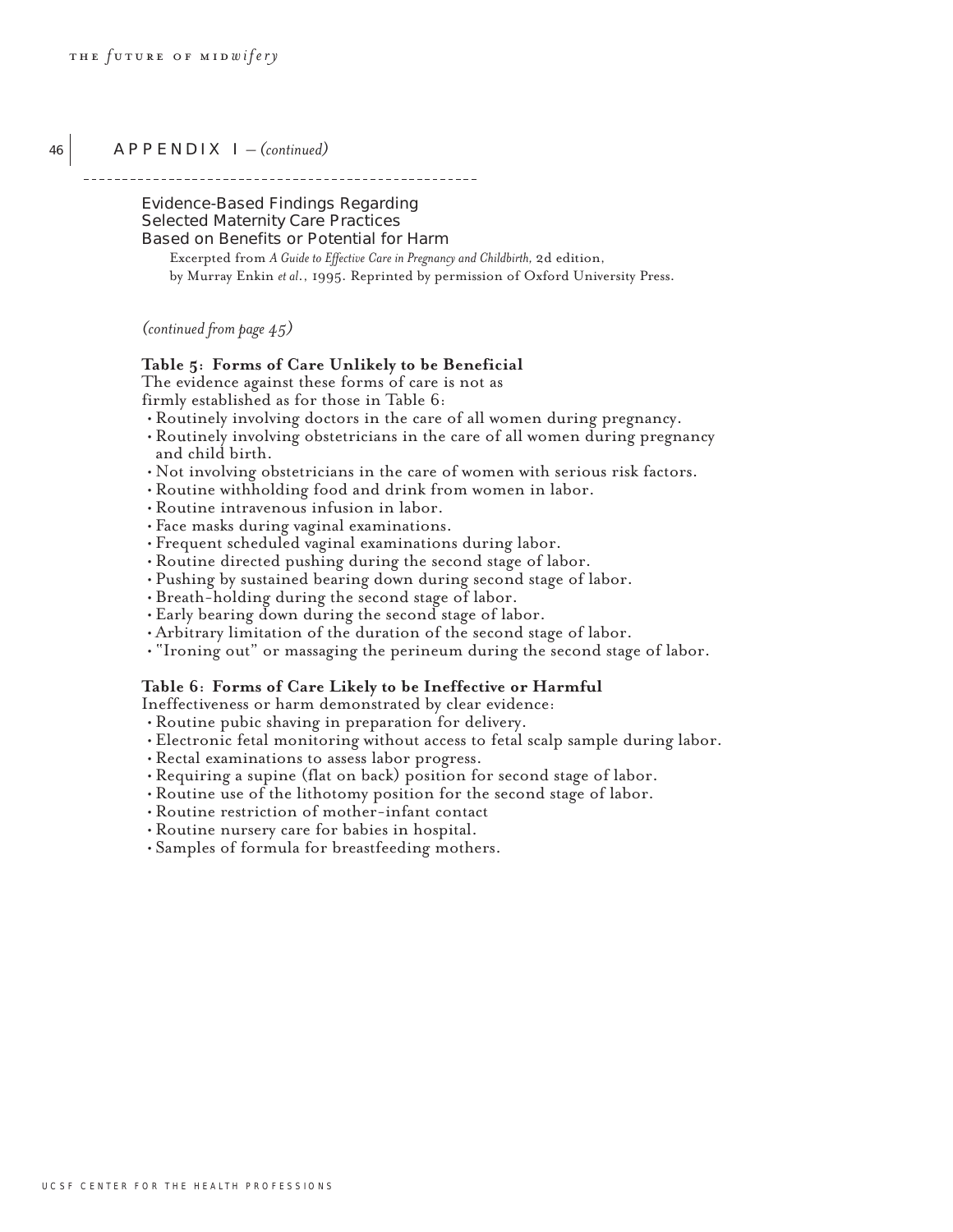# APPENDIX II

Contact Information for Organizations Described in the Report

# **American College of Nurse-Midwives**

Deanne Williams, CNM, MS, FACNM *Executive Director* 818 Connecticut Ave NW Suite 900 Washington, DC20006 (202) 728-9860 http://www.midwife.org

# **ACNM Certification Council, Inc.**

Carol Howe, PhD *President* 8401 Corporate Drive, Suite 630 Landover, MD 20785 (301) 459-1321

# **ACNM Division of Accreditation**

Helen Varney Burst, CNM, MSN 818 Connecticut Ave., NW, Suite 900 Washington, DC 20006 (202) 728-9860

# **Athena Women's Health**

One Moody Street Waltham, MA 02154 (781) 642-8800

## **Group Health Cooperative**

**of Puget Sound** 521 Wall Street Seattle WA 98121 Customer service: (206)901-4636 1(888)901-4636 public relations: (206) 448-6135 http://www.ghc.org

### **Midwifery Education Accreditation Council**

Mary Ann Baul *Executive Director* 220 W. Birch Flagstaff, AZ 86001 (520) 214-0997

### **Midwives Alliance of North America**

Signe Rogers *Secretary* PO Box 175 Newton, KS 67114 (316) 283-4543 http://www.mana.org

# **North American Registry of Midwives** Public Education Ida Darragh 4322 Country Club Little Rock, AR 72207 (888) 842-4784 cpminfo@aol.com

#### **Cochrane Collaboration**

http://www.updatesoftware.com/ccweb/default.html *Additional information can be obtained from the following Cochrane centers:*

# **San Francisco Cochrane Center**

Drs. Lisa Bero and Drummond Rennie *Directors* San Francisco Cochrane Center Institute for Health Policy Studies University of California 3333 California Street, Suite 420 San Francisco, CA 94118 (415) 476-1067 sfcc@sirius.com

# **San Antonio Cochrane Center**

Dr. Cynthia Mulrow *Director* VA Cochrane Center at San Antonio Audie L Murphy Memorial Veterans Hospital 7400 Merton Minter Blvd. (11C6) San Antonio, TX 78284 (210) 617-5190 lmorgan@merece.uthscsa.edu

# **Cochrane Pregnancy and Childbirth Group**

Mrs. Sonja Henderson *Coordinator* The Liverpool Women's Hospital NHS Trust Crown Street Liverpool UK L8 7SS Phone: +44 151 702 4066 sonjah@liverpool.ac.uk

47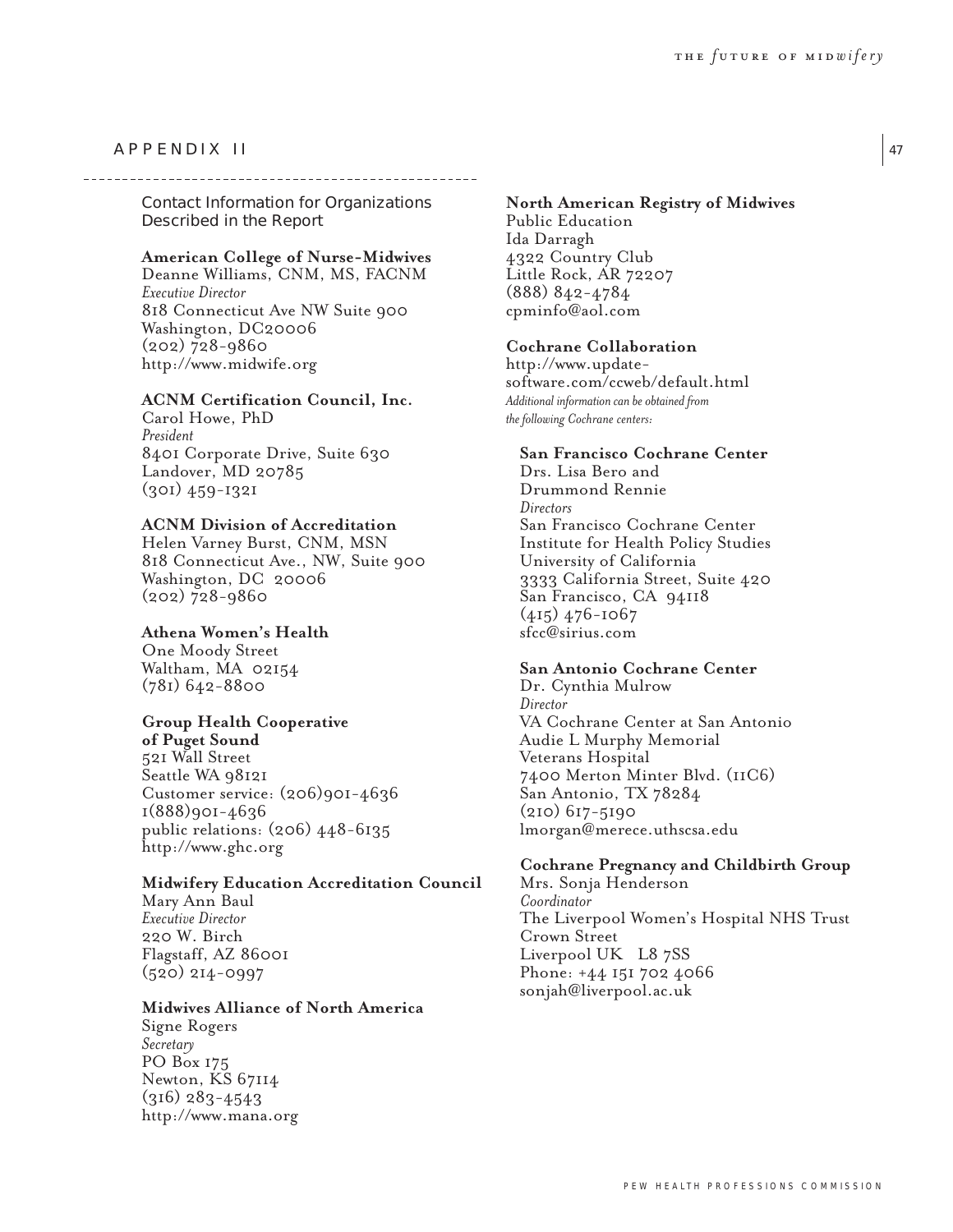# APPENDIX III

48

**ACNM Accredited and Pre-accredited Programs (as of 12/98)**

*NB: Some programs have dual degree options (e.g. dual nursing and public health degrees). Please contact individual programs to find out more about dual degree options.*

\_\_\_\_\_\_\_\_\_\_\_\_\_\_\_\_\_\_

### **Key to degrees offered:**

**MS**- Master of Science **MN**- Master of Nursing **MSN**- Master of Science in Nursing **MA**- Master of Arts **MPH**- Master of Public Health **PhD**- Doctor of Philosophy **ND**-Doctor of Nursing

#### **Baylor College of Medicine**

Nurse-Midwifery Education Program Department of OB/GYN 6550 Fannin, Suite 901 Houston, TX 77030 (713) 798-7594, 793-2813 Susan M. Wente, CNM, MPH, DrPH, Program Director *Accreditation period: review in 1999* **MS**

#### **Baystate Medical Center**

Nurse-Midwifery Education Program Division of Midwifery and Community Health 89 Chestnut Street Springfield, MA 01199 (413) 784-4448 Barbara Graves, CNM, MN, MPH, Program Director *Accreditation period: review in 1999* **Certificate program**

#### **Boston University**

School of Public Health Nurse-Midwifery Education Program Department of Maternal and Child Health 715 Albany Street; T5W Boston, MA 02118 (617) 638-5012 Mary Barger, CNM, MPH, FACNM, Program Director *Accreditation period: review in 1999* **MPH, post MPH certificate**

#### **Case Western Reserve University**

Frances Payne Bolton School of Nursing Nurse-Midwifery Program 10900 Euclid Avenue Cleveland, OH 44106-4904 (216) 368-2532 Marcia Riegger, CNM, MSN, Program Director *Accreditation period: review in 1999* **MS, ND**

## **Charles R. Drew University of Medicine and Science**

Nurse-Midwifery Education Program College of Allied Health Sciences 1621 East 120th Street Los Angeles, CA 90059  $(213) 563 - 4951$ H. Frances Hayes-Cushenberry, CNM, MSN, JD, Program Director *Accreditation period: review in 2003* **MS, masters completion option**

#### **Columbia University**

Graduate Program in Nurse-Midwifery School of Nursing 630 West 168th Street New York, NY 10032 Applicant information: (212) 305-5756 (212) 305-3418, 2808 Jennifer Dohrn, CNM, MS, CNP, Program Director *Accreditation period: review in 2004* **MS, masters completion option, post masters certificate**

# **East Carolina University**

Nurse-Midwifery program School of Nursing Greenville, NC 27858-1818 (919) 328-4298 Nancy Moss, CNM, PhD, Program Director *Accreditation period: review in 2006* **MSN, post masters certificate**

#### **Emory University**

Nell Hodgson Woodruff School of Nursing Atlanta, GA 30322 (404) 727-6918 Maureen Kelley, CNM, MSN, PhD, FACNM, Program Director *Accreditation period: review in 2005* **MSN, post masters certificate**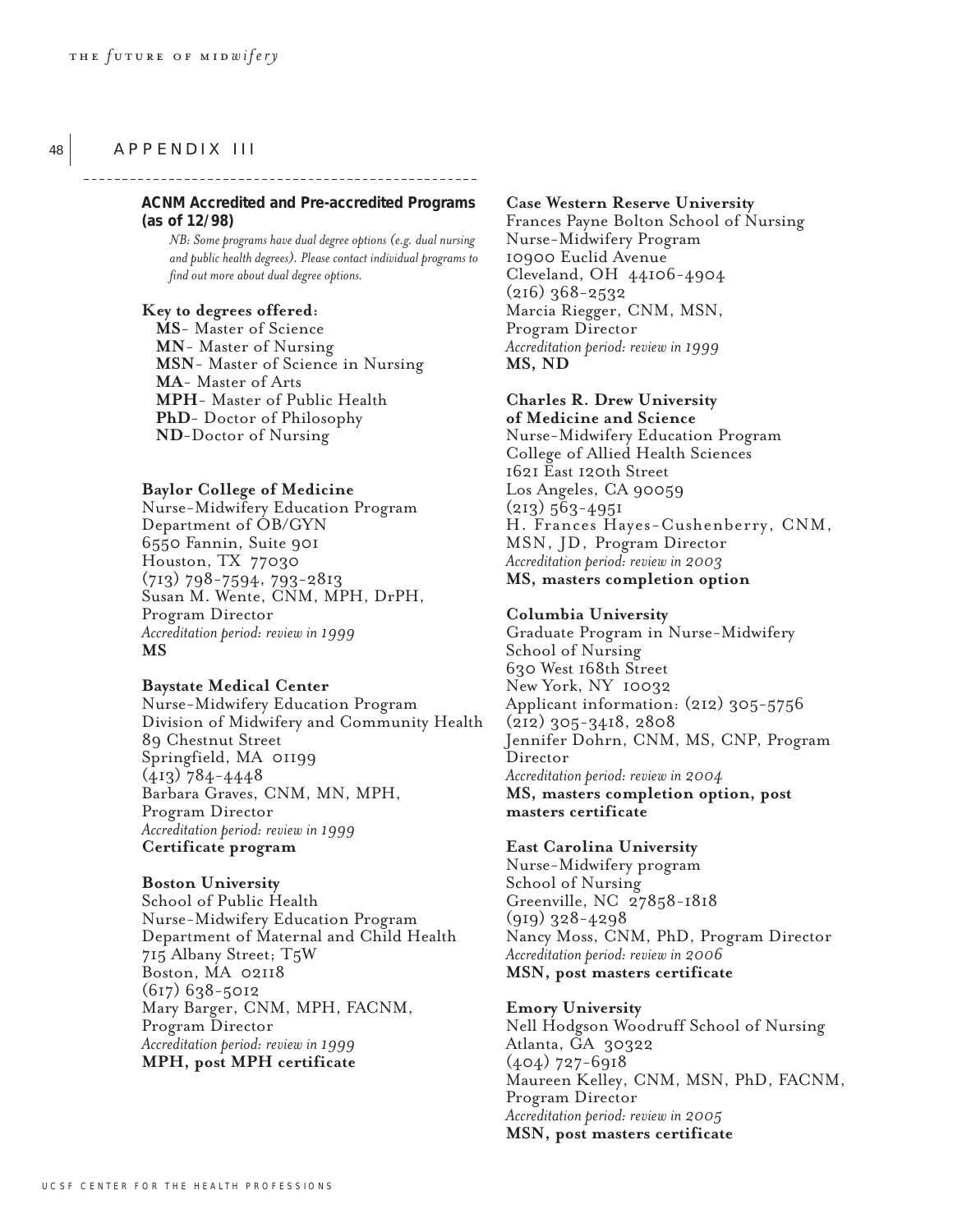# **Frontier School of Midwifery**

**and Family Nursing** Community-Based Nurse-Midwifery Education Program (CNEP) PO Box 528 Hyden, KY 41749 (606) 672-2312 Susan Stone, CNM, MSN, Program Director *Accreditation period: review in 2005* **Certificate program, masters completion option**

#### **Georgetown University**

School of Nursing Graduate Program in Nurse-Midwifery 3700 Reservoir Road, NW Washington, DC 20007 (202) 687-4772 Ann Silvonek, CNM, MS, Interim Program Director *Accreditation period: review in 2003* **MS, masters completion option, post masters certificate**

#### **Institute of Midwifery, Women and Health**

Room 222 Hayward Hall Schoolhouse Lane and Henry Avenue Philadelphia, PA 19144 (215) 843-5775 Jerrilyn Hobdy, CNM, MS, Program Director *Accreditation period: pre-accredited* **Certificate program**

#### **Marquette University**

College of Nursing Nurse-Midwifery program PO Box 1881 Milwaukee, WI 53201-1881 (414) 288-3842 Leona VandeVusse, CNM, PhD, Program Director *Accreditation period: review in 2001* **MSN, post masters certificate**

# **Medical University of South Carolina**

Nurse-Midwifery Program College of Nursing 171 Ashley Avenue Charleston, SC 29425-0100 (803) 792-2051 Deborah Williamson, CNM, MS, Interim Program Director *Accreditation period: review in 2003* **MSN, masters completion option, post masters certificate**

#### **New York University**

Nurse-Midwifery Education Program 50 West 4th Street 429 Shimkin Hall New York, NY 10012 (212) 998-5895 Patricia Burkhardt, CNM, DrPH, Program Director *Accreditation period: review in 2003* **MA, post masters certificate**

#### **Ohio State University**

Nurse-Midwifery Graduate Program College of Nursing 1585 Neil Avenue Columbus, OH 43210-1289 (614) 292-4041, 688-4461 Nancy K. Lowe, CNM, PhD, Program Director *Accreditation period: pre-accredited* **MS**

### **Oregon Health Sciences University**

School of Nursing Nurse-Midwifery Program 3181 SW Sam Jackson Park Road Portland, OR 97201 (503) 494-3114, 3822 Carol Howe, CNM, DNSc, FACNM, Program Director *Accreditation period: review in 2003* **MS, MN, post masters certificate**

## **Parkland School of Nurse-Midwifery**

Parkland Memorial Hospital University of Texas SWMC at Dallas MS 6107A 5201 Harry Hines Boulevard Dallas, TX 75235 (214) 590-2580 Mary C. Brucker, CNM, MSN, DNSc, Program Director *Accreditation period: review in 2004* **Certificate program, masters completion option**

49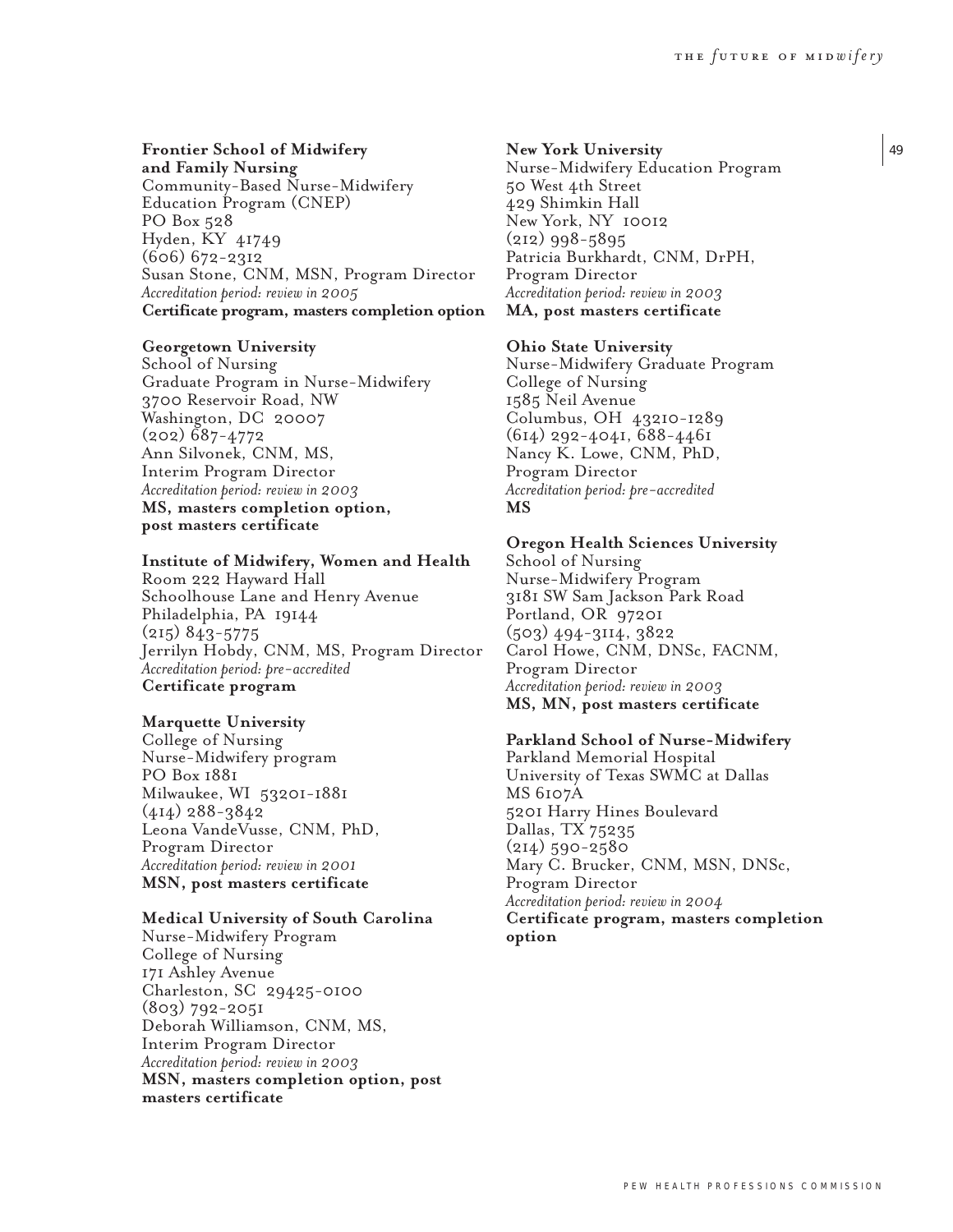<sup>50</sup> **San Diego State University/ University of California, San Diego** Nurse-Midwifery Program UCSD School of Medicine Division of Graduate Nursing Education 9500 Gilman Drive La Jolla, CA 92093-0809 (619) 543-5480 Lauren Hunter, CNM, MS, Interim Program Director *Accreditation period: review in 2003* **MS**

# **Shenandoah University**

Nurse-Midwifery Education Program Division of Nursing 1775 N. Sector Court Winchester, VA 22601 (540) 678-4374 Juliana Fehr, CNM, MS, Program Director *Accreditation period: pre-accredited* **MSN**

# **State University of New York**

Health Science Center at Brooklyn College of Health Related Professions Midwifery Education Program Box 1227, 450 Clarkson Avenue Brooklyn, NY 11203 (718) 270-7740, 7741 Lily Hsia, CNM, MS, FACNM, Program Director *Accreditation period: review in 1999* **Certificate program, masters completion option Accreditation period: pre-accredited Midwifery (CM) program**

**State University of New York at Stony Brook** School of Nursing Health Sciences Center Pathways to Midwifery Stony Brook, NY 11794-8240 (516) 444-2879 Ronnie Lichtman, CNM, PhD, Program Director *Accreditation period: review in 1999* **MS, post masters certificate**

# **University of California, Los Angeles** UCLA School of Nursing Nurse-Midwifery Education Factor Building, Room 5934A Box 956919 Los Angeles, CA 90095-6919 NU96 (310) 794-9291 Mary Day, CNM, FNP, MSN, Program Director *Accreditation period: review in 2003* **MSN, post masters certificate**

### **University of California, San Francisco San Francisco General Hospital**

Interdepartmental Nurse-Midwifery Education Program SFGH, Ward 6D, Room 21 1001 Potrero Avenue San Francisco, CA 94110 (415) 206-5106 Linda Ennis, CNM, MS, Program Director *or* UCSF School of Nursing Department of Family Health Care Nursing N411X, Box 0606 San Francisco, CA 94143-0606 (415) 476-4694 Jeanne DeJoseph, CNM, PhD, FAAN, Program Co-Director *Accreditation period: review in 2002* **MS, certificate program, masters completion option, post masters certificate**

### **University of California,**

**San Francisco/University of California, San Diego** Intercampus Graduate Studies Contact SDSU/UCSD address & contact OR UCSF School of Nursing, Jeanne DeJoseph *Accreditation period: review in 2004* **MS, post masters certificate**

### **University of Cincinnati**

Nurse-Midwifery Education Program College of Nursing and Health 3110 Vine Street, ML 0038 Cincinnati, OH 45221 Applicant information: (513) 558-5380 (513) 558-5282 Mary Carol Akers, CNM, MSN, DNSc, Program Director *Accreditation period: pre-accredited* **MSN**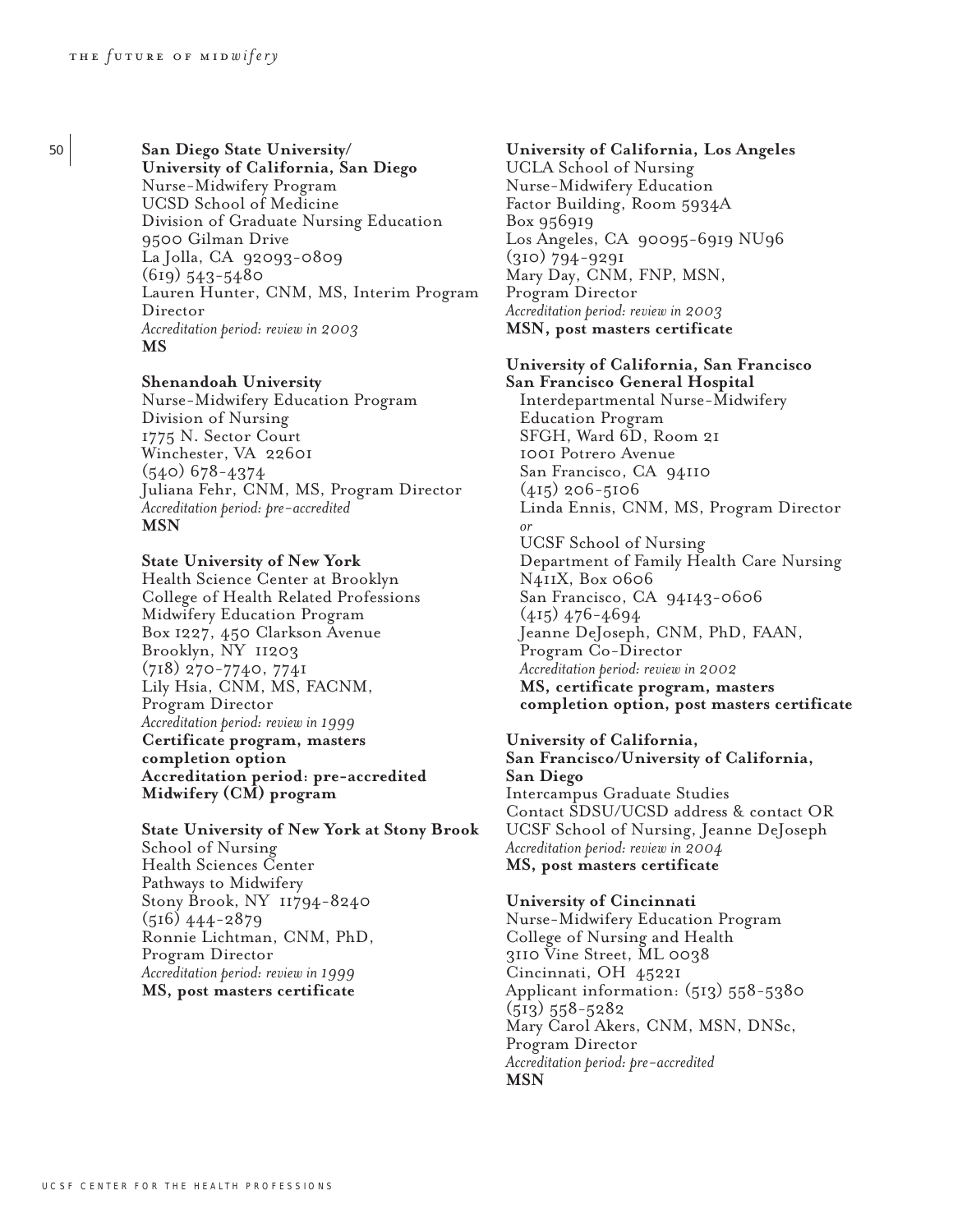51

# **University of Colorado**

Health Sciences Center School of Nursing Box C288-14 Nurse-Midwifery Option 4200 East 9th Avenue Denver, CO 80262 (303) 315-8654 Laraine Guyette, CNM, PhD, Program Director *Accreditation period: review in 1999* **MS**

# **University of Florida**

Health Sciences Center, Jacksonville Nurse-Midwifery Program College of Nursing 653 West 8th Street Building 1, 2nd Floor Jacksonville, FL 32209-6561 (904) 549-3245 Alice H. Poe, CNM, MN, Program Director *Accreditation period: review in 2003* **MSN, MN, post masters certificate**

#### **University of Illinois at Chicago**

College of Nursing M/C 802 Nurse-Midwifery Program 845 South Damen Avenue Chicago, IL 60612 (312) 996-7937 Janet Engstrom, CNM, PhD, Program Director *Accreditation period: review in 2003* **MS, PhD, post masters certificate**

# **University of Medicine**

**and Dentistry of New Jersey** School of Health Related Professions Nurse-Midwifery Program 65 Bergen Street Newark, NJ 07107-3001 (973) 972-4249, 4298 Elaine Diegmann, CNM, MEd, ND, FACNM, Program Director *Accreditation period: review in 2002* **Certificate program, masters completion option**

### **University of Miami**

School of Nursing 5801 Red Road PO Box 248153 Coral Gables, FL 33124-3850 (305) 284-6256 Virginia Crandall, CNM, MSN, Interim Program Director *Accreditation period: review in 2004* **MSN**

#### **University of Michigan**

Nurse-Midwifery Program School of Nursing 400 N. Ingalls, Room 3320 Ann Arbor, MI 48109 (313) 763-3710 Deborah Walker, CNM, DNSc, Program Director *Accreditation period: review in 2006* **MS, post masters certificate, PhD**

### **University of Minnesota**

School of Nursing 6-101 Weaver-Densford Hall 308 Harvard Street, SE Minneapolis, MN 55455 (612) 624-6494 Melissa Avery, CNM, PhD, Program Director *Accreditation period: review in 2002* **MS, PhD, post master's certificate**

### **University of Missouri at Columbia**

Sinclair School of Nursing Nurse-Midwifery Program Columbia, MO 64211 (573) 882-0235 Donna Scheideberg, CNM, PhD, Program Director *Accreditation period: review in 2003* **MS, post masters certificate**

#### **University of New Mexico**

College of Nursing Nurse-Midwifery Program Albuquerque, NM 87131-1061 (505) 272-1184 Barbara A. Overman, CNM, PhD, Program Director *Accreditation period: review in 1999* **MSN, post masters certificate**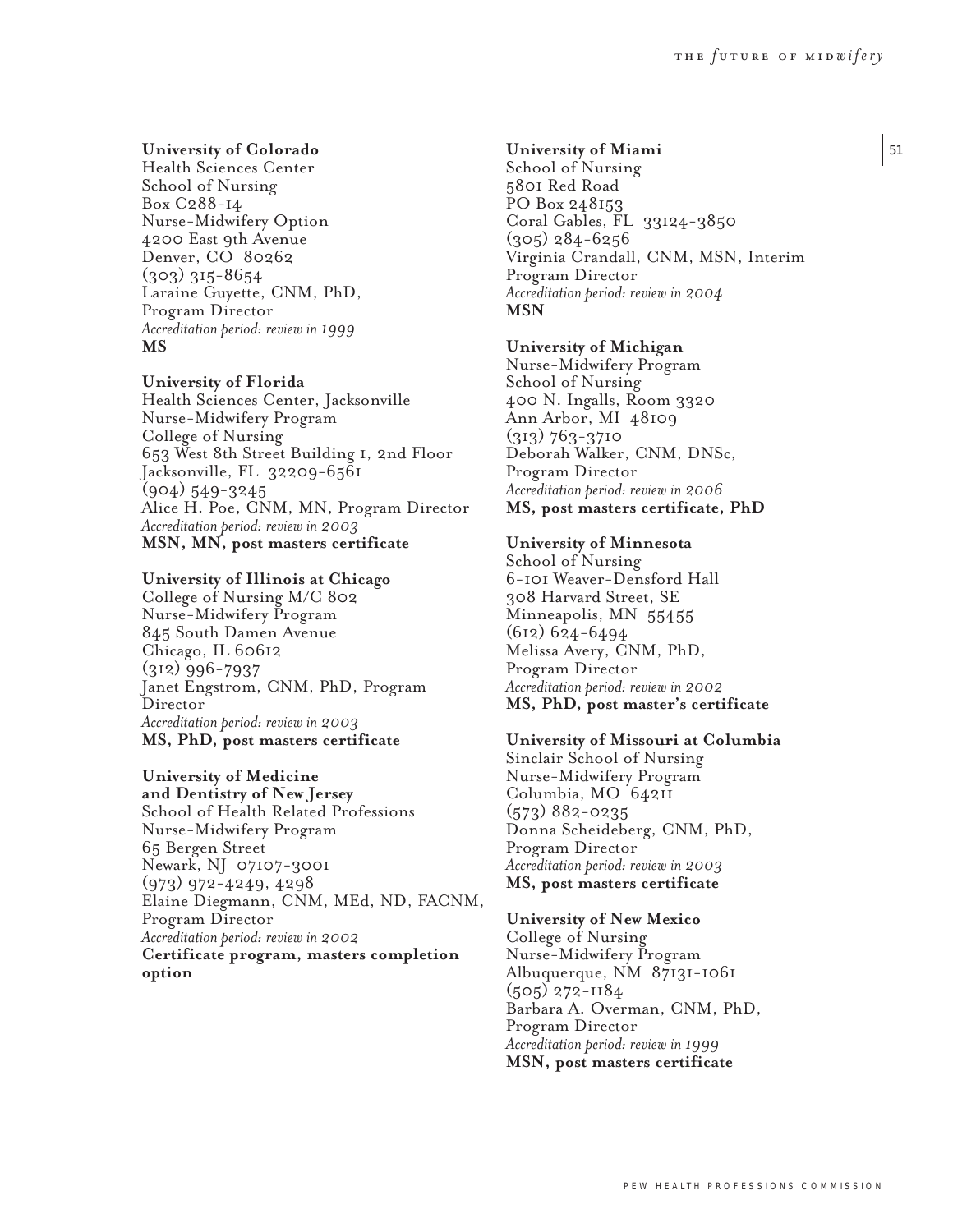# <sup>52</sup> **University of Pennsylvania**

School of Nursing Nursing Education Building 420 Guardian Drive Philadelphia, PA 19104-6096 (215) 898-4335 Joyce E. Thompson, CNM, DrPH, FAAN, FACNM, Program Director *Accreditation period: review in 2002* **MSN**

### **University of Puerto Rico**

Nurse-Midwifery Education Program School of Public Health Maternal and Child Health Program Medical Campus P.O. Box 5067 San Juan, PR 00936-5067 (787) 759-6546 Irene de la Torre, CNM, MS, Program Director *Accreditation period: pre-accredited* **MPH**

# **University of Rhode Island**

Graduate Program in Nurse-Midwifery College of Nursing Kingston, RI 02881-0814 (401) 874-5303 Holly Powell Kennedy, CNM, MSN, Program Director *Accreditation period: review in 2001* **MSN, post masters certificate**

### **University of Rochester**

School of Nursing 601 Elmwood Avenue, Box SON Rochester, NY 14642-9000 (716) 275-2375 Kathleen Utter King, CNM, MSN, Program Director *Accreditation period: review in 2002* **MS, post masters certificate**

# **University of Southern California**

Nurse-Midwifery Education Program Department of Nursing 1540 Alcazar Street, CHP 222 (213) 226-3386, 342-1675 B.J. Snell, CNM, PhD, Program Director *Accreditation period: pre-accredited* **MSN, masters completion option**

**University of Texas at El Paso/Texas Tech University HSC** Collaborative Nurse-Midwifery Program Department of OB/GYN 4800 Alberta Avenue El Paso, TX 79905 (915) 545-6490 Carolyn Routledge Simmons, CNM, MSN, Program Director *Accreditation period: review in 1999* **MSN, masters completion option, post masters certificate**

# **University of Texas Medical Branch at Galveston** School of Nursing

301 University Galveston, TX 77555-1029 (409) 772-8347 Janice Kvale, CNM, MSN, PhD, Program Director *Accreditation period: review in 2001* **MSN, post masters certificate**

# **University of Utah**

College of Nursing Graduate Program in Nurse-Midwifery 25 South Medical Drive Salt Lake City, UT 84112 (801) 581-8274 Marilyn Stewart, CNM, MS, Program Director *Accreditation period: review in 2006* **MS**

### **University of Washington**

School of Nursing Department of Family and Child Nursing Nurse-Midwifery Program Box 357262 Seattle, WA 98195-7262 (206) 543-8241 Aileen McLaren, CNM, PhD, Program Director *Accreditation period: review in 2001* **MN, masters completion option, post masters certificate**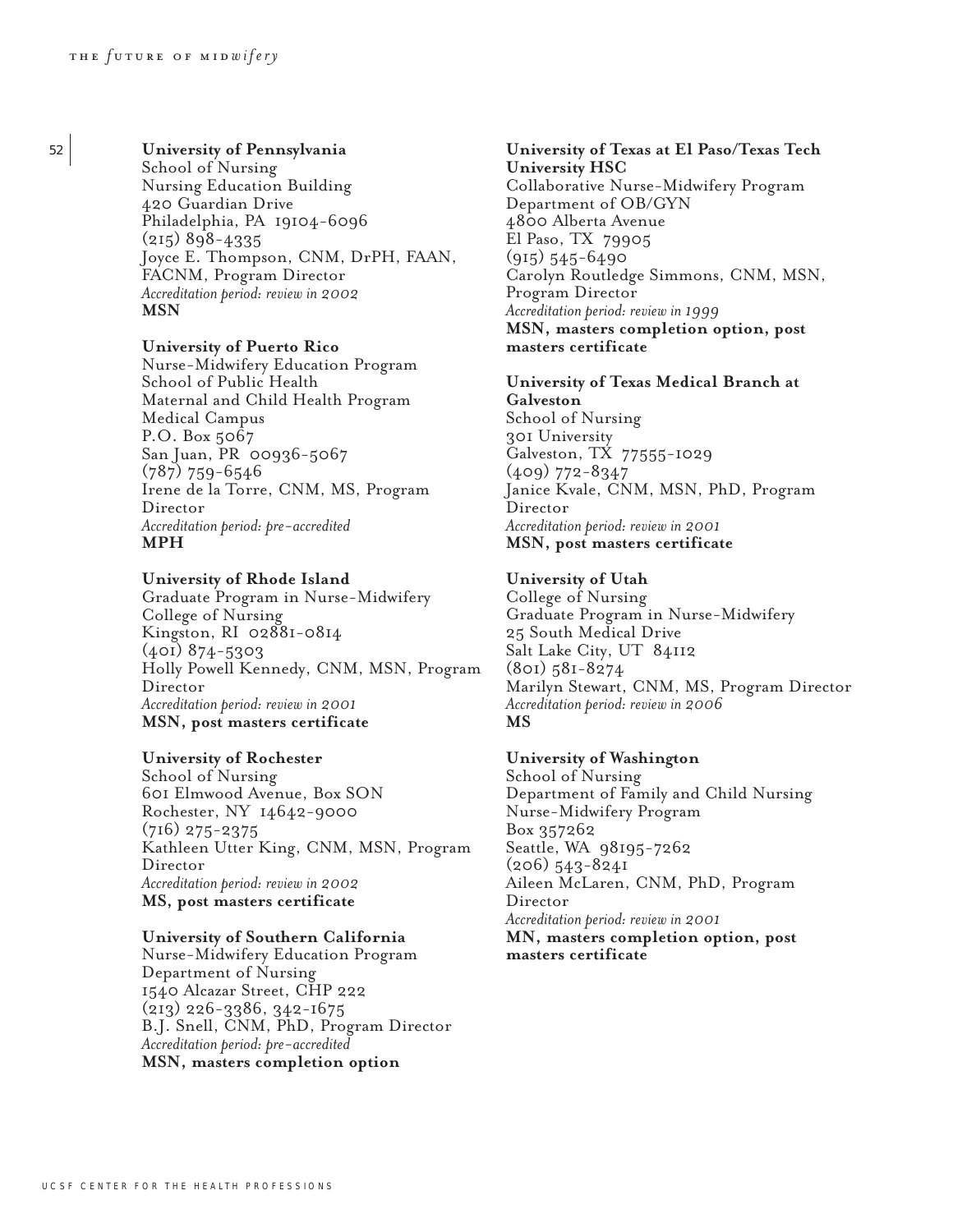# **Vanderbilt University**

Nurse-Midwifery Program School of Nursing 102 Godchaux Hall 21st Avenue South Nashville, TN 37240-0008 (615) 322-3800 Barbara Petersen, CNM, EdD, FACNM, Program Director *Accreditation period: review in 2002* **MSN, post masters certificate**

### **Yale University**

School of Nursing Nurse-Midwifery Program 100 Church Street South New Haven, CT 06536 Applicant information: (203) 785-2389 (203) 737-2344 Lynette Ament, CNM, MSN, PhD, Program Director *Accreditation period: review in 2002* **MSN**

53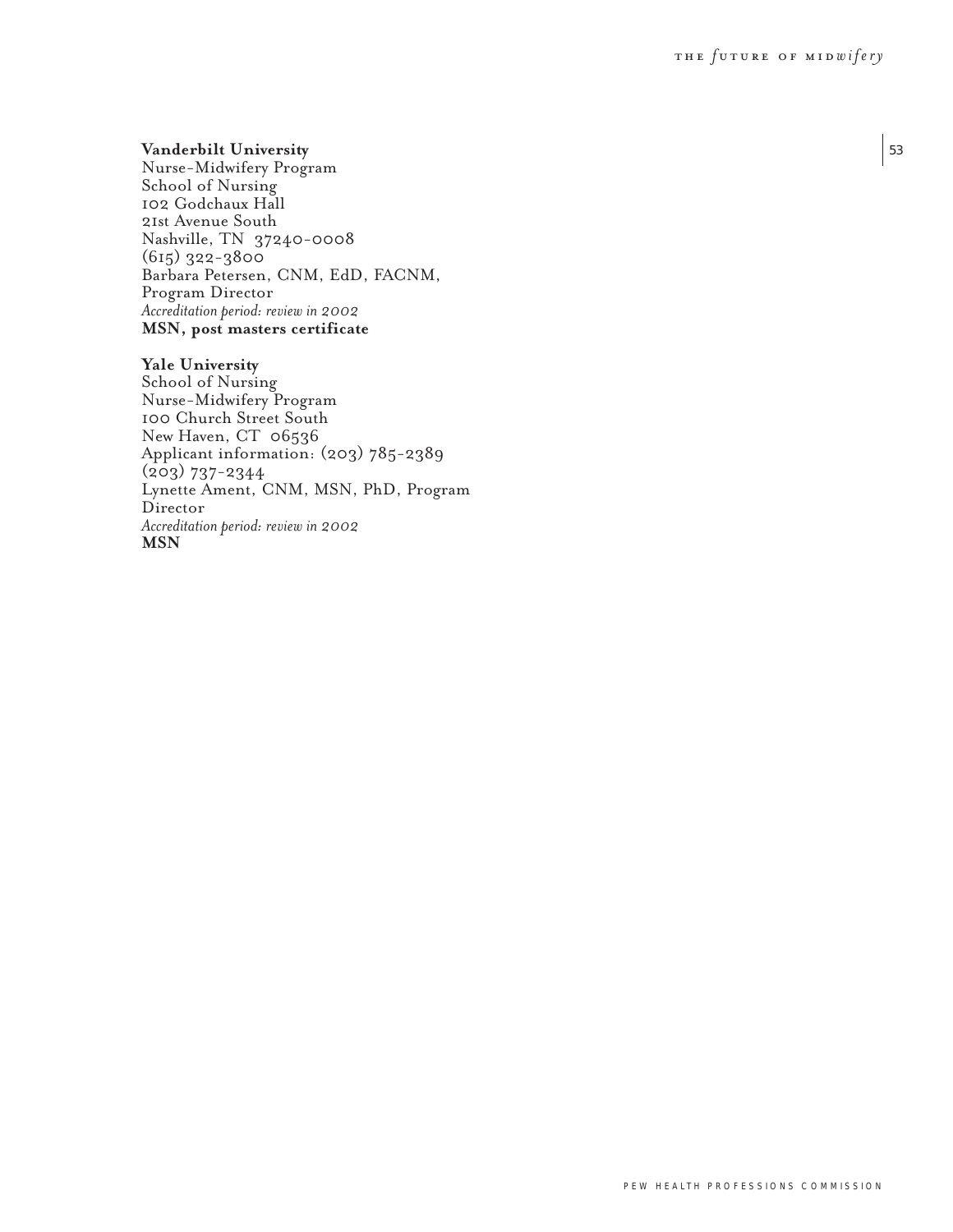# APPENDIX IV

54

**MEAC accredited and pre-accredited programs (as of 1/99)**

\_\_\_\_\_\_\_\_\_\_\_\_\_\_\_\_\_\_\_\_\_\_\_\_

# **Birthingway Midwifery School**

5731 N. Williams Portland, OR 97217 (503) 283-4996 Holly Scholles, Director *Accreditation period: pre-accredited*

# **Birthwise Midwifery**

School 66 South High Street Bridgton, ME 04009  $(207)$  647-5968 Heidi Fillmore Patrick, Director *Accreditation period: pre-accredited*

### **Maternidad La Luz**

1308 Magoffin Street El Paso, TX 79901 (915) 532-5895 fax (915) 532-7127 Deborah Kaley, Director *Accreditation period: review in 1999*

### **Midwifery Institute of California \***

3739 Balboa #179 San Francisco, CA 94121 (415) 248-1671 Shannon Anton & Elizabeth Davis, Directors *Accreditation period: pre-accredited*

#### **Oregon School of Midwifery**

342 E. 12th Avenue Eugene, OR 97401 (541) 338-9778 Daphne Singingtree, Director *Accreditation period: pre-accredited*

# **Sage Femme Midwifery School**

Mailing Address/Portland campus: 2163 NE Broadway Portland, OR 97232 (503) 249-3999 Patricia Downing, Director Santa Cruz Campus: Pacific Cultural Center 1307 Seabright, Santa Cruz, CA Cindy Bacon, Regional Director *Accreditation period: pre-accredited* 

#### **Seattle Midwifery School**

2524 16th Avenue South #300 Seattle, WA 98144-5104 (800) 747-9433/ (206) 322-8834 fax (206) 328-2840 Jo Anne Myers-Ciecko, Director *Accreditation period: review in 1999*

#### **Utah School of Midwifery \***

190 S. Canyon Avenue Springville, UT 84663 (801) 489-1238 Dianne Bjarnson, Director *Accreditation period: review in 1999*

\*has distance education program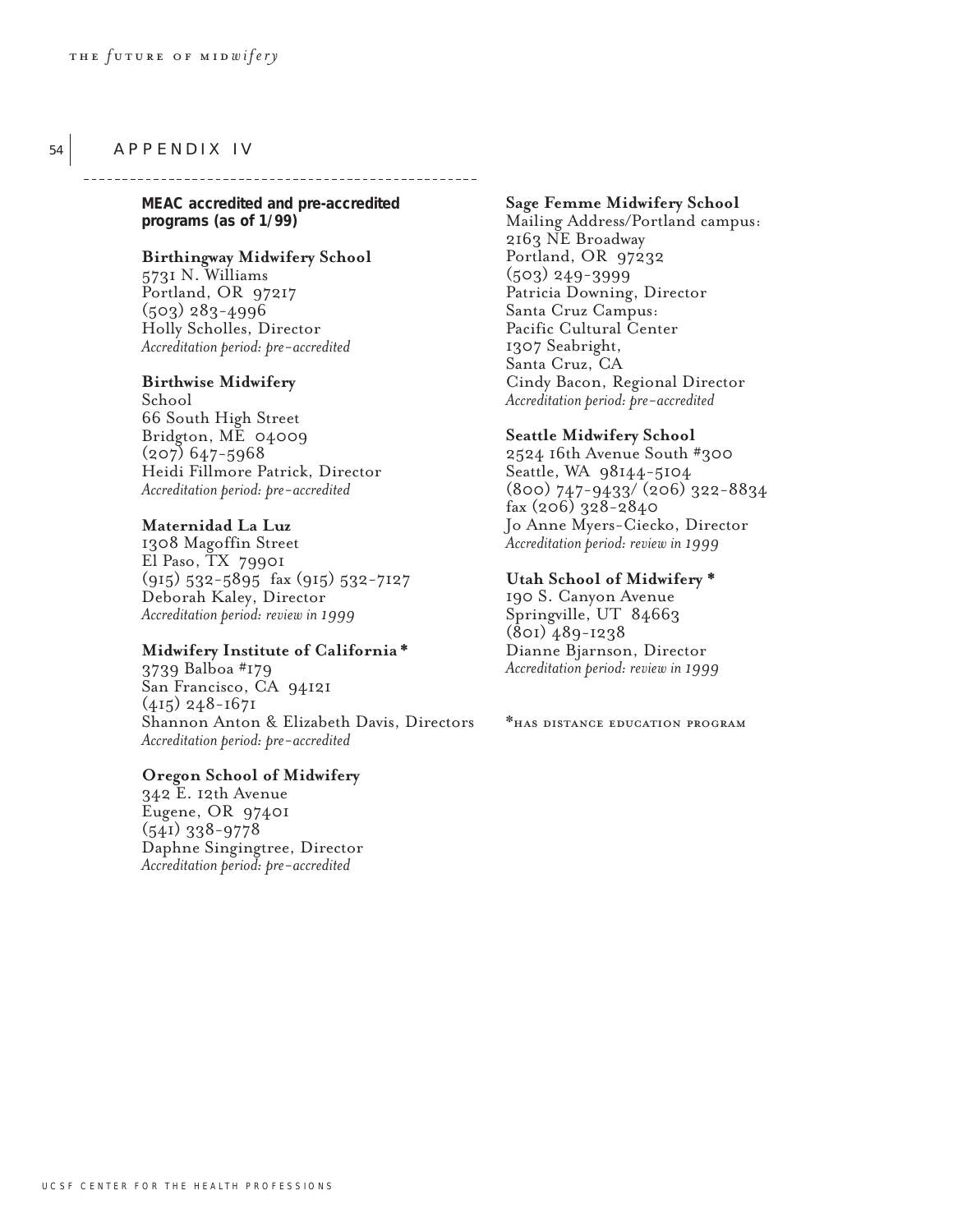55

# REFERENCES

Agency for Health Care Policy and Research. (AHCPR). (1997). Statistics from the HCUP-3 (Healthcare Cost and Utilization Project) Nationwide Inpatient Sample for 1994: diagnosis-related groups. *Healthcare Costs and Utilization Project Pocket Guides.* Rockville, MD. AHCPR Pub. No. 97-0056.

Albers LL, Anderson D, Cragin L, Daniels SM, Hunter C, Sedler KD, & Teaf D. (1997). The relationship of ambulation in labor to operative delivery. *J Nurse Midwifery.* 42(1):4-8.

American College of Nurse-Midwives (ACNM). (1992). Collaborative Management in Nurse-Midwifery Practice for Medical, Gynecological and Obstetrical Conditions. Washington, DC: ACNM.

American College of Nurse-Midwives (ACNM). (1994). *Nurse-Midwives: Quality Care for Women and Newborns.* Washington, D.C.: ACNM.

American College of Nurse-Midwives (ACNM) Certification Council. (1998). Analysis of CNM Roster and Persons Certified by the ACNM Certification Council. Landover, MD: ACNM Certification Council, April, 1998.

American College of Nurse-Midwives (ACNM), Division of Accreditation. (1998). Education Programs Accredited by the ACNM Division of Accreditation. Washington, DC: ACNM Division of Accreditation, July, 1998.

Beal J. (1984). Nurse-midwifery intrapartum management. *J Nurse Midwifery*. 29(1):13-19.

Bell KE, & Mills JI. (1989). Certified nurse-midwives' effectiveness in the health maintenance organization obstetric team. *Obstet Gynecol.* 74(1):112-116.

Bloom SL, McIntire DD, Kelly MA, Beimer HL, Burpo RH, Garcia MA, & Leveno KJ. (1998). Lack of Effect of Walking on Labor and Delivery. *NEJM.* 339(2):76-79.

Boggess, John. (January 14, 1999). Director of Member Services, American College of Nurse-Midwives. Personal communication.

Brown SA, & Grimes DE. (1995). A meta-analysis of nurse practitioners and nurse-midwives in primary care. *Nursing Res.* 44(6):332-339.

Browne H, & Isaacs G. (1976). The Frontier Nursing Service: The primary care nurse in the community hospital.  $Am J Ob$ stet Gynecol. 124 (1):14-17.

Brucker MC, & Muellner M. (1985). Nurse-midwifery care of adolescents. *J Nurse Midwifery.* 30(5):277-279.

Bruner JP, Drummond SB, Meenan AL, & Gaskin IM. (1998). All-fours maneuver for reducing shoulder dystocia during labor. *J Reproductive Medicine.* 43(5):439-443.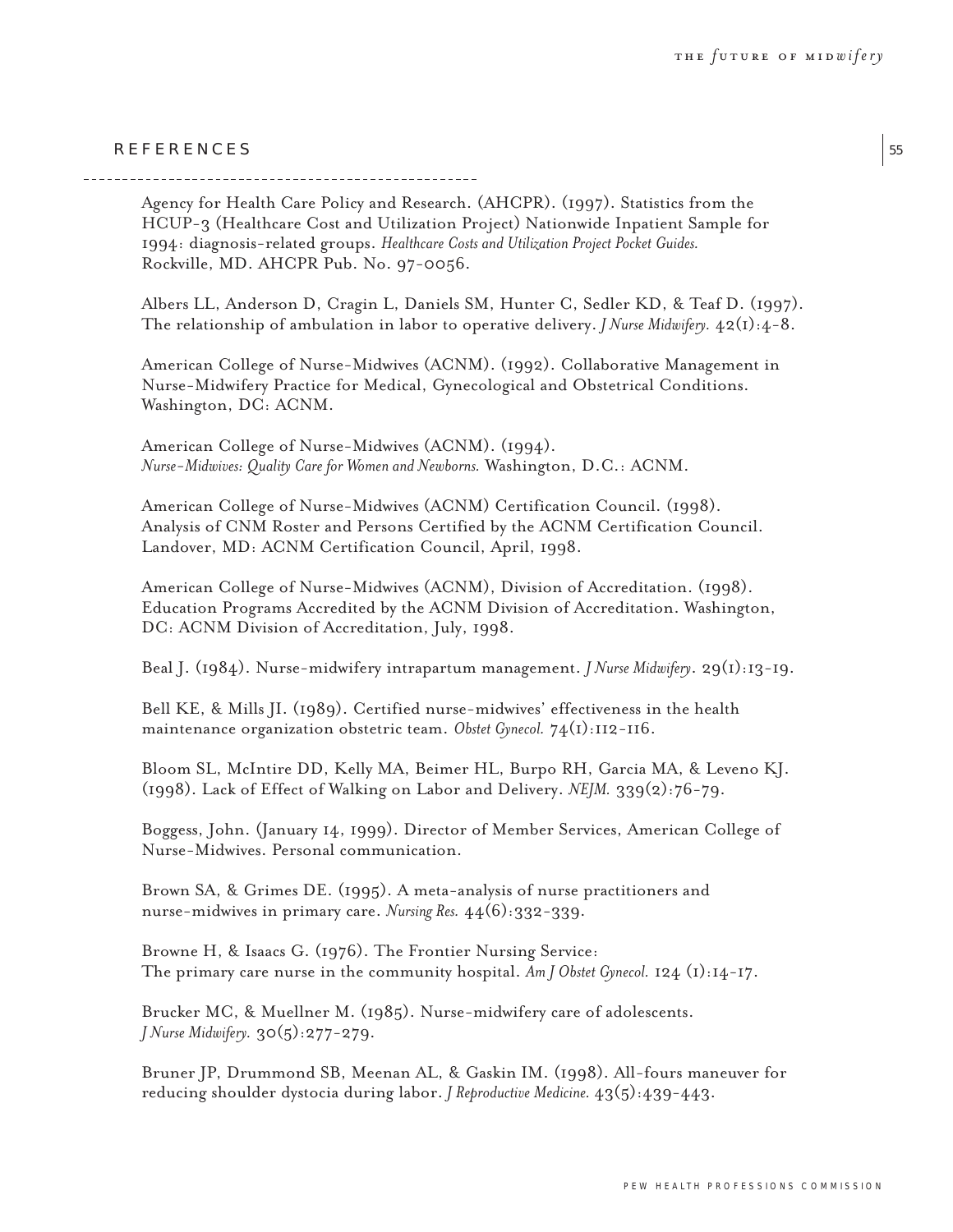<sup>56</sup> Bryce RL, Stanley FJ, & Garner JB. (1991). Randomized controlled trial of antenatal social support to prevent preterm birth. *Br J Obstet Gynaecol.* 98:1001-1008.

Burch P. (1998). Physicians for Midwives: Who we are. *Birth Gazette.* 14(4):20-21.

Cawthon L. (1996). *Planned Home Births: Outcomes Among Medicaid Women in Washington State.* Olympia, WA: Office of Research and Data Analysis, Washington State Department of Social and Health Services.

Chanis M, O'Donohue N, & Stanford A. (1979). Adolescent pregnancy. *J Nurse Midwifery.* 24(3):18-22.

Cherry J, & Foster JC. (1982). Comparison of hospital charges generated by certified nurse-midwives and physician clients. *J Nurse Midwifery.* 27(1):7-11.

Chronicle News Services. (1998). U.S. fails to cut deaths from pregnancy complications. *The San Francisco Chronicle,* p A13, September 4, 1998.

Clarke SC, Martin JA, & Taffel SM. (1997). Trends and characteristics of births attended by midwives. *Statistical Bulletin.* 78(1):9-18.

Cohen SS, & Williams DR. (1998). Managed care and reproductive health. *J Nurse Midwifery.* 43(3):150-161.

Cooper RA, Laud P, & Dietrich CL. (1998). Current and projected workforce of nonphysician clinicians. *JAMA.* 280(9):788-794.

Corbett MA, & Burst HV. (1983). Nutritional intervention in pregnancy. *J Nurse Midwifery.* 28(4):23-29.

Daniels SM, & Boehm N. (1991). Auscultated fetal heart rate accelerations: An alternative to the nonstress test. *J Nurse Midwifery.* 36(2):88-94.

Day JC. (1996). *Population Projections of the United States by Age, Sex, Race, and Hispanic Origin: 1995 to 2050.* U.S. Bureau of the Census, Current Population Reports, P25-1130. Washington, DC: U.S. Government Printing Office.

Declercq ER. (1993). Where babies are born and who attends their births: Findings from the revised 1989 United States standard certificate of live birth. *Obstet Gynecol.* 81(6):997-1004.

Declercq ER. (1994). The trials of Hanna Porn: the campaign to abolish midwifery in Massachusetts. *Am J Pub Health.* 84(6):1022-1028.

Declercq ER, Paine LL, DeJoseph JF, & Simmes D. (1998). State regulation, payment policies, and nurse-midwife services. *Health Affairs.* 17(2):190-200.

Doyle BM, & Widhalm MV. (1979). Midwifing the adolescents at Lincoln Hospital's teen-age clinics. *J Nurse Midwifery.* 24(4):27-32.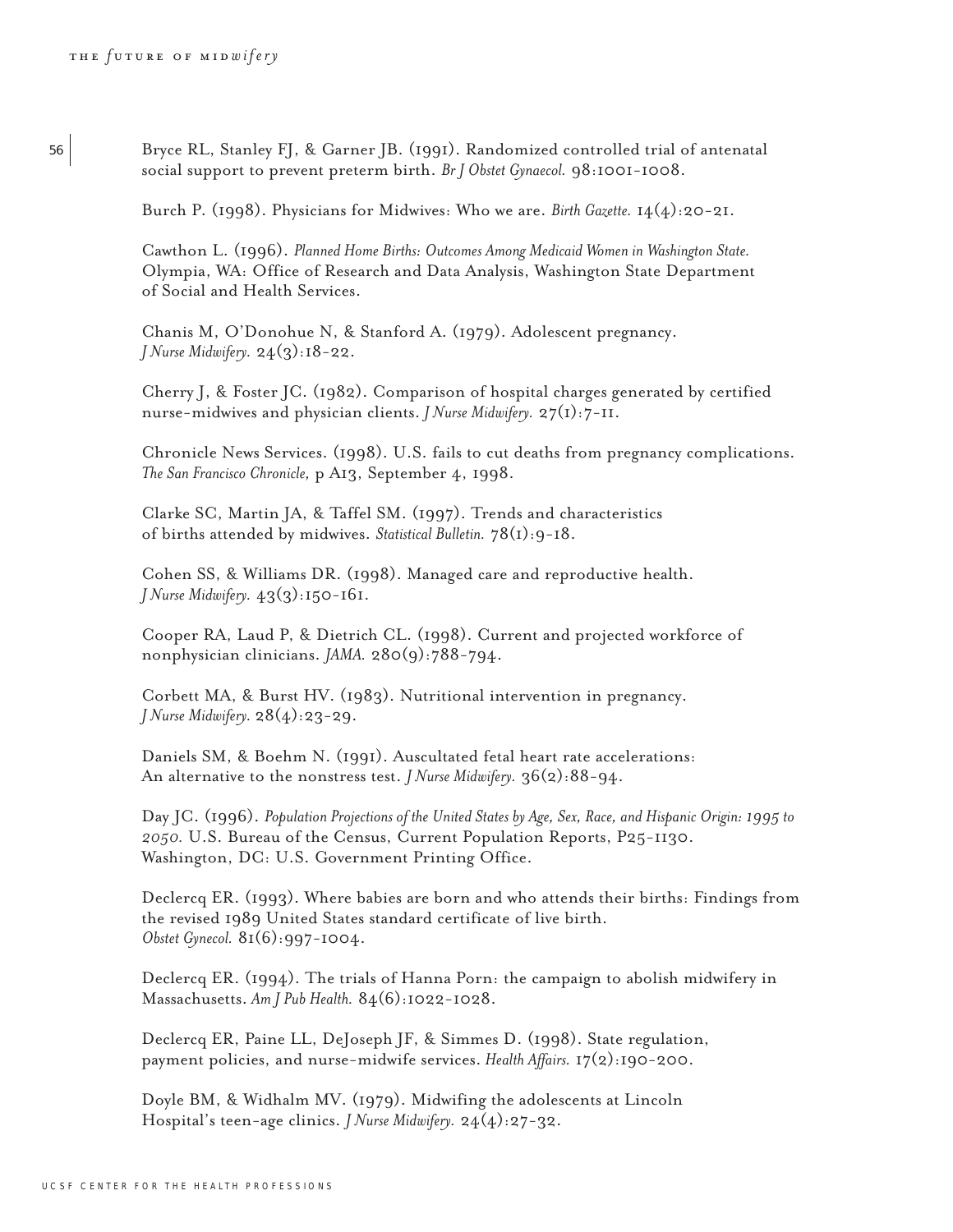57

Eisenberg DM, Kessler RC, Foster C, Norlock FE, Calkins DR, & Delbanco TL. (1993). Unconventional medicine in the United States: Prevalence, costs, and patterns of use. NEJM. 328(4):246-252.

Eisenberg DM, Davis RB, Ettner SL, Appel S, Wilkey S, Rompay MV, & Kessler RC. (1998). Trends in Alternative Medicine Use in the United States, 1990-1997. *JAMA.* 280(18):1569-1575.

Ellings JM, Newman RB, Hulsy T, Bivins HA, & Keenan A. (1993). Reduction in very low birth weight deliveries and perinatal mortality in a specialized, multidisciplinary twin clinic. *Obstet Gynecol.* 81(3):387-391.

Enkin M, Keirse MNJC, Renfrew MJ, & Neilson JP. (1995). *A Guide to Effective Care in Pregnancy and Childbirth,* 2nd ed. New York, NY: Oxford University Press.

Finocchio LJ, Dower CM, McMahon T, Gragnola CM & the Taskforce on Health Care Workforce Regulation. (1995). *Reforming Health Care Workforce Regulation: Policy Considerations for the 21st Century.* San Francisco, CA: Pew Health Professions Commission, December 1995.

Gabay M, & Wolfe SM. (1997). Nurse-midwifery: The beneficial alternative. *Public Health Reports.* 112:386-394.

Gegor CL, Paine LL, & Johnson TRB. (1991). Antepartum fetal assessment - a nursemidwifery perspective. *J Nurse Midwifery.* 36(3):153-67.

Gillmor M, (1998). Southeastern Director of Student Affairs, CNEP, Regional Coordinator for GA, AL, NC, SC. Personal communication.

Hartley H. (1998). The impact of managed care on certified nurse-midwives (CNMs): a case study in Oregon. Unpublished dissertation research, Department of Sociology, University of Wisconsin.

Hartley H. (1999). The influence of managed care on supply of certified nurse-midwives: an evaluation of the physician dominance thesis. *Journal of Health and Social Behavior.* March, 1999: in press.

Heins HC, Nance NW, McCarthy BJ, & Efird CM. (1990). A randomized trial of nursemidwifery prenatal care to reduce low birth weight. *Obstet Gynecol.* 75(3):341-345.

Holahan J, Zuckerman S, Evans A, & Rangarajan S. (1998). Medicaid managed care in thirteen states. *Health Affairs.* 17(3):43-63.

Institute of Medicine (IOM). (1996). *The Nation's Physician Workforce: Options for Balancing Supply and Requirements.* Washington, DC: National Academy Press.

Jackson DJ, Lang J, Swartz W, White G, Ganiats TG, Fullerton J, Ecker J, Korenbrot C, & Nguyen U. (1998). Results from the San Diego Birth Center Study. Presented at American Public Health Association meeting November 18, 1998. Contact: Debra J. Jackson, RNC, MPH, ScD, for copies of study results, (619) 296-1774.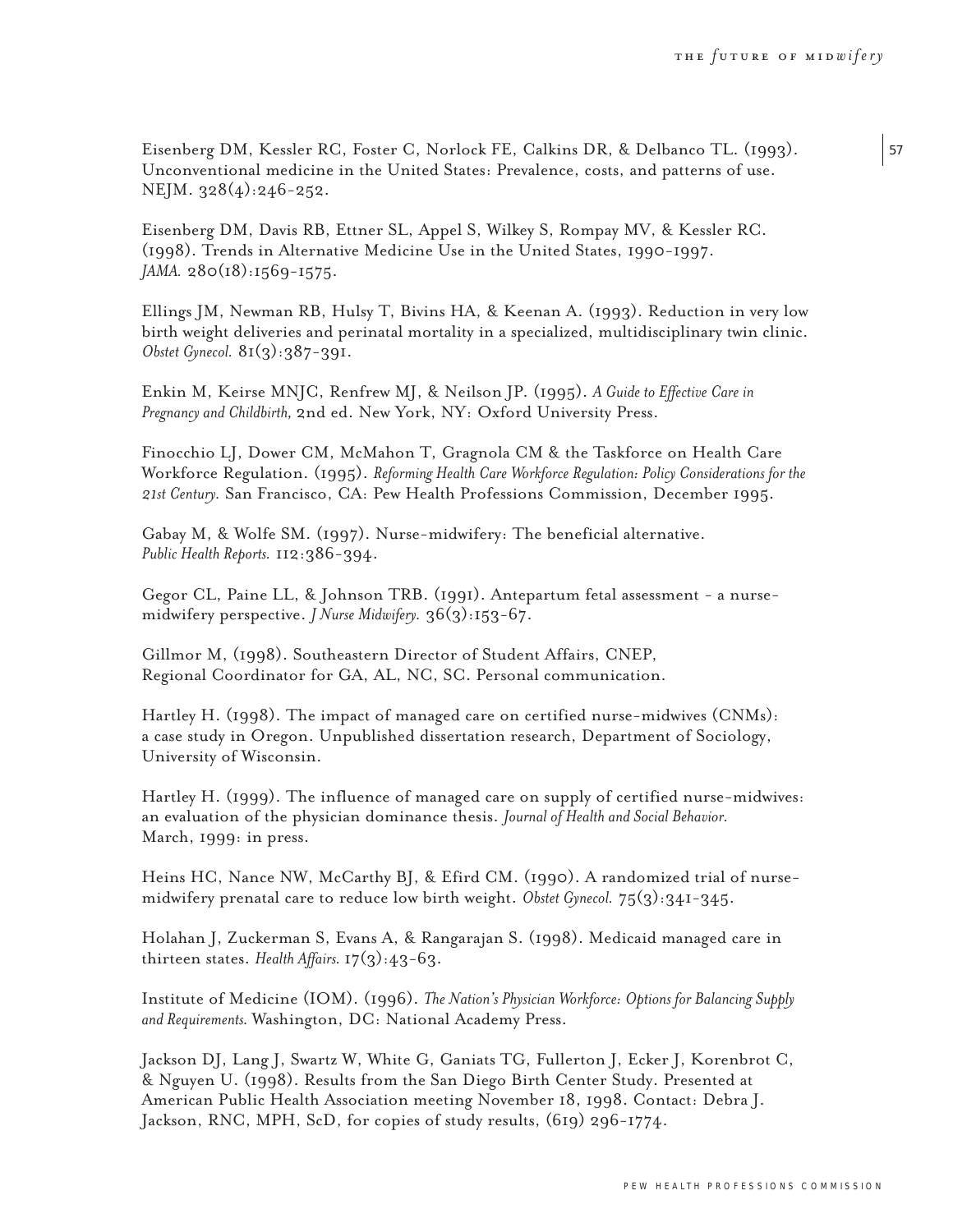<sup>58</sup> Jacobs Institute of Women's Health. (1997). Four models of collaborative practice. *Women's Health Issues.*  $7(5):343-345$ .

> Jacoby I, Meyer GS, Haffner W, Cheng EY, Potter AL, & Pearse WH. (1998). Modeling the future workforce of obstetrics and gynecology. *Obstet Gynecol.* 92(3):450-456.

Janssen PA, Holt VL, & Myers SJ. (1994). Licensed midwife-attended, out-of-hospital births in Washington State: Are they safe? *Birth.* 21(3):141-148.

Jost TS. (1997). *Regulation of the Healthcare Professions.* Chicago, IL: Health Administration Press.

Kennell J, Klaus M, McGrath S, Robertson S, & Hinkley C. (1991). Continuous emotional support during labor in a US hospital. *JAMA.* 265(17):2197-2201.

Klaus MH, Kennell JH, Robertson SS, & Sosa R. (1986). Effects of social support during parturition on maternal and infant morbidity. *Br Med J.* 293(6547):585-587.

Kogan M, Martin JA, Alexander GR, Kotelchuck M, Ventura SJ, & Frigoletto FD. (1998). The changing pattern of prenatal care utilization in the United States, 1981-1995, using different prenatal care indices. *JAMA.* 279(20):1623-1628.

Krumlauf J, Oakley D, Mayes F, Wranesh B, Springer N, & Burke M. (1988). Certified nurse-midwives and physicians: Perinatal care charges. *Nursing Economics.* 6(1):27-30.

Laird M. (1955). Report of the Maternity Center Association Clinic, New York, 1931-1951. *Am J Obstet Gynecol.* 69:178-184.

Leape LL. (1994). Error in medicine. *JAMA.* 272(23):1851-1857.

Levitt L, Lundy J. (1998). Trends and Indicators in the Changing Health Care Marketplace: Chartbook. The Henry J. Kaiser Family Foundation.

Levy BS, Wilkinson FS, & Marine WM. (1971). Reducing neonatal mortality rates with nurse-midwives. *Am J Obstet Gynecol.* 109:50-58.

MacDorman MF, & Singh GK. (1998). Midwifery care, social and medical risk factors, and birth outcomes in the USA. *J Epidemiology and Community Health.* 52:310-317.

Mahomed K, Gupta B, Matikiti L, & Marape T. (1992). A simplified form of cardiotocography for antenatal fetal assessment. [Zimbabwe]. *Midwifery.* 8(4):191-194.

Margolis LH, & Kotelchuck M. (1996). Midwives, physicians, and the timing of maternal postpartum discharge. *J Nurse Midwifery.* 41(1):29-35.

Maternity Center Association.(1998). *Your Guide to Safe and Effective Care During Labor and Birth.* New York, NY: Maternity Center Association.

McAnarney ER, Roghmann KJ, Adams BN, Tatelbaum RC, Kash C, Coulter M, Plume M, & Charney E. (1978). Obstetric, neonatal and psychosocial outcome of pregnant adolescents. *Pediatrics.* 61(2):199-205.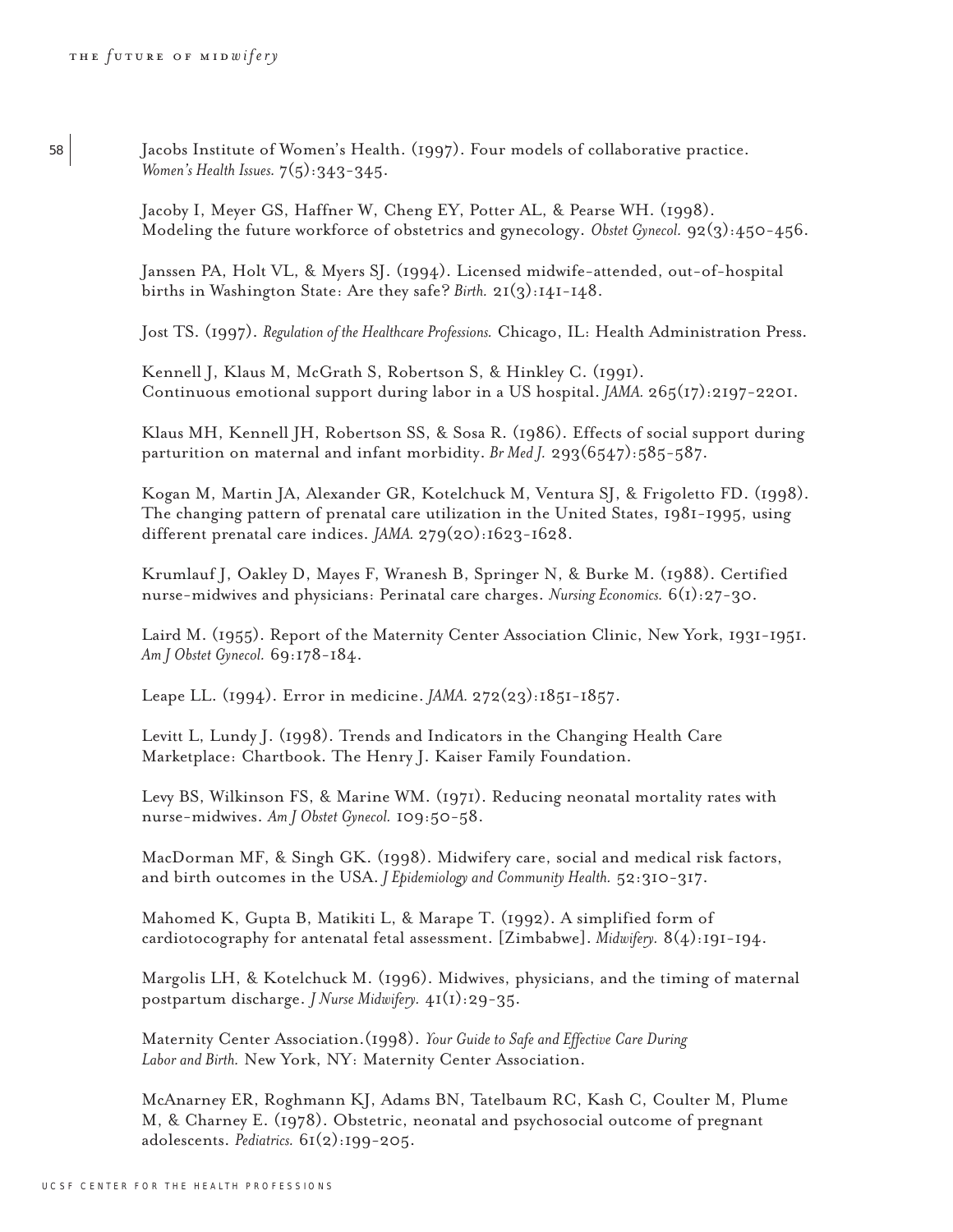Medicare Payment Advisory Commission (Medpac). (1998). *Report to Congress: Medicare Payment Policy.* Washington, D.C.: Medpac.

Metropolitan Life Insurance Company. (1958). Summary of the tenth thousand confinement records of the Frontier Nursing service. *FNS Quarterly Bull.* 33(4):44-55.

Midwifery Education Accreditation Council (MEAC). (1998). Accredited and pre-accredited midwifery programs. Flagstaff, AZ: MEAC.

Midwives Alliance of North America (MANA). (1994). MANA core competencies for basic midwifery practice. Newton, KS: MANA.

Moses EB. (1997). *The Registered Nurse Population: Findings from the National Sample Survey of Registered Nurses, March 1996.* Rockville, MD: Division of Nursing, U.S. Bureau of Health Professions.

Mushinski M. (1998). Average charges for uncomplicated vaginal, cesarean and VBAC deliveries: Regional variations, United States, 1996. *Statistical Bulletin.* 79(3):17-28.

Myers-Ciecko, JA. (1998). *Licensed Midwives in Washington State, An Underutilized Resource.* Seattle, WA: University of Washington.

National Association of Childbearing Centers (NACC). (1997). The birth center experience: Birth centers lead cost containment efforts while providing quality care. Perkiomenville, PA: NACC.

National Center for Health Statistics (NCHS). (1982). Advance report of final natality statistics, 1980. *Monthly Vital Statistics Report.* 31(8-s). Hyattsville, MD: Public Health Service.

National Center for Health Statistics (NCHS). (1991). Advance report of final natality statistics, 1989. *Monthly Vital Statistics Report.* 40(8-s). Hyattsville, Maryland: Public Health Service.

National Center for Health Statistics (NCHS). (1993a). Advance report of final natality statistics, 1990. *Monthly Vital Statistics Report.* 41(9-s). Hyattsville, MD: Public Health Service.

National Center for Health Statistics (NCHS). (1993b). Advance report of final natality statistics, 1991. *Monthly Vital Statistics Report.* 42(3-s). Hyattsville, MD: Public Health Service.

National Center for Health Statistics (NCHS). (1993c). *Vital Statistics of the United States, 1989*, Vol. I, Natality. Washington, DC: U.S. Government Printing Office.

National Center for Health Statistics (NCHS). (1998). *Health, United States, 1998 With Socioeconomic Status and Health Chartbook.* Hyattsville, MD: NCHS.

National Library of Medicine. (1998). MEDLINE. MEDLINE Facts. Retrieved December 7, 1998 from the World Wide Web: http://www.nlm.nih.gov/databases/medline.html.

Oakley D, Murtland T, Mayes F, Hayashi R, Petersen BA, Rorie C, & Andersen F. (1995). Processes of care: Comparisons of certified nurse-midwives and obstetricians. *J Nurse Midwifery.* 40(5):399-408.

59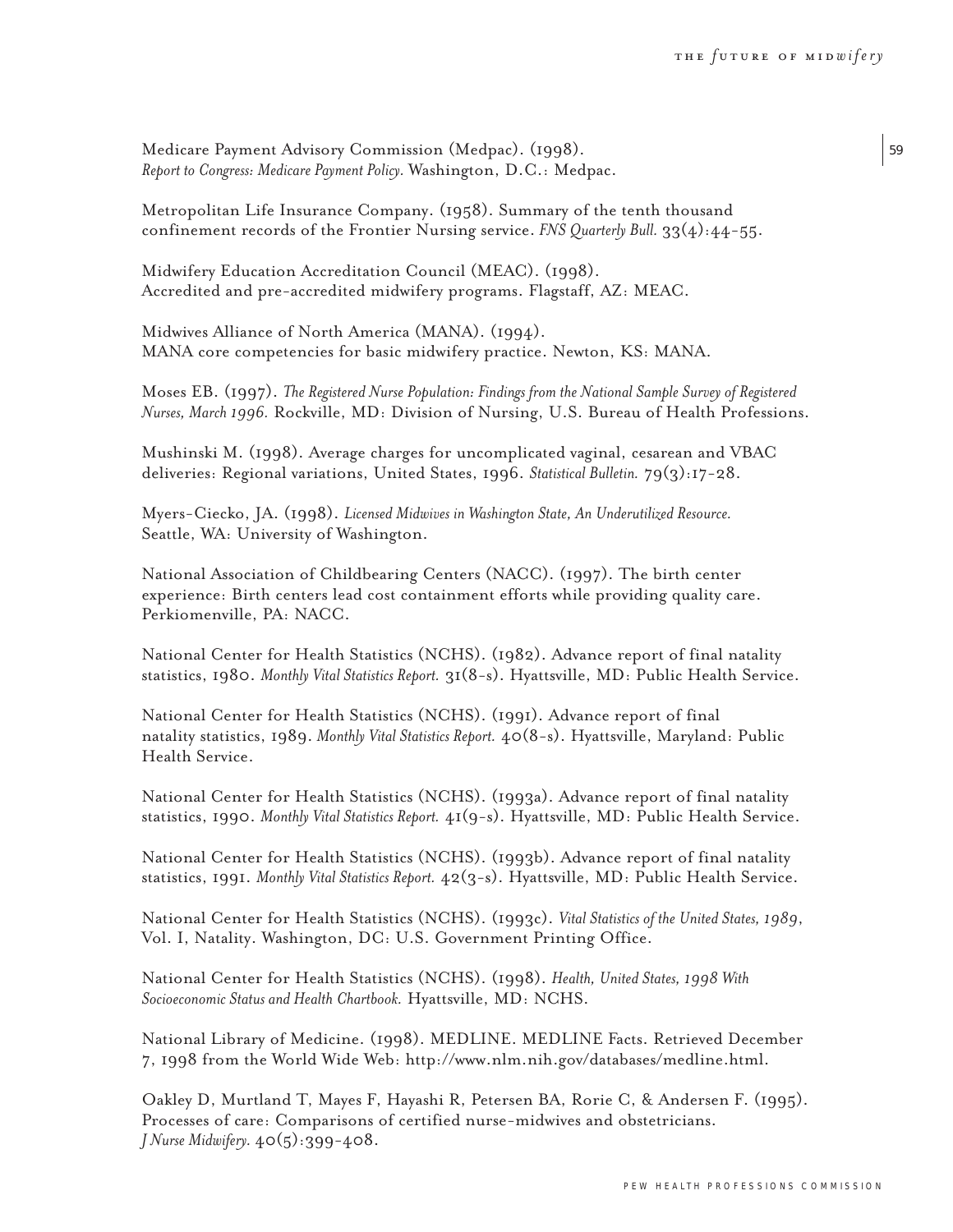<sup>60</sup> Oakley D, Murray ME, Murtland T, Hayashi R, Andersen F, Mayes F, & Rooks J. (1996). Comparisons of outcomes of maternity care by obstetricians and certified nurse-midwives. *Obstet Gynecol.* 88(5):823-829.

> Office of Technology Assessment (OTA). U.S. Congress. (1986). *Nurse Practitioners, Physicians Assistants, and Certified Nurse-Midwives: A Policy Analysis.* Washington, D.C.: U.S. Government Printing Office.

Paine LL, Barger MK, Marchese TM, Rorie JR. (1995). Primary care for women: An overview of the role of the nurse-midwife. *Journal of Nurse-Midwifery* 40(2):65-73.

Paine LL, Benedict MI, Strobino DM, Gegor CL, & Larson EL. (1992). A comparison of the auscultated acceleration test and the nonstress test as predictors of perinatal outcome. *Nursing Res.* 41(2):87-91.

Paine LL, Johnson TRB, & Alexander GR. (1988). Auscultated FHR accelerations. III. Effect of vibroacoustic stimulation. *Am J Obstet Gynecol.* 159(5):1163-1167.

Paine LL, Johnson TRB, Turner MH, & Payton RG. (1986a). Auscultated fetal heart rate accelerations: II. An alternative to the non-stress test. *J Nurse Midwifery.* 31(2):73-77.

Paine LL, Lang JM, Strobino DM, Johnson TRB, DeJoseph JF, Declercq ER, Gagnon D, Scupholme A, & Ross A. (1999). Nurse-midwife patient and visit characteristics, 1991. Am *J Pub Health.* 89(5): in press.

Paine LL, Payton RG, & Johnson TRB. (1986b). Auscultated fetal heart rate accelerations: I. Accuracy and documentation. *J Nurse Midwifery.* 31(2):68-72.

Pew Health Professions Commission. (1995). *Critical Challenges: Revitalizing the Health Professions for the Twenty-First Century.* San Francisco, CA: Pew Health Professions Commission.

Pew Health Professions Commission. (1998). *Recreating Health Professional Practice for a New Century.* San Francisco, CA: Pew Health Professions Commission, December, 1998.

Piechnik SL, & Corbett MA. (1985). Reducing low birth weight among socioeconomically high-risk adolescent pregnancies: Successful intervention with certified nurse-midwifemanaged care and a multidisciplinary team. *J Nurse Midwifery.* 30(2):88-98.

Randolph L. (1998). *Physician Characteristics and Distribution in the US, 1997-98* Edition. Dover, DE: American Medical Association.

Reid ML, & Morris JB. (1979). Perinatal care and cost effectiveness: Changes in health expenditure and birth outcome following the establishment of a nurse-midwife program. *Med Care.* 17(5):491-500.

Renfrew MJ. (1996). Midwife vs. medical/shared care. In: Enkin MW, Keirse MJNC, Renfrew MJ, Neilson JP, eds. Pregnancy and Childbirth Module, Cochrane Database of Systematic Reviews: review no 03295, Aug 12 1992; disk issue 1. Cochrane updates on disk. Oxford: Update Software, 1995.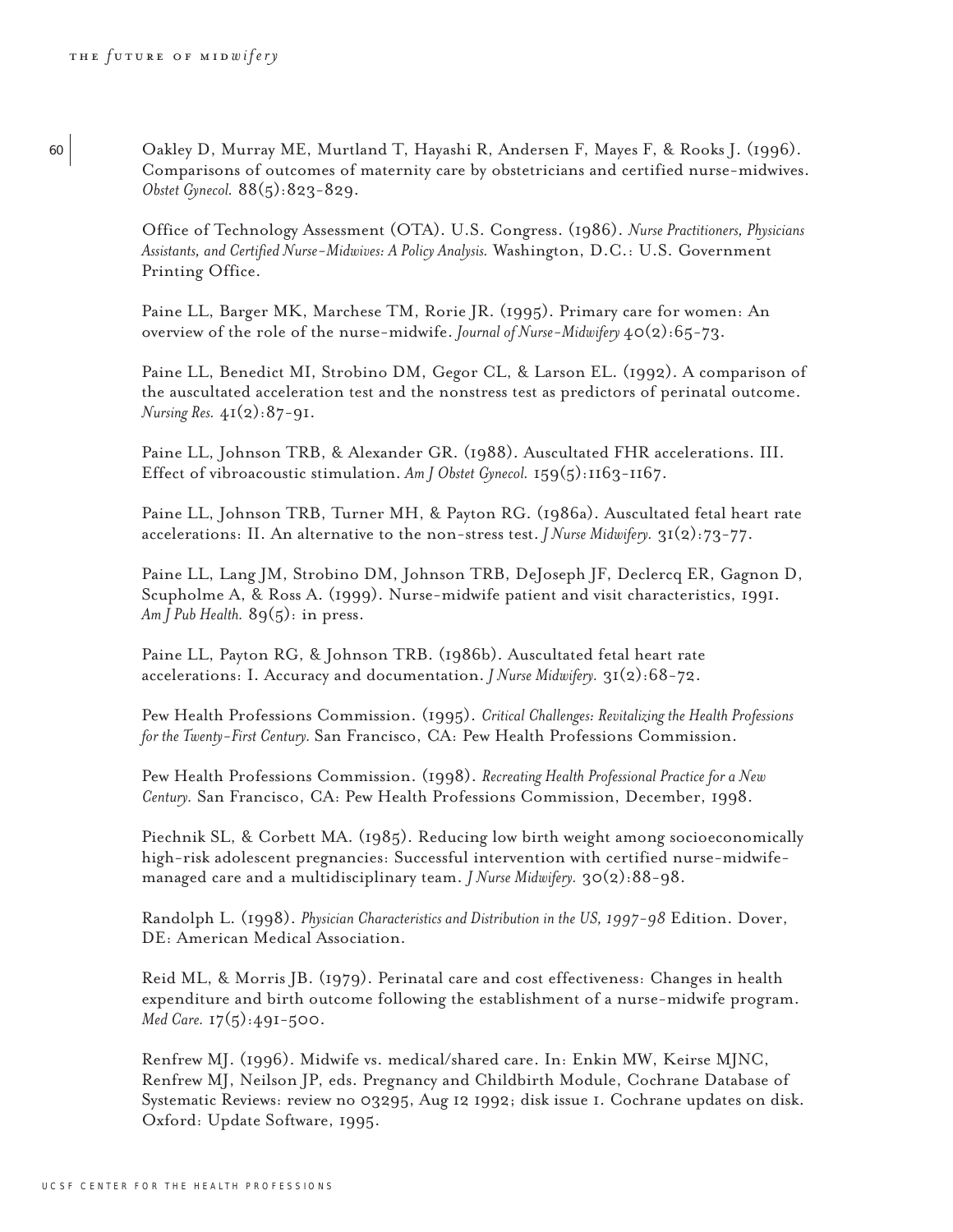61

Roberts J. (1997). Educational approaches that promote interdisciplinary collaborative practice within academic health centers. *Women's Health Issues.* Jacobs Institute of Women's Health. 7(5):319-325.

Rooks JP. (1997). *Midwifery and Childbirth in America.* Philadelphia, PA: Temple University Press.

Rorie JL, Paine LL, Barger MK. (1996) Primary care for women: Cultural competence in primary care services. *J Nurse Midwifery.* 41(2):92-100.

Rosenblatt RA, Dobie SA, Hart LG, Baldwin LM, Schneeweiss R, Gould D, Raine TR, Jenkins L, Benedetti TJ, Fordyce M, Pirani MK, & Perrin EB. (1997). Interspecialty differences in the obstetric care of low-risk women. *Am J Public Health.* 87(3):344-351.

Safriet B. (1992). Health care dollars and regulatory sense: The role of advanced practice nursing. *Yale J Regulation.* 9(2):417-488.

Schappert SM. (1998). Ambulatory care visits to physician offices, hospital outpatient departments, and emergency departments: United States, 1996. *Vital and Health Statistics.* Series 13: Data from the National Health Survey, Feb(134):1-37.

Scupholme A, DeJoseph J, Strobino DM, & Paine LL. (1992). Nurse-midwifery care to vulnerable populations, phase I: Demographic characteristics of the national CNM sample. *J Nurse Midwifery.* 37(5):341-348.

Scupholme A, Paine LL, Lang JM, Kumar S, & DeJoseph JF. (1994). Time associated with components of clinical services rendered by nurse-midwives: Sample data from phase II of "Nurse-Midwifery Care to Vulnerable Populations in the United States". *J Nurse Midwifery.* 39(1):5-12.

Seattle Midwifery School. (1997). *Midwifery Education Program Catalog for the Class of 1998 ñ 2000.* Seattle, WA: Seattle Midwifery School.

Sosa R, Kennell J, Klaus M, Robertson S, & Urrutia J. (1980). The effect of a supportive companion on perinatal problems, length of labor, and mother-infant interaction. *NEJM*. 303(11):597-600.

Steele E. (1941). Report on the fourth thousand confinements of the Frontier Nursing service. *Q Bull Frontier Nurse Service.* 16:4-13.

Summers, Lisa. (1998). CNM, Senior Technical Advisor, American College of Nurse-Midwives. Letter to Claude Earl Fox, MD, Administrator, Health Resources and Services Administration. November 2, 1998.

Taylor, Victoria. (1998). President, Quality Midwifery Associates. Personal communication regarding standards for risk management and credentialing by Quality Midwifery Associates, 5700 SW Spokane St., Seattle, WA 98116.

Tom SA. (1982). The evolution of nurse-midwifery: 1900-1960. *J Nurse Midwifery*. 27(4):4-13.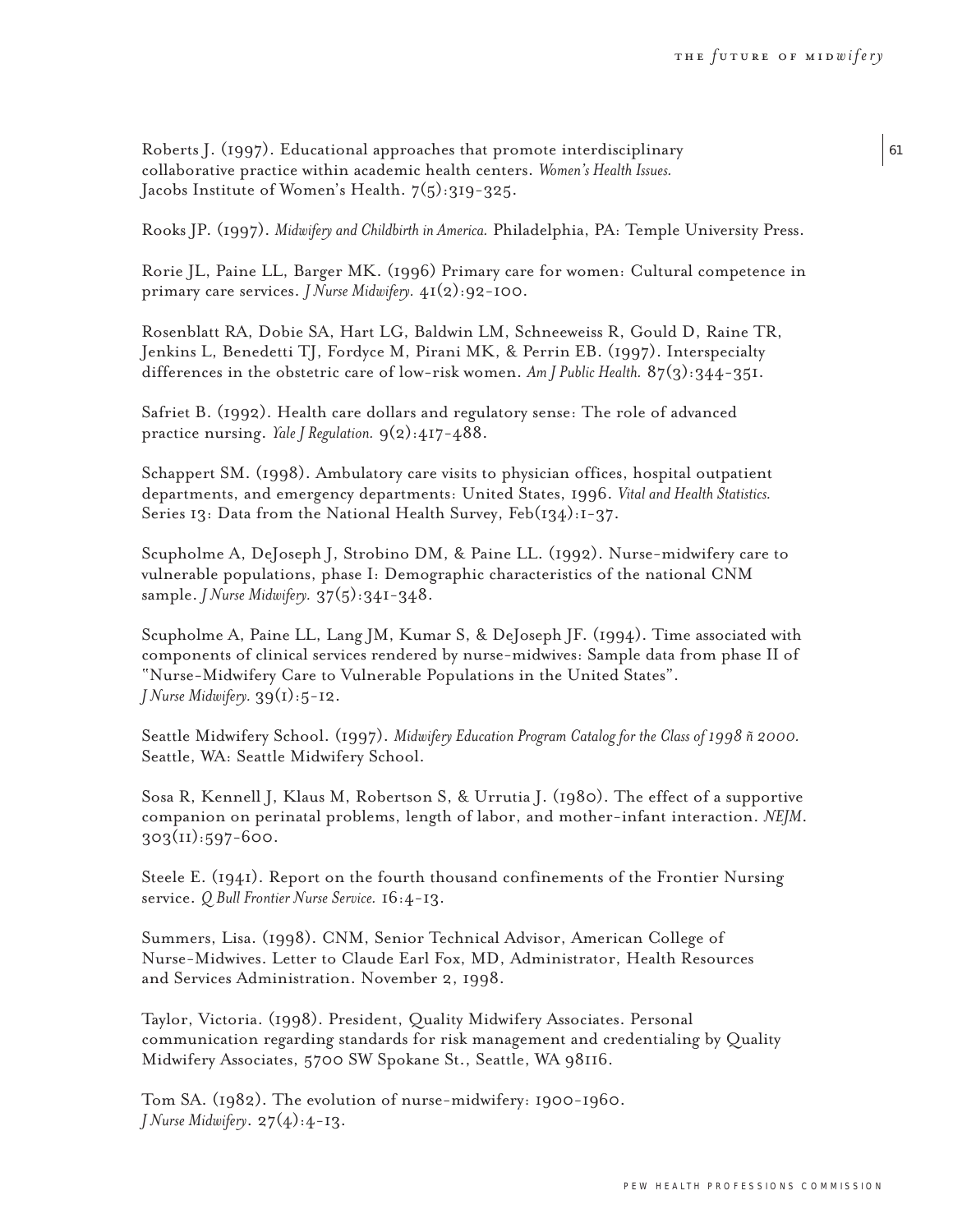<sup>62</sup> Turnbull D, Holmes A, Shields N, Cheyne H, Twaddle S, Gilmour WH, McGinley M, Reid M, Johnstone I, Geer I, McIlwaine G, Lunan CB. (1996). Randomised, controlled trial of efficacy of midwife-managed care. *Lancet.* 347(9022):213-218.

> United States Bureau of the Census. (1998). *Statistical Abstract of the United States (1997).* Washington, DC: Government Printing Office.

Ventura SJ, Martin JA, Curtin SC, & Mathews TJ. (1997). Report of final natality statistics, 1995. *Monthly vital statistics report.* 45(11-s2). Hyattsville, Maryland: National Center for Health Statistics.

Ventura SJ, Martin JA, Curtin SC, & Mathews TJ. (1998). Report of final natality statistics, 1996. *Monthly vital statistics report.* 46(11-s). Hyattsville, Maryland: National Center for Health Statistics.

Ventura SJ, Martin JA, Mathews TJ, & Clarke SC. (1996). Advance report of final natality statistics, 1994. *Monthly vital statistics report.* 44(11-s). Hyattsville, Maryland: National Center for Health Statistics.

Ventura SJ, Martin JA, Taffel SM, Mathews TJ, & Clarke SC. (1994). Advance report of final natality statistics, 1992. *Monthly vital statistics report*. 43(5-s). Hyattsville, Maryland: National Center for Health Statistics.

Ventura SJ, Martin JA, Taffel SM, Mathews TJ, & Clarke SC. (1995). Advance report of final natality statistics, 1993. *Monthly vital statistics report.* 44(3-s). Hyattsville, Maryland: National Center for Health Statistics.

Walsh LV, & Boggess JH. (1996). Findings of the American College of Nurse-Midwives annual membership surveys, 1993 and 1994. *J Nurse Midwifery.* 41(3):230-235.

Wells S. (1996). *1995 Job Analysis of the Role of Direct-Entry Midwives.* Little Rock, AR: North American Registry of Midwives.

Williams D, & Kelley MA. (1998). Core competency based education, certification and practice: the nurse-midwifery model. *Advanced Practice Nursing Quarterly.* 4(3):63-71.

Wise PH, Wampler N, & Barfield W. (1995). The importance of extreme prematurity and low birthweight to U.S. neonatal mortality patterns: Implications for prenatal care and women's health. *JAMWA.* 50(5):152-155.

Wu BT. (1991). [Use of fetal heart rate scoring system in intrapartum fetal monitoring]. [Chinese]. *Chung-Hua Fu Chan Ko Tsa Chih* [Chinese Journal of Obstetrics & Gynecology]. 26(3):140-3, 187.

Yeates DA, & Roberts JE. (1984). A comparison of two bearing-down techniques during the second stage of labor. *J Nurse Midwifery*. 29(1):3-11.